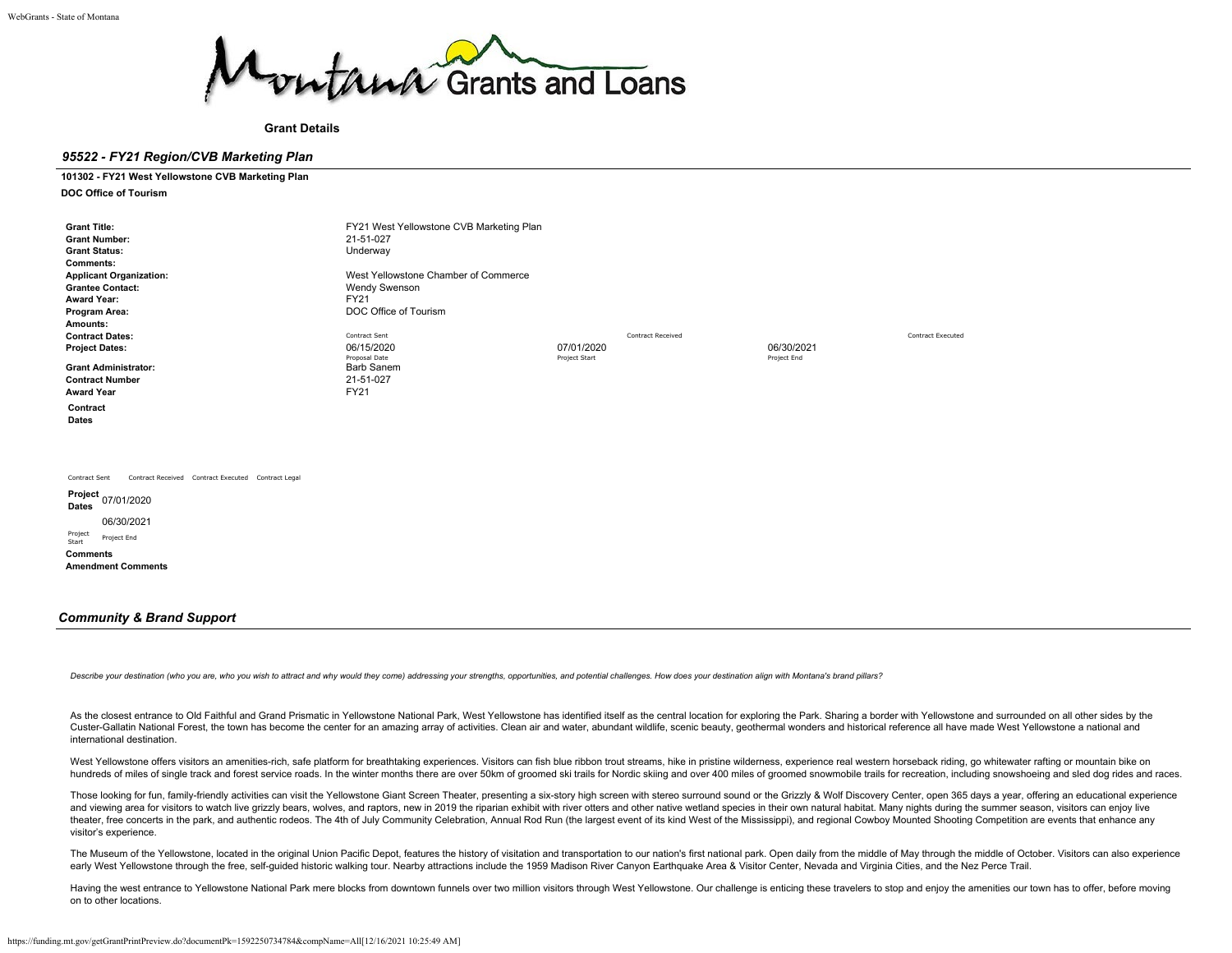As a gateway to Yellowstone Park, West Yellowstone is subject to public policy and the economic ups and downs triggered by off-seasons that create a cascade of challenges including cash flow problems and difficulty in main base and housing.

## **Strengths:**

- West Entrance to Yellowstone National Park.
- We are seen by some visitors as synonymous with Yellowstone Park and can effectively market ourselves as ―Yellowstone Plus!
- Close proximity to Teton National Park and situated on the primary corridor between Glacier and Grand Teton/Yellowstone National Park.
- Access to outstanding natural assets such as mountains, lakes, and National Forests.
- A nationally recognized, well-developed system of winter trails.
- International recognition among groups and individuals (i.e. Nordic Ski)
- Ideal family vacation spot -affordable, fun, educational, clean, safe with a variety of activities.
- Seasonal airport served by a regional carrier offering daily jet service mid-May through mid-October (extended in 2019).
- Home of the Yellowstone Museum.
- A host of year-round events.
- Central location to area downhill ski resorts.
- . Additional community marketing resources. Town of West Yellowstone Marketing & Promotions grant fund, West Yellowstone Tourism Business Improvement District, West Yellowstone Economic Development Council, West Yellowston Foundation, etc.

Potential tourism partners – Gallatin County, chambers, regions, Yellowstone Teton Territory (ID), and Visit Utah.

## **Challenges:**

- The perception that West Yellowstone is only a gateway into the Park and not a destination.
- The considerable distance and lack of easy access from major population centers.
- National and world events including terrorism, infectious diseases, and natural disasters that impact tourism.
- The negative press generated on issues such as the wildlife, climate, natural events and Park access.
- Perception of limited or lack of restaurants, nightly entertainment & family friendly activities/events.
- Managing the number of visitors and traffic flow.
- Access to campgrounds, trails, and public lands in the national forests.
- Public policy decisions (budget cuts, work visas) demand immediate response and resources, but ultimately, we may not be able to affect them.
- Effective means of communicating with visitors passing through.
- Increased price in lodging
- Fewer RV space and services
- Non-resident ownership and partnerships that results in more limited community involvement.
- Lack of public transportation regionally and through the Park
- Developing competitors in neighboring communities like Island Park, ID

## *Competitor Analysis*

The attached chart outlines both direct competitors and an emerging area of competition: routes that either totally by-pass the west entrance/West Yellowstone or routes that move one or more nights that would have been spe another community or state.

### *Integration with Montana's Brand Platform*

### *You could say that West Yellowstone IS the brand pillars:*

With Yellowstone Park in our "backyard" and our "front yard" composed of three national forests, we can offer more spectacular unspoiled nature than anywhere else in the lower 48. As the west entrance to Yellowstone Nation located adjacent to the National Forests, just two miles from Wyoming and 12 miles from Idaho, we are uniquely positioned to be a vibrant and charming small town that serves as a gateway to natural wonders.

Our messaging is similar to the quidelines laid out by Destination Analysts: honest and genuine, focusing on adventure and activity-based niches, unique experiences and access to unspoiled nature with modern comforts.

We differentiate our value proposition by featuring direct access to the First National Park (closest entrance to Grand Prismatic and Old Faithful) and a wide range of activities in every season to offer breathtaking exper night.

#### **Describe your destination.**

While all phases of the decision-making process are key for West Yellowstone, we incorporate imaging of Yellowstone National Park and unique activities, both warm and winter seasons, during the Inspiration Phase. We often messaging in our marketing, because the sights and sounds of Yellowstone are easily recognized by potential visitors to our area.

During the Orientation Phase we try to incorporate a destination message to distinguish West Yellowstone as a location outside of Yellowstone Park, yet an important gateway, with unique amenities and experiences of its own regarding our location to transportation hubs and distance from major landmarks to accomplish this.

Our Visitor Information Center and Website are our greatest tools for Facilitation. They allow potential and in market visitors to plan routes, lodging and activities, either online or with one-on-one assistance.

**Optional: Include attachments here** FY21 Competitor Chart.pdf

*a. Define your target markets (demographic, geopgraphic and psychographic).*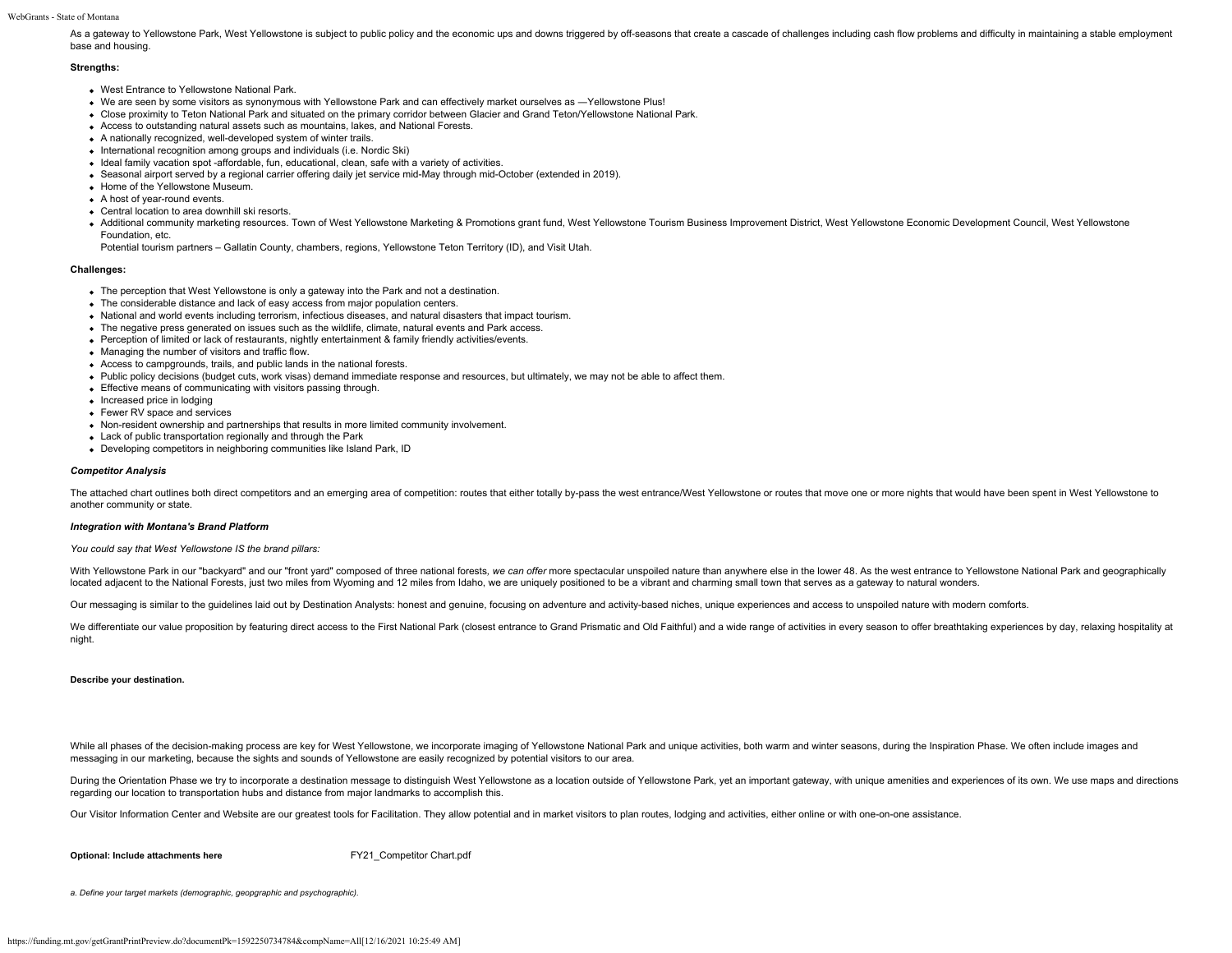In West Yellowstone, we strive to target the best markets that will drive sufficient volume year-round to fill over 2,500 hotel and motel rooms, cabins, condos, and vacation rentals.

As a result of the Destination Analysts Study, Destination Think Tourism Sentiment Survey, NSight Report and others we have received specific to West Yellowstone, we learned that the Geo-Traveler spans multiple generations now morphed into a general profile of the high potential visitor, with high-value niches.

Further research has shown us that our demographics are relatively split between male and female, skewing slightly depending on the season, average ages of 35-64. While our overarching group descriptors are Family Traveler Mature, we are able to break these down even further to Bucket Listers, Experience Seekers, Dream Trippers, Adventure Seekers and Go For It Families (source: NSight)

We use our marketing funds to focus mainly on the family travelers and winter enthusiasts, incorporating niche messaging into our shoulder season campaigns. With our public/private partnerships, we are also able to penetra including China, UK, Germany, Europe and India.

## **ADVENTURE SEEKER**

- 25-35 years old
- Moving up in their career
- No family or very young family
- HHI @ 100K+
- 6+ trips per year, 2-3 trips around authentic experiences
- Frequently travels with other individual travelers
- Active on social media, spends time and money on interests
- Desired experience: Culture and adventure; Motivation

## **EXPERIENCE SEEKER**

- 36-50 years old
- Professionals, established in career
- Double income, no kids
- HHI \$200K+, high disposable income
- 6+ trips per year
- Immersive travel experiences
- Looks at reviews, recommendations from experts and friends
- Desired experience: Leisure and culture; MeTime

#### **DREAM TRIPPER**

- 51-65 years old
- HHI @ \$150K+
- Couples traveling together; sometimes with friends
- Lots of planning, includes tours and package options
- 8+ trips per year, 2 big vacations and 6 getaways including visiting family
- Not highly engaged in social media, loyal to associations
- Desired Experience: Leisure and culture; story telling

## **BUCKET LISTER**

- 66+ years old
- HHI @ \$100K+
- High percentage of income is fixed, tied to investments
- 5+ trips per year with longer stay periods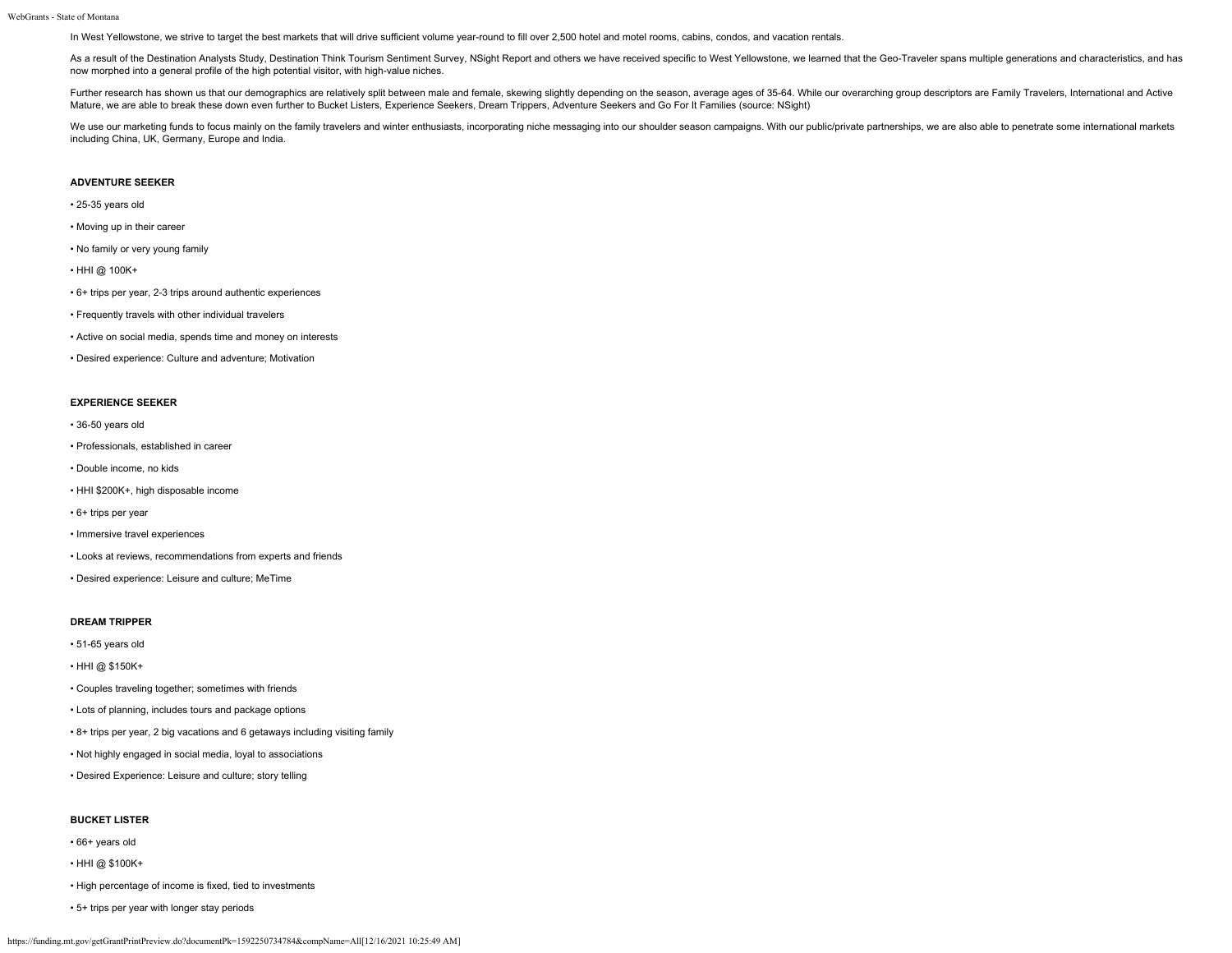- Longer lead times, lots of research
- 2+ trips per year tied to visiting family
- Engaged in hobbies and interests
- Desired Experience: Culture; breath-taking

## **GO FOR IT FAMILY**

- 36-50 years old
- HHI @ \$200K+
- Kids are older and can engage at the parents' level
- Mom makes decisions
- 7+ trips per year, 2 big vacations and 5 getaways
- Lots of travel centered on activities
- Unique experiences, higher end activities, creating memories matters most
- Desired experience: Leisure, culture, and adventure; excitement

## **Target Geographic Markets**

Due to Covid-19, FY21 geographic markets will shift even more to drive markets including our surrounding states, the NW region, CO, NV, and AZ. Winter will continue to include the Midwest states that come for snowmobiling

West Yellowstone's primary geographic target markets have historically included:

*Our top 10 states* are Utah, Montana, California, Texas, Idaho, Washington, Colorado, Florida, Illinois and Minnesota. They will fluctuate slightly seasonally.

*top countries:* Canada, UK, France, Germany, Australia, India, Netherlands, Italy, Mexico & China

*b. What are your emerging markets?*

West Yellowstone's emerging geographic target markets include:

- Knowing travel will be affected by Covid-19 for the near future, we will be developing more messaging and campaigns directed at our surrounding states, the NW region, CO, NV, and AZ for drive traffic.
- . Feeder markets to our local airports: Regional jet service with direct flights from Salt Lake City, UT to West Yellowstone May-Oct., and new direct flights into Yellowstone Bozeman International Airport, make for easier especially the coasts.
- . Domestically, we are seeing more East Coast markets climbing in our website traffic and visitation including Pennsylvania, Boston and New York. These tend to be repeat, niche markets for snowmobiling, Nordic ski and fly Mexico and India are also increasing online traffic and visitation.
- Regional drive markets including ID, UT, WA, OR, CA, and WY for destination events.
- . Through public relation efforts, internet presence, and regional partnerships we want to continue to reach more domestic and international markets including Germany, Canada, India and China. (These campaigns tend to emph travel.)

## **Optional: Include attachments here.**

## *c. What research supports your target marketing?*

We have increased our research and reporting to verify our markets. These include Visa Vue. NSight, Destination Think Sentiment Report. ITRR and reports in conjunction with MOTBD including Destination Analysts and Arrivali track visitors who travel to and through our area, and also see how much they are spending and what they are spending it on. We were excited to see that the findings by Destination Analysts, NSight and Destination Think re activity-based groups. The experiences they are having are positive. We also fully recognize the importance of the high potential visitor. We see a higher volume of international and retirees than other areas of Montana, s into consideration when evaluating potential campaigns.

ITRR statistics provide us this info regarding visitors who stayed at least 1 night in West Yellowstone:

- Top 5 Attractions: Yellowstone/Glacier National Park, Mountains/Forests, Open Space
- Top Niche Activities: Snowmobiling, Fishing, Wildlife Watching, History & Culture
- The majority entered MT through West Yellowstone by motor vehicle.
- WY Visitor Center has welcomed over 121,189 guests YTD in FY20 (down 2% from FY19).
- VIC = 61% use internet for trip planning, 20% recommendations from previous visitors, 17% mobile apps, and once here 40% used Visitor Information Center staff
- Visitor Breakout = 53% are repeat visitors, 19% first-time, 28% mixed; and 57% plan to return within 2 years
- Average age is 59. Average household income \$50,000-\$100,000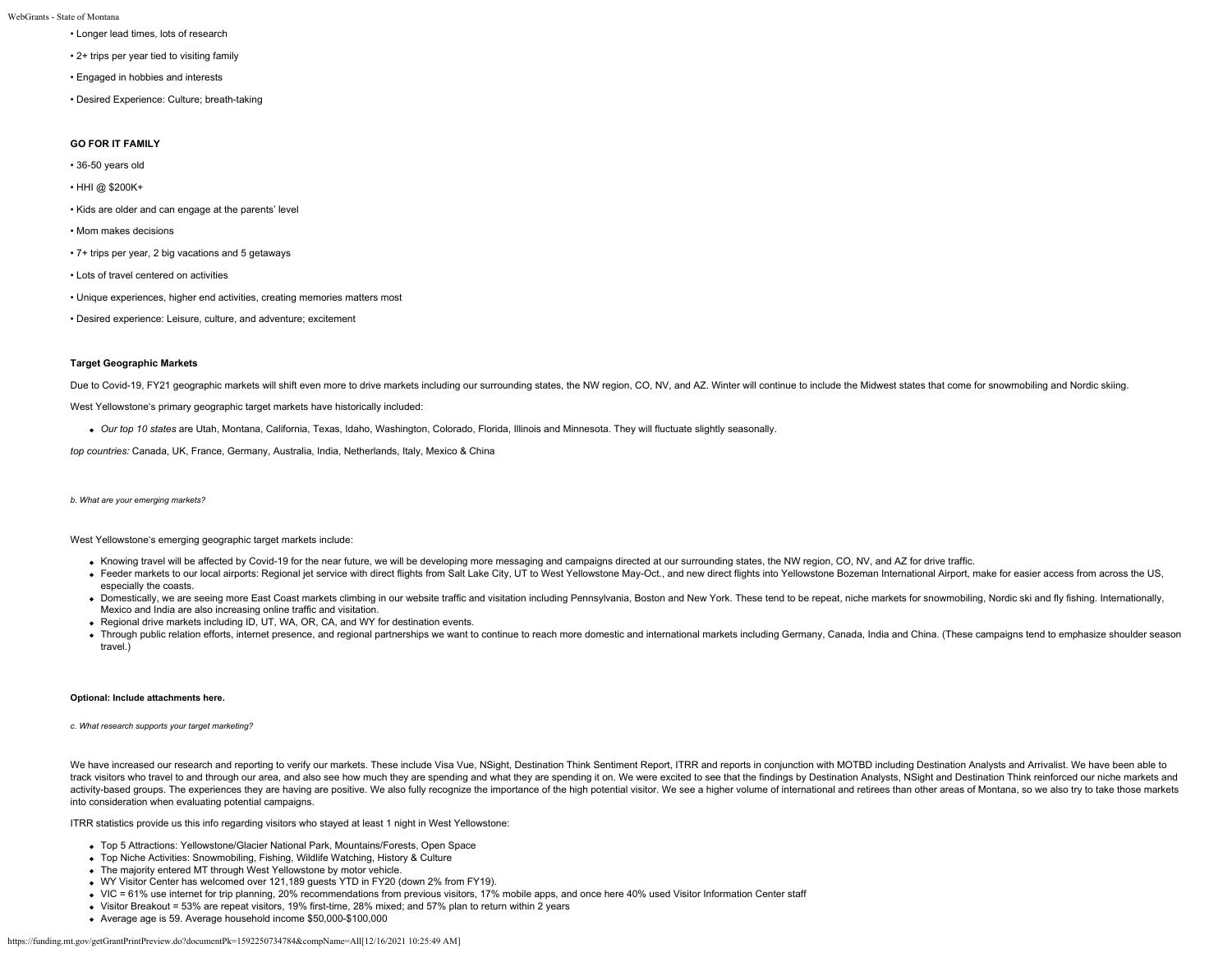- Average group size was 2.57 (couples and families).
- Top five activities include scenic drives, day hiking, wildlife, photography, RV/camping
- Average night stay 5.7 nights in MT (spent at least one night in W. Yell).
- Top 5 States: CA, NV, WA, PA, MI
- Top 5 Countries: Germany, Great Britain, Canada, Australia, Spain

Google Analytics from destinationyellowstone.com show us interesting statistics for our website traffic:

- Our visitors are split 50/50 male and female.
- Primary age group 35-64.
- Interests include: Travel, Outdoor Enthusiasts, News/Weather, Food & Dining, Real Estate, Home & Garden

#### 1. *Attract visitors by communicating an image consistent with our long-term vision as a vacation destination and one that places high value on existing assets, amenities and natural resources of the region.*

- Focus on the fact that we are THE closest gateway to Old Faithful, the most convenient for experiencing Yellowstone, especially targeting drive market population centers in a 5-10 hour radius (Utah, Idaho, Wyoming, Washi South Dakota, as well as southern Canada) and for some limited and targeted campaigns, Montana.
- . Focus on our traditional niche activities especially in winter and shoulder seasons. Increase focus on activities that align with events such as biking (Old Faithful Cycle Tour), cross country skiing (Yellowstone Ski Fes fishing (North American Ice Fishing Circuit), and snowmobiling (media Snow Shoot and Snowmobile Events).
- . Retain our traditional markets while focusing on expanding markets that apply to us including those identified through research. Offer destination events such as Kids'N'Snow that appeal to these markets.
- Increase our image as having historic and cultural sites by promoting the 1959 Madison Canyon Earthquake informational drive and site, the Nez Perce and Bannock trails; as well as honoring our historic past with support Yellowstone Museum, Historic Walking Tour and partnering with the Hebgen Lake District of the USFS to promote these sites.

Increase visitation in shoulder and winter seasons.

- Brand ourselves as a year-round destination, emphasizing our numerous outdoor adventure niches, and central location to Park and area attractions.
- Foster a positive picture of our community, in touch with environmental concerns and sustainability.
- Continue to build on our "Heart of" signature in all of our campaigns

#### 2. *Continue to expand our marketing effectiveness by joining our efforts with those of marketing partners. Incorporate the Montana brand pillars and initiatives whenever possible.*

As much as our defined budget allows, we will continue to partner with MOTBD, Yellowstone Country, and other entities as we carry on toward fulfilling the goals of the existing and any new MOTBD strategic plans. We will al marketing partners. We understand the value of participating in joint ventures that help stretch marketing dollars in new ways and reduce duplication where possible.

### 3. *Continue to target our market as accurately as possible, to assure funding is used to reach an audience that asks for information, travels to West Yellowstone, and spends significant dollars.*

We will use a variety of proven marketing efforts and track those efforts, while integrating new progressive marketing techniques. Across every season we will appeal to our identified audiences and markets.

*Measurable Objectives are attached.*

*a. In what types of co-ops with MTOT would you like to participate?*

We would like to continue participating in Joint Ventures with MOTBD as our budget allows, and explore any other opportunities that pertain to our activities and amenities.

We find online to be more advantageous for West Yellowstone, because it can hit a much larger, yet targeted audience, and provides clear ROI tracking.

We do not have the budget to participate in large print campaigns with the repetition needed to be successful, but if package promotions including print, digital, social, etc were presented, we would be interested.

We are always open to new joint venture opportunities, incorporating public/private partnerships with MOTBD, our tourism regions and other state organizations with like-minded goals.

## **Optional: Include attachment here.**

*b. In what other types of co-ops would you like to participate? (Regions/CVBs, etc.)*

We would love to participate in more Joint Ventures including Region/CVB, as budgets and alignment with our marketing plan allow.

Some Joint Ventures programs do not include activities and amenities that West Yellowstone offers. Because our region is so diverse, many joint venture opportunities focus on specific markets that do not match our niche ac

We have found research JV opportunities be both cost effective and great return with the knowledge gleaned.

*c. What types of co-ops have you done in the past? Were they successful - why or why not?*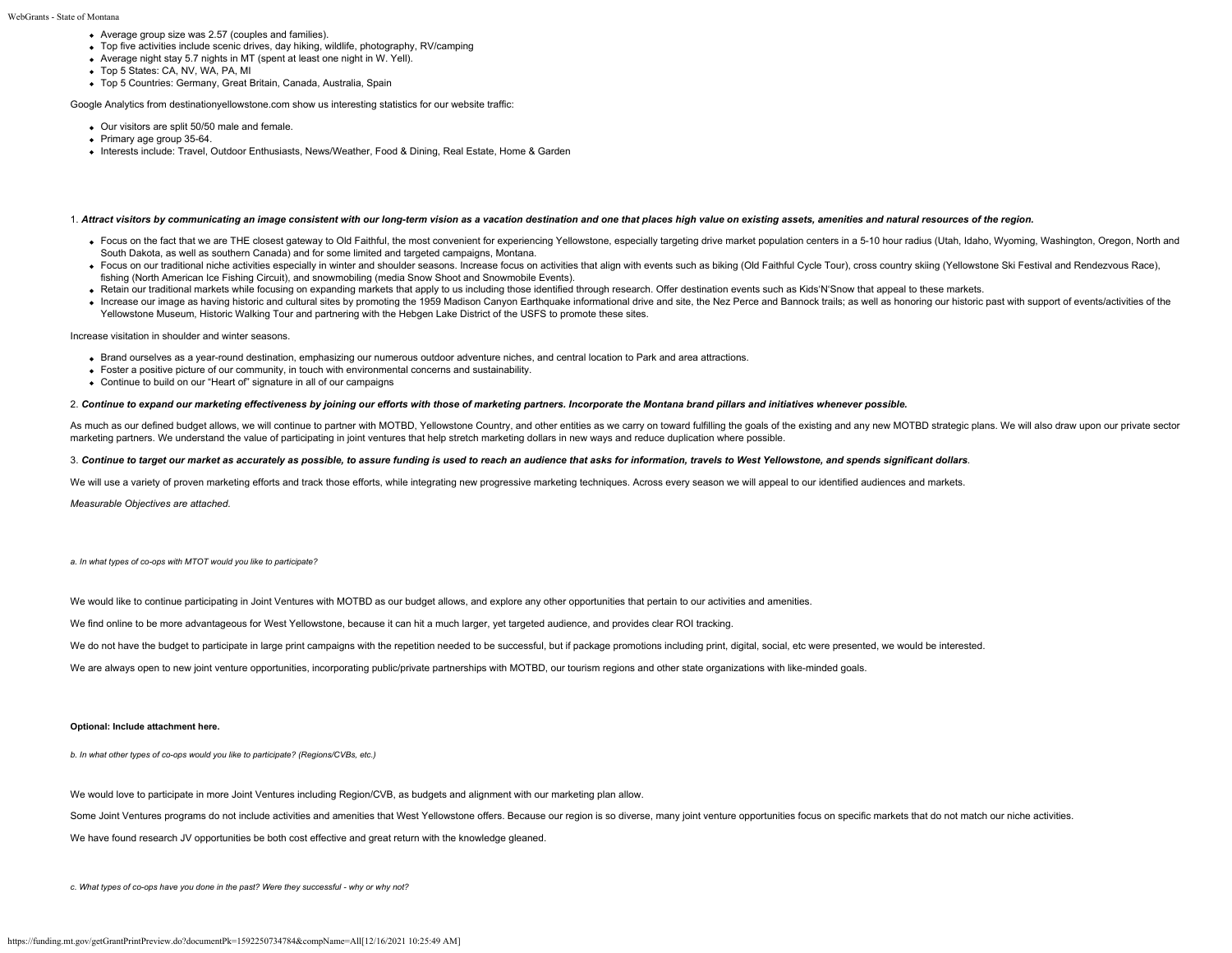In the recent past we have taken advantage of Joint Venture marketing programs with MOTBD including Visa Vue and LiveIntent. Research and online targeted campaigns were very beneficial and performed well, and were successf Montana Brand to drive potential visitors to our specific area.

We also participated in Joint Ventures programs with Yellowstone Country including TripAdvisor Pages, combined winter print co-op, and spring programmatic digital campaign. These have all done well and produced quality lea

The other Joint Venture program of which we are pleased to be a partner in, was the Yellowstone Loop Partnership with Visit Utah promoting a route from Salt Lake through Grand Teton and Yellowstone Parks highlighting gatew locations off the beaten path. Through this partnership, we were asked to host one of the 50 International Journalists in 50 US locations through Brand USA, and were the only Montana location included in the program.

We consider these Joint Ventures to be successful avenues of marketing and will continue to participate as our budget and market alignment allows.

**Optional: Include attachments here.** FY21 Measurable ObjectivesFinal.pdf

**Optional: Include attachments here.**

**Optional: Include attachment here:**

## *Marketing Segment, Method & Budget*

| Marketing<br>Segment | <b>Marketing</b><br>Method   | Describe your method.                                                                                                                                                                                                                                                                                                                                                                                                                                                                                                                                                                                                                                                                                                                                                                                                                                                                                                                                                                                                                                                                                                                                                                                                                                                          | <b>Provide supporting</b><br>research/statistics.                                                                                                                                                                                                                                                                                                                                                                       | How do you plan<br>to measure<br>success?                                                                                         | Provide a brief rationale<br>for this method.                                                                                                                                                                                                                                                                                                                                                                                                                                                                                                                                                                                               | <b>Estimated</b><br>budget for<br>method. | <b>Marketing Method Evaluation</b>                                                                                                                                                                                       | <b>Ndd'l</b><br><b>Attchmnt</b> |
|----------------------|------------------------------|--------------------------------------------------------------------------------------------------------------------------------------------------------------------------------------------------------------------------------------------------------------------------------------------------------------------------------------------------------------------------------------------------------------------------------------------------------------------------------------------------------------------------------------------------------------------------------------------------------------------------------------------------------------------------------------------------------------------------------------------------------------------------------------------------------------------------------------------------------------------------------------------------------------------------------------------------------------------------------------------------------------------------------------------------------------------------------------------------------------------------------------------------------------------------------------------------------------------------------------------------------------------------------|-------------------------------------------------------------------------------------------------------------------------------------------------------------------------------------------------------------------------------------------------------------------------------------------------------------------------------------------------------------------------------------------------------------------------|-----------------------------------------------------------------------------------------------------------------------------------|---------------------------------------------------------------------------------------------------------------------------------------------------------------------------------------------------------------------------------------------------------------------------------------------------------------------------------------------------------------------------------------------------------------------------------------------------------------------------------------------------------------------------------------------------------------------------------------------------------------------------------------------|-------------------------------------------|--------------------------------------------------------------------------------------------------------------------------------------------------------------------------------------------------------------------------|---------------------------------|
| <b>Consumer</b>      | <b>Opportunity Marketing</b> | Marketing opportunities that might not be<br>recognized at the time of submitting our FY21<br>Marketing Plan, may become available or may be<br>necessary due to unforeseen circumstances like<br>natural disasters, changes to government policies<br>or national and world events beyond our control.<br>This line item allows us to allocate funds that can<br>be available as these situations present<br>themselves.                                                                                                                                                                                                                                                                                                                                                                                                                                                                                                                                                                                                                                                                                                                                                                                                                                                      | In the past, we have utilized opportunity<br>funds for consumer shows with partners<br>including TBID, to assist with travel and<br>production expenses for celebrities and<br>press to cover local niche events, promote<br>new events, and create out-of-home multi-<br>media campaigns.<br>Many of these campaigns and events<br>proved successful and some even continue<br>to this day as part of our annual plan. | If we use opportunity<br>funds, we will<br>determine success<br>metrics at that time<br>consistent with the<br>method we utilize. | Aligns with our goals of:<br>• Attracting visitors to West<br>Yellowstone by<br>communicating an image<br>that is consistent with our<br>long-term vision of West<br>Yellowstone as a<br>vacation destination.<br>• Continuing to target our<br>market as precisely as<br>possible, assuring that<br>our limited funding is<br>spent to reach an<br>audience that not only<br>requests travel<br>information, but also<br>arrives in West<br>Yellowstone and spends<br>significant dollars during<br>the visit.<br>• Continuing to expand our<br>marketing potential by<br>participating in<br>partnerships with other<br>tourism partners. |                                           | No projects presented themselves during the FY21 timeframe, so<br>no LFUT funds were spent.<br>\$1,105.86 In the past this has been a successful method, so we will continue<br>to include this line item in our budget. |                                 |
|                      |                              | Our website is one of our most important<br>marketing tools, if not the most important method<br>to maintain our market share. It seems all three<br>levels are of the decision-making pyramid<br>inspiration, orientation, facilitation) are working<br>together.<br>West Yellowstone has adopted a new strategy for<br>our website to be more flexible responding to the<br>ever- changing ways visitors interact online.<br>While our strategy will continue to use<br>maintenance, content development and<br>integration of mobile and web cam applications to<br>stay competitive in the market, we are utilizing a<br>Growth Driven Design concept. Our action plan<br>includes, but is not limited to existing strategies,<br>but will allow us the flexibility to update/create<br>more interactive landing pages for campaigns,<br>integrate maps with our database, make greater<br>use of video and increase usability.<br>Growth Driven Design (GDD) focuses on<br>prioritized planning with development sprints<br>(blocks of projects that can be checked off),<br>instead of major changes when RFPs are done.<br>GDD allows us to spread out our budget instead<br>of huge up-front investments. We can make on-<br>going changes to make sure our content is |                                                                                                                                                                                                                                                                                                                                                                                                                         |                                                                                                                                   |                                                                                                                                                                                                                                                                                                                                                                                                                                                                                                                                                                                                                                             |                                           |                                                                                                                                                                                                                          |                                 |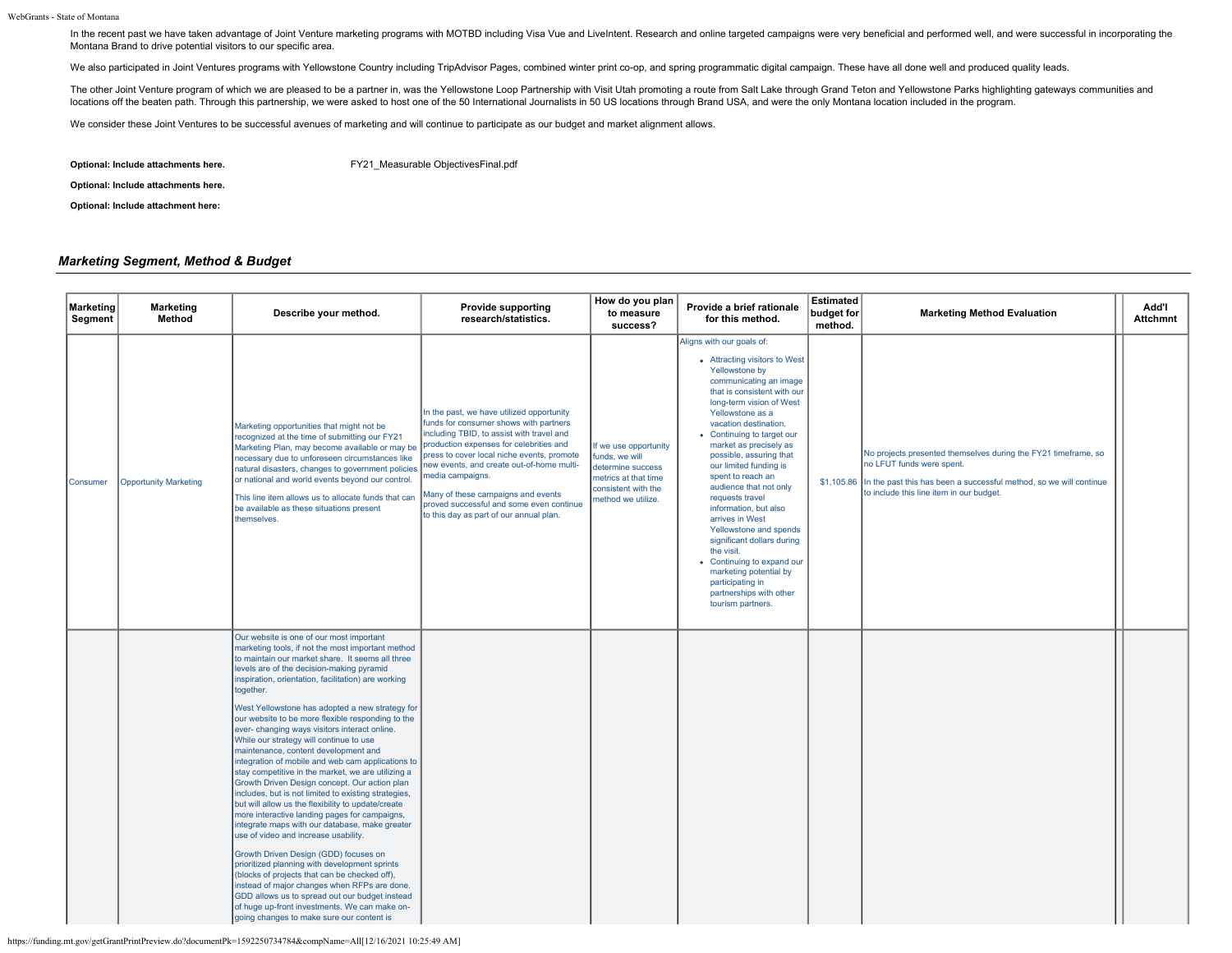|          |                         | accurate and up-to-date                                                                          |                                                                                         |                                         |                                                                      |             |                                                                                                                                            |                 |
|----------|-------------------------|--------------------------------------------------------------------------------------------------|-----------------------------------------------------------------------------------------|-----------------------------------------|----------------------------------------------------------------------|-------------|--------------------------------------------------------------------------------------------------------------------------------------------|-----------------|
|          |                         | We are able to better measure our visitors'                                                      |                                                                                         |                                         |                                                                      |             |                                                                                                                                            |                 |
|          |                         | behavior and customize our content to what they                                                  |                                                                                         |                                         |                                                                      |             |                                                                                                                                            |                 |
|          |                         | want. It allows for greater integration with our                                                 |                                                                                         |                                         |                                                                      |             |                                                                                                                                            |                 |
|          |                         | marketing campaigns. Our decisions will be                                                       |                                                                                         |                                         |                                                                      |             |                                                                                                                                            |                 |
|          |                         | based more on data, allowing for quicker results                                                 |                                                                                         |                                         |                                                                      |             |                                                                                                                                            |                 |
|          |                         | with less risk.                                                                                  |                                                                                         |                                         |                                                                      |             |                                                                                                                                            |                 |
|          |                         | In this method, we have also included the                                                        |                                                                                         |                                         |                                                                      |             |                                                                                                                                            |                 |
|          |                         | maintenance, updates and content development                                                     |                                                                                         |                                         |                                                                      |             |                                                                                                                                            |                 |
|          |                         | for some of our segment sites including                                                          |                                                                                         |                                         |                                                                      |             | We fell slightly short of meeting our goals for the website in FY21,                                                                       |                 |
|          |                         | Kids'N'Snow. Content creation and updates for                                                    |                                                                                         |                                         |                                                                      |             | but we still gained over the previous year. Considering the flux in                                                                        |                 |
|          |                         | these sites, creates consistency across our                                                      |                                                                                         |                                         |                                                                      |             | travel and planning during the pandemic, we feel this was still a<br>success and will continue to allocate funds for this method.          |                 |
|          |                         | marketing campaigns and increases referral<br>traffic to DestinationYellowstone.com.             |                                                                                         |                                         |                                                                      |             |                                                                                                                                            |                 |
|          |                         |                                                                                                  |                                                                                         |                                         |                                                                      |             | • 10% increase over the previous fiscal year for online                                                                                    |                 |
|          |                         | As content creation, distribution and management                                                 |                                                                                         |                                         |                                                                      |             | campaign landing page as entry point.                                                                                                      |                 |
|          |                         | has become more time consuming, we have                                                          |                                                                                         |                                         |                                                                      |             | • +6% increase in Landing Page entry points<br>• 5% increase in mobile traffic over the previous fiscal year.                              |                 |
|          |                         | added a part-time staffer to assist with website,<br>social media and e-news content management. |                                                                                         |                                         |                                                                      |             |                                                                                                                                            |                 |
|          |                         | This has given our Marketing Director the                                                        |                                                                                         |                                         |                                                                      |             | • +3% increase in Mobile Traffic                                                                                                           |                 |
|          |                         | necessary time to focus on placements and new                                                    |                                                                                         |                                         |                                                                      |             |                                                                                                                                            |                 |
|          |                         | media that will serve our needs in the best                                                      |                                                                                         |                                         |                                                                      |             | We continue to see the website traffic increase significantly year<br>over year. We know this is due in large part to the blog section. We |                 |
|          |                         | possible way. This position could also be funded                                                 |                                                                                         |                                         |                                                                      |             | continually work to add new posts and promote those posts through                                                                          |                 |
|          |                         | from admin, social media and electronic                                                          | Comparing our metrics to date to the same                                               |                                         |                                                                      |             | other platforms. We are lucky enough to have guest bloggers and                                                                            |                 |
|          |                         | advertising line items as it incorporates all facets.                                            | time period in the prior fiscal year, we have                                           |                                         |                                                                      |             | talented local writers who contribute.                                                                                                     |                 |
|          |                         | <b>Maintenance Tasks</b>                                                                         | increased our website sessions, time on site                                            |                                         | Potential visitors are planning<br>their vacations online more than  |             |                                                                                                                                            |                 |
|          |                         |                                                                                                  | and traffic to landing pages, while<br>decreasing bounce rate. Our mobile traffic is    |                                         | ever. Our website,                                                   |             | In FY21, we were able to add the interactive map and enhanced<br>listings using Elebase. This, along with a new gallery on the             |                 |
|          |                         | • Ensure that the website is up (on-line)                                                        | also tracking ahead of this time last year.                                             |                                         | www.DestinationYellowstone.com                                       |             | homepage utilizing UGC from Crowdriff has elevated our                                                                                     |                 |
|          |                         | and functioning                                                                                  |                                                                                         |                                         | is our primary marketing tool for                                    |             | engagement and time on site.                                                                                                               |                 |
|          |                         | • Check daily (refresh cache) and that the<br>website is on-line                                 | According to the Annual ITRR study, visitors                                            |                                         | distributing information to                                          |             |                                                                                                                                            |                 |
|          |                         | • Working navigation to key pages (eat,                                                          | who spent at least one night in West<br>Yellowstone, online resources, including        |                                         | prospective and on-site travelers.                                   |             | <b>Demographics:</b>                                                                                                                       |                 |
|          |                         | sleep, play, etc.).                                                                              | websites, remain high on the items used by                                              |                                         | Through it we inspire, convert and<br>facilitate the user.           |             | • 87% of visitors are new                                                                                                                  |                 |
|          |                         | • Verify search functions working for                                                            | visitors both planning their trip and while                                             |                                         |                                                                      |             | • Website visitors are evenly split between women and men,                                                                                 |                 |
|          |                         | lodging and campgrounds.                                                                         | here.                                                                                   |                                         | In order to stay competitive, we                                     |             | and the top age ranges are 45-64, changing slightly per                                                                                    |                 |
|          |                         | • Monthly, check that links to all pdf's                                                         | According to a recent DMA West report                                                   |                                         | need to maintain, update and                                         |             | season.<br>• Mobile traffic continues to be the main way visitor access                                                                    |                 |
|          |                         | (maps, information sheets, etc.) and<br>embedded text links are functioning.                     | DMO websites remain an ever-important                                                   |                                         | develop new content and<br>technology integrated with our            |             | our website. 65% mobile over 35% desktop.                                                                                                  |                 |
|          |                         | • Test contact form, pdf download and e-                                                         | resource throughout travelers' journeys -                                               |                                         | website, including responsive                                        |             |                                                                                                                                            |                 |
|          |                         | newsletter links (and auto responses) are from the inspiration to take a trip to the             |                                                                                         |                                         | designs, web cams and other                                          |             |                                                                                                                                            |                 |
|          |                         | working.                                                                                         | essential details of their itineraries. In fact, ir                                     |                                         | applications. We will do this                                        |             | Data points:                                                                                                                               |                 |
|          |                         | • Check links to webcams.                                                                        | January 2017, over one-third of American                                                | Our website specific                    | through routine maintenance,                                         |             |                                                                                                                                            |                 |
|          |                         | • Check that snowmobile and Nordic ski                                                           | leisure travelers reported having used a<br>DMO website in the past year to research    | metrics include:                        | development and integrating                                          |             | Top viewed pages:                                                                                                                          |                 |
|          |                         | trail reports are loading (seasonal)<br>• Check Trip Planner is functioning & send               | and/or plan travel-a figure that is up nearly                                           | • 10% increase                          | mobile and web cam applications.                                     |             | • Home, Family Adventures (blog), Entering YNP through                                                                                     |                 |
|          |                         | a test email to check auto-response.                                                             | 10% from July 2009. The report also                                                     | over the                                | All of our segment sites including                                   |             | West gate (blog), Covid-19 Updates, Webcam, Sleep,                                                                                         |                 |
|          |                         | • Check all external linking from the                                                            | showed that these sites are amongst the                                                 | previous                                | westyellowstonemticefishing.com,                                     |             | Waterfalls (blog), Trail Reports, Eat and Plan                                                                                             |                 |
|          |                         | website.                                                                                         | most trusted & valued resources after                                                   | fiscal year for                         | kidsnsnow.org and                                                    |             | Top visiting countries:                                                                                                                    |                 |
|          |                         | • Check all links to social media (Twitter,                                                      | travelers' direct contact with their own                                                | online<br>campaign                      | skirunbikemt.com are hosted<br>independently, but are the highest    |             |                                                                                                                                            |                 |
|          |                         | Pinterest, Facebook) & ensure feed is<br>loading & updating appropriately.                       | friends & family.                                                                       | landing page                            | ranking referral sites for                                           |             | · US, Canada, India, Mexico, UK, China, Germany, Mexico,                                                                                   |                 |
|          |                         | • Updated WYCC business listings and                                                             | Key Findings of the study done by                                                       | as entry                                | DestinationYellowstone.com. We                                       |             | Indonesia, France and Philippines                                                                                                          |                 |
|          | <b>Vebsite/Internet</b> | descriptions (Google Docs and website)                                                           | Destination Analysts & Miles revealed:                                                  | point.                                  | feel that, by incorporating updates                                  |             | Top visiting states:                                                                                                                       | Web             |
| Consumer | Development/Updates     | • Approve new/revised WYCC business                                                              | • Nearly 40% of the DMO website                                                         | • 8% increase                           | and content creation for these                                       | \$45,000.00 | • CA, UT, MT, ID, TX, CO, WA, MN, FL, IL                                                                                                   | Screenshots.pdf |
|          |                         | listings & descriptions.                                                                         | user audience who represents                                                            | in mobile<br>traffic over               | sites into our overall campaigns,<br>helps to enhance and all sites, |             |                                                                                                                                            |                 |
|          |                         | • Approve new/revised calendar of event<br>submissions.                                          | potential visitors to the destination                                                   | the previous                            | contribute to our overall goals and                                  |             | Traffic to the website came from a variety of sources with search                                                                          |                 |
|          |                         | • Assist in approving new/revised                                                                | reported being at a point of                                                            | fiscal year.                            | create consistency across                                            |             | engines (organic search) as the prime driver. The top five referring                                                                       |                 |
|          |                         | specials/coupons.                                                                                | influence in their destination<br>decision when accessing these                         |                                         | campaigns.                                                           |             | sources to our website were (in order): Facebook,                                                                                          |                 |
|          |                         | • Web site content creation & upload.                                                            | sites. The remainder of these users                                                     | We also track top<br>visited pages, top | This aligns with our goals of:                                       |             | westyellowstonewebcams.com, yellowstoneairport.org,<br>westyellowstonenet.com, and google ads network.                                     |                 |
|          |                         | • Update revised content (business                                                               | had already made up their mind to                                                       | countries and top                       |                                                                      |             |                                                                                                                                            |                 |
|          |                         | listings).                                                                                       | visit the destination when they used                                                    | states and top referral                 | • Attracting visitors to West                                        |             | While Lodging Facility Use funds are used for the lodging and                                                                              |                 |
|          |                         | • Add new member listings.<br>• Add new content as available (news,                              | the DMO website.                                                                        | sources.                                | Yellowstone by                                                       |             | activity portion of the website, Chamber membership funds are                                                                              |                 |
|          |                         | calendar , new play categories, etc.) to                                                         | • Those website users who were                                                          |                                         | communicating an image                                               |             | used to maintain the membership directory that includes services,<br>dining, and attraction listings.                                      |                 |
|          |                         | existing sections.                                                                               | gathering information for a potential<br>or intended trip to the destination            |                                         | that is consistent with our<br>long-term vision of West              |             |                                                                                                                                            |                 |
|          |                         | • Update content with new or revised                                                             | planned to spend an average of 3.7                                                      |                                         | Yellowstone as a                                                     |             |                                                                                                                                            |                 |
|          |                         | keywords/keyword phrases.                                                                        | days in-market when they accessed                                                       |                                         | vacation destination.                                                |             | <b>Search Engine Optimization:</b>                                                                                                         |                 |
|          |                         | • Add new attachments (maps, etc.).                                                              | the DMO website.                                                                        |                                         | • Continuing to target our                                           |             |                                                                                                                                            |                 |
|          |                         | • Work with TBID administrator as needed<br>for website maintenance and                          | • Nearly eight in ten website users                                                     |                                         | market as precisely as                                               |             | In FY21 we continued with a Meta-Tag submission program critical                                                                           |                 |
|          |                         | enhancements.                                                                                    | surveyed after using a DMO website                                                      |                                         | possible, assuring that                                              |             | to organic search engine optimization and supported this with paid                                                                         |                 |
|          |                         | • Responsible for photo, video, and                                                              | for trip research and/or planning<br>purposes indeed visited the                        |                                         | our limited funding is<br>spent to reach an                          |             | SEM and retargeting campaigns. We work with our web agency of<br>record, Wendt, to do seasonal SEO reports with keywords and               |                 |
|          |                         | imaging website updates.                                                                         | destination that site promoted                                                          |                                         | audience that not only                                               |             | traffic. We update the content on our homepage, in our blog,                                                                               |                 |
|          |                         | • Change photo sequencing as needed.                                                             | $(78.0\%)$ .                                                                            |                                         | requests travel                                                      |             | weather and activities pages weekly accordingly. Images are                                                                                |                 |
|          |                         | • Add new photos (seasonal) or to<br>enhance existing listings (calendar,                        |                                                                                         |                                         | information, but also                                                |             | updated seasonally for a fresh look.                                                                                                       |                 |
|          |                         | secondary pages, news stories).                                                                  | International visitors are extremely reliant on<br>internet & smart device access while |                                         | arrives in West                                                      |             |                                                                                                                                            |                 |
|          |                         | • Load Alt tags with all new images.                                                             | traveling. Mobile access continues to grow.                                             |                                         | Yellowstone and spends<br>significant dollars during                 |             |                                                                                                                                            |                 |
|          |                         | • Upload video clips.                                                                            | Therefore, making sure our website is fast                                              |                                         | the visit.                                                           |             | <b>Secondary Sites:</b>                                                                                                                    |                 |
|          |                         | • Training: work with DY members (existing                                                       | loading and continually responsive is                                                   |                                         |                                                                      |             | We will continue to use this marketing method because these                                                                                |                 |
|          |                         | and new inquiries) on how to complete                                                            | important.                                                                              |                                         |                                                                      |             | secondary sites provide direct referrals to our main website                                                                               |                 |
|          |                         |                                                                                                  |                                                                                         |                                         |                                                                      |             |                                                                                                                                            |                 |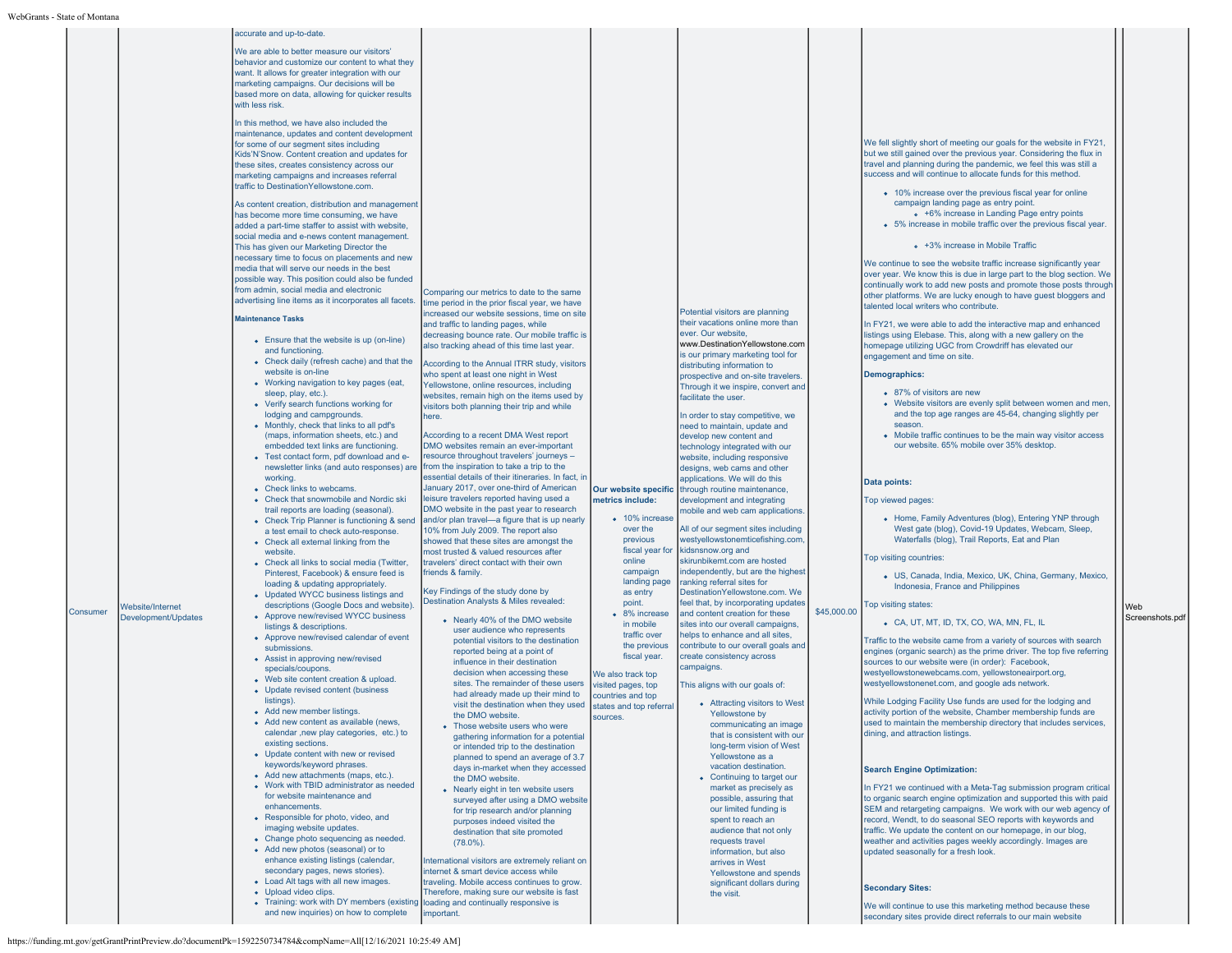| lontana |                                                                                                                                                                                                                                                                                                                                                                                                                                                                                                                                                                                                                                                                                                                                                                                                                                                                                                                                                                                                                                                                                                                                                                                                                                                                                                                                                                                                                                                                                                                                                                                                                                                                                                                                                                                                                                                                                  |                                                                                                                                                                                                                                                                                                                                                                                                                                                                                                                                                                                                                                                                                                                                                                                                                                                     |                                                                                                                                                    |                                                                                                                                                                                                                                                                                                                                                                                                                                                                                                                                           |                                                                                                                                                                                                                                                                                                                                                                                                                                                                                                                                                                                                                                                                                                                                                                                                                                                                                                                                                                                                                                                                                                                                                    |  |
|---------|----------------------------------------------------------------------------------------------------------------------------------------------------------------------------------------------------------------------------------------------------------------------------------------------------------------------------------------------------------------------------------------------------------------------------------------------------------------------------------------------------------------------------------------------------------------------------------------------------------------------------------------------------------------------------------------------------------------------------------------------------------------------------------------------------------------------------------------------------------------------------------------------------------------------------------------------------------------------------------------------------------------------------------------------------------------------------------------------------------------------------------------------------------------------------------------------------------------------------------------------------------------------------------------------------------------------------------------------------------------------------------------------------------------------------------------------------------------------------------------------------------------------------------------------------------------------------------------------------------------------------------------------------------------------------------------------------------------------------------------------------------------------------------------------------------------------------------------------------------------------------------|-----------------------------------------------------------------------------------------------------------------------------------------------------------------------------------------------------------------------------------------------------------------------------------------------------------------------------------------------------------------------------------------------------------------------------------------------------------------------------------------------------------------------------------------------------------------------------------------------------------------------------------------------------------------------------------------------------------------------------------------------------------------------------------------------------------------------------------------------------|----------------------------------------------------------------------------------------------------------------------------------------------------|-------------------------------------------------------------------------------------------------------------------------------------------------------------------------------------------------------------------------------------------------------------------------------------------------------------------------------------------------------------------------------------------------------------------------------------------------------------------------------------------------------------------------------------------|----------------------------------------------------------------------------------------------------------------------------------------------------------------------------------------------------------------------------------------------------------------------------------------------------------------------------------------------------------------------------------------------------------------------------------------------------------------------------------------------------------------------------------------------------------------------------------------------------------------------------------------------------------------------------------------------------------------------------------------------------------------------------------------------------------------------------------------------------------------------------------------------------------------------------------------------------------------------------------------------------------------------------------------------------------------------------------------------------------------------------------------------------|--|
|         | forms (business listing and specials).<br>• Work with DY members and community<br>on how to complete the event submission<br>form.<br>• Train VIC staff on website (where & what<br>information, links, attachments, etc.).<br>• Train staff on responding to the contact<br>form (scripts for standard responses) and<br>audit as needed.<br>• Train staff on updating snowmobile and<br>Nordic ski reports.<br>• Work with Marketing on Google Analytics<br>(reports to run) & tracking.<br>• Work with Marketing on development of<br>meta- and alt-tags (initial and then<br>revisions).<br>• Work with Marketing on linking strategy<br>(developing/correcting in-bound links,<br>embedded website links, external links<br>from the website).<br>• Run organic search checks on Google,<br>Bing, and Yahoo for keywords/long-tail<br>phrases & document standing.<br>• Website Analytics and Marketing<br>Interface.<br>Development: Identify possible new applications<br>and technology integrations and incorporate<br>these into our website. This could include and is<br>not limited to:<br>• Design, develop & implement additional<br>buttons and/or pages to our web site as<br>promotions & opportunities arise.<br>$\bullet$ Maps<br>• Itineraries<br>• Accessibility<br><b>Technology Enhancements:</b><br>• Update the pdf of our Destination<br>Guidebook & other resources on our<br>website, enable RSS feeds, upload<br>podcasts, and additional YouTube videos<br>• Creating and enhancing more mobile-<br>friendly resources on the website<br>Web Cam: Our webcam (located at the trailhead<br>for the Rendezvous Ski Trail) has a dedicated<br>transmission connection. Our strategy includes<br>monthly maintenance and hosting costs. We are<br>also exploring partnerships with local businesses<br>for further webcam development and placements. |                                                                                                                                                                                                                                                                                                                                                                                                                                                                                                                                                                                                                                                                                                                                                                                                                                                     |                                                                                                                                                    |                                                                                                                                                                                                                                                                                                                                                                                                                                                                                                                                           | DestinationYellowstone.com and allow us to market directly to<br>niche audiences with a way to track campaign-specific ROI.<br>The website URL is www.kidsnsnow.org.<br>Due to Covid-19, we were not able to hold the Kids'N'Snow event<br>series. Copy on the homepage of the website and corresponding<br>Facebook page reflected this with a message to check back for the<br>21-22 season. Traffic was minimal and therefore we did not track<br>the data for this site but will going forward as events resume.<br>Screenshots of the homepages are included in the Website<br>Screenshots attachment.                                                                                                                                                                                                                                                                                                                                                                                                                                                                                                                                        |  |
|         | We try to take advantage of joint venture<br>marketing programs with MOTBD, Yellowstone<br>Country and community partners as much as our<br>budget and our goals allow. In the past, these<br>projects have primarily included print and online<br>advertising buys and research.<br>Starting in FY16, we partnered with Visit Utah to<br>become a part of the Yellowstone Loop marketing international travelers (our fastest growing<br>group, that also includes other Park Gateway<br>communities and those along the travel route<br>between Salt Lake and Yellowstone. For a small<br>investment, the partners are able to market to<br>international and domestic markets online and in<br>print. Representatives were sent to the two<br>largest consumer shows in the world in Europe as                                                                                                                                                                                                                                                                                                                                                                                                                                                                                                                                                                                                                                                                                                                                                                                                                                                                                                                                                                                                                                                                                | West Yellowstone is in a good position, both<br>physically and logistically to partner with<br>many different entities to promote our<br>community and state. Being located at the<br>West Entrance to Yellowstone National Park<br>is a great benefit that brings many<br>opportunities our way. Yellowstone National<br>Park is at the top of international travelers'<br>lists, and many of those travelers come into<br>the West Coast or Salt Lake City and travel<br>through Idaho to reach the West Gate.<br>These are the visitors we want to capture.<br>With the ever-increasing number of<br>market), we need to figure out creative and<br>cos-efficient ways to market. That is where<br>partnerships come in.<br>We have found that by partnering with<br>organizations like Utah, Yellowstone<br>Country and MOTBD, the benefits are | Our goal is to<br>participate in at least<br>2 Joint Ventures with<br><b>Yellowstone Country</b><br>and continue our joint<br>venture program with | One of our primary marketing<br>strategies is to promote West<br>Yellowstone as a family-friendly<br>destination, in every season, to<br>both traditional families and an<br>ever-increasing intergenerational<br>niche. And, while it is critical to<br>market to our historical niche<br>markets, it is just as important to<br>develop new products that appeal<br>to different market segments or<br>enhance existing ones.<br>Aligns with our goals of:<br>• Attracting visitors to West<br>Yellowstone by<br>communicating an image | Overall, this method is very effective for West Yellowstone, allowing<br>us to stretch our marketing budgets and reach markets we wouldn't<br>be able to otherwise. We will continue to allocate funds and<br>participate in Joint Ventures in the future.<br><b>FY21 Joint Ventures:</b><br>• Yellowstone Country Region: Winter, Warm Season and<br>Snowmobiler TV<br>• Yellowstone Loop with State of Utah<br>Yellowstone Country Region JVs:<br>YC Winter Season Print Co-op (space in combined spread placed<br>in national ski magazines, landing page on YC website): produced<br>over 800 leads<br><b>YC Warm Season Print Co-op</b><br>· Digital banner ads across Sojern platform: 859,017<br>impressions with .07% CTR<br>• Digital banner advertising across Lee Newspaper websites:<br>356,784 impressions with .12% CTR<br>Snowmobiler TV: TV segment featuring riding and activities in<br>West Yellowstone and Yellowstone Country. Inclusion in 30 sec<br>commercial and sponsor highlight. This is airing in fall of 2021.<br><b>Utah/Yellowstone Loop</b><br>West Yellowstone continues to participate in this partnership that |  |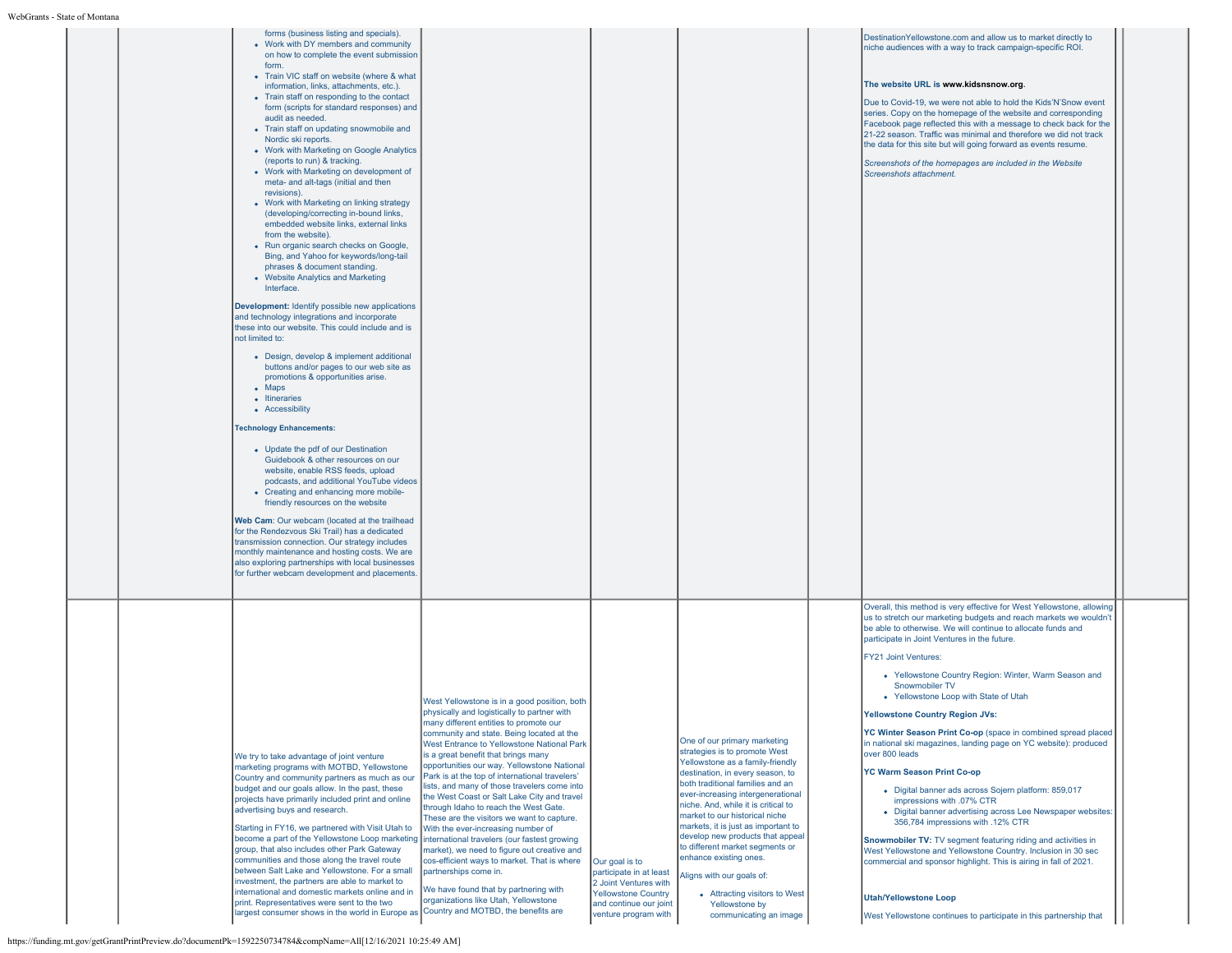| s - State of Monta |                          |                                                                                                                                                                                                                                                                                                                                                                                                                                                                                                                                                                                                                                                                                                                                                                                                                                                                                                                                                                                                                                                                                                                                                                                                                                                                                                                                                                                                                                                                                                                                        |                                                                                                                                                                                                                                                                                                                                                                                                                                                                                                                                                                                                                                                                                                                                                                                                                                                                                                                                                                                                                                                                                                                                                                                                                      |                                                                                                                                                                                                                                                                                                                                                                                                                                                                 |                                                                                                                                                                                                                                                                                                                                                                                                                                                                                                                                                                                                                                                                                                                                                                                                                                                                                                                                                                                                                                                                                                                                                                                                           |             |                                                                                                                                                                                                                                                                                                                                                                                                                                                                                                                                                                                                                                                                                                                                                                                                                                                                                                                                                                                                                                                                                                                                                                                                                                                                                                                                                                                                                                                                                                                                                                                                                                                                                                                                                                                                                                                                                                                                      |                         |
|--------------------|--------------------------|----------------------------------------------------------------------------------------------------------------------------------------------------------------------------------------------------------------------------------------------------------------------------------------------------------------------------------------------------------------------------------------------------------------------------------------------------------------------------------------------------------------------------------------------------------------------------------------------------------------------------------------------------------------------------------------------------------------------------------------------------------------------------------------------------------------------------------------------------------------------------------------------------------------------------------------------------------------------------------------------------------------------------------------------------------------------------------------------------------------------------------------------------------------------------------------------------------------------------------------------------------------------------------------------------------------------------------------------------------------------------------------------------------------------------------------------------------------------------------------------------------------------------------------|----------------------------------------------------------------------------------------------------------------------------------------------------------------------------------------------------------------------------------------------------------------------------------------------------------------------------------------------------------------------------------------------------------------------------------------------------------------------------------------------------------------------------------------------------------------------------------------------------------------------------------------------------------------------------------------------------------------------------------------------------------------------------------------------------------------------------------------------------------------------------------------------------------------------------------------------------------------------------------------------------------------------------------------------------------------------------------------------------------------------------------------------------------------------------------------------------------------------|-----------------------------------------------------------------------------------------------------------------------------------------------------------------------------------------------------------------------------------------------------------------------------------------------------------------------------------------------------------------------------------------------------------------------------------------------------------------|-----------------------------------------------------------------------------------------------------------------------------------------------------------------------------------------------------------------------------------------------------------------------------------------------------------------------------------------------------------------------------------------------------------------------------------------------------------------------------------------------------------------------------------------------------------------------------------------------------------------------------------------------------------------------------------------------------------------------------------------------------------------------------------------------------------------------------------------------------------------------------------------------------------------------------------------------------------------------------------------------------------------------------------------------------------------------------------------------------------------------------------------------------------------------------------------------------------|-------------|--------------------------------------------------------------------------------------------------------------------------------------------------------------------------------------------------------------------------------------------------------------------------------------------------------------------------------------------------------------------------------------------------------------------------------------------------------------------------------------------------------------------------------------------------------------------------------------------------------------------------------------------------------------------------------------------------------------------------------------------------------------------------------------------------------------------------------------------------------------------------------------------------------------------------------------------------------------------------------------------------------------------------------------------------------------------------------------------------------------------------------------------------------------------------------------------------------------------------------------------------------------------------------------------------------------------------------------------------------------------------------------------------------------------------------------------------------------------------------------------------------------------------------------------------------------------------------------------------------------------------------------------------------------------------------------------------------------------------------------------------------------------------------------------------------------------------------------------------------------------------------------------------------------------------------------|-------------------------|
| Consumer           | <b>Joint Ventures</b>    | well as IPW, and we participated and hosted FAM exponential, including additional print and<br>tours that included receptives and partners from<br>the areas included in the marketing campaign,<br>including Canada, Germany, UK, China and US.<br>Digital campaigns are currently running in all<br>markets. We would like to continue with this<br>program and build on the return we are already<br>seeing. We also heard from contacts, partners<br>and lodging facilities that bookings were made<br>from these FAMs.<br>Other joint venture opportunities may come about<br>as community projects and events, or with other<br>marketing regions and organizations in<br>neighboring states. West Yellowstone is<br>allocating funds because we feel that being able<br>to work with other private and public entities<br>strengthens our community message and allows<br>us to stretch our marketing funds to reach larger<br>markets.                                                                                                                                                                                                                                                                                                                                                                                                                                                                                                                                                                                         | online presence. Campaign reports show<br>high reach and impressions, while achieving<br>our goals of engagements and clicks to our<br>website landing pages. We've also been<br>able to add over 14,000 qualified leads to<br>our email database.<br>We are also represented at meetings and<br>consumer shows in the region and beyond.<br>Things we could not achieve alone with our<br>smaller budget.<br>Recent research projects with MOTBD and<br>Yellowstone Country, including Visa Vue<br>and NSight, help us confirm our niche<br>markets, geographic and demographic<br>narkets.<br>These partnerships will become increasingly<br>important as the demographics of our<br>visitors change. Marketing to international<br>markets is expensive and labor intensive.<br>With multiple partners combining efforts,<br>funds and materials the opportunities<br>increase to reach these markets.                                                                                                                                                                                                                                                                                                            | State of Utah through<br>the Utah/Yellowstone<br>Loop Partnership.<br>Depending on the<br>joint venture, we will<br>track impressions,<br>clicks and click thru<br>ates or leads<br>denerated                                                                                                                                                                                                                                                                   | that is consistent with our<br>long-term vision of West<br>Yellowstone as a<br>vacation destination.<br>• Continuing to target our<br>market as precisely as<br>possible, assuring that<br>our limited funding is<br>spent to reach an<br>audience that not only<br>requests travel<br>information, but also<br>arrives in West<br>Yellowstone and spends<br>significant dollars during<br>the visit.<br>• Continuing to expand our<br>marketing potentially<br>participating in<br>partnerships with other<br>tourism partners.                                                                                                                                                                                                                                                                                                                                                                                                                                                                                                                                                                                                                                                                          |             | incorporates a multi-media advertising approach, as well as FAM<br>Tours of operators, media and influencers to promote the<br>\$5,000.00 Yellowstone Loop (similar to Grand Loop to southern UT). The<br>program is also represented at major International Travel/Trade<br>Shows and IPW. In July 2019, we were asked to host and be part<br>of the Brand USA 50 Journalists in the US. West Yellowstone was<br>the only location in Montana to participate.<br>The Yellowstone Loop was created to promote the northern part of<br>Utah, featuring Yellowstone Park as the main attraction, especially<br>in the shoulder seasons. It grew into so much more when private<br>and public partners from Montana and Idaho joined. The Loop now<br>featured not only Yellowstone Park, but several gateway<br>communities like West Yellowstone and other locations along the<br>driving route the encouraged visitors to stop and see local<br>attractions.<br>This partnership was especially beneficial for West Yellowstone<br>because Utah carried most of the advertising cost and<br>administration of the program. For a minimal investment we were<br>able to penetrate international markets including Germany, UK,<br>Australia, China and Canada. An effort shared with our TBID<br>partners enabled us to host FAM tours and journalists as a result of<br>this Joint Venture.<br>Due to covid-19, our spring and warm season campaigns were<br>halted or changed and our scheduled the annual FAM was<br>canceled<br>We will continue to participate in this Joint Venture as it has<br>allowed us to stretch our marketing budget and create invaluable<br>partnerships with our surrounding state marketing entities.<br>West Yellowstone TBID shared the cost of this buy, as well as<br>partial costs of hosting the FAM Tours and influencers.                                                                    | Ad Samples.pdf          |
| Consumer           | <b>Print Advertising</b> | We plan to use traditional print advertising media<br>in combination with digital and mobile options to<br>gain the best ROI for our efforts. Additionally,<br>many print publications are also available online,<br>so it is becoming more of a two-for-one buy. We<br>often gain editorial content as part of our buys,<br>making them even more valuable. We will<br>continue to use print to reinforce top of mind<br>awareness, but include an accompanying web<br>component whenever possible.<br>Print advertising components could include, but<br>are not limited to:<br>• Newsprint and magazine ads are<br>utilized in conjunction with online<br>advertising editorial to promote West<br>Yellowstone as a year-round, family-<br>friendly destination while emphasizing<br>our winter and shoulder season events<br>including the Rendezvous Ski Race.<br>Yellowstone Ski Festival, Kids'N'Snow,<br>Old Faithful Cycle Tour, NAIFC Ice<br>Fishing Tournament, and Music in the<br>Park, to name a few<br>Print advertising in our regional drive area<br>includes ID, MT, ND, SD, and UT, and we<br>Increase our target markets for our shoulder<br>season campaigns, utilizing opportunities in<br>publications including National Parks Traveler,<br>NW Travel & Leisure and Outdoors NW. Many<br>times, we do joint buys with our local TBID or<br>Yellowstone Country region for larger or extended<br>national ad buys including Better Homes &<br>Gardens, Midwest Living, Texas Monthly and<br>niche publications. | • According to PrintlsBig.com, U.S.<br>and worldwide industry statistics,<br>U.S. advertisers spend on average<br>\$167 per person on direct mail to<br>earn \$2,095 worth of goods sold.<br>That's a 1,300% return on<br>investment!<br>• When a customer or prospect reads<br>a printed material, they are more<br>engaged for a longer period of time.<br>On average, a consumer spends 43<br>minutes reading a magazine.<br>Websites are often skimmed in as<br>little as 15 seconds per visit.<br>• Newspapers and magazines have<br>63% of popularity among<br>consumers while the Internet has<br>just 25% (topmediadvertising.co.uk)<br>• 61% of readers trust newspapers<br>ads as opposed to 42% who give<br>credibility to online ones<br>(topmediadvertising.co.uk)<br>• By combining print and digital ads, it<br>will make online campaigns 400 %<br>more effective<br>(topmediadvertising.co.uk)<br>• 95 per cent of people under 25 read<br>magazines<br>(topmediadvertising.co.uk)<br>• People are 70% more likely<br>to remember businesses<br>seen in print compared to<br>online<br>(topmediadvertising.co.uk)<br>Print ads build brand awareness and<br>promote customer loyalty. Consumers are | The success of this<br>method will be<br>measured by the<br>completed design and<br>placement of at least<br>2 print ads in a variety<br>of publications that<br>focus on our target<br>markets.<br>We can also track<br>success through our<br>overall objectives<br>including and<br>increase in resort tax<br>collections, lodging<br>facilitiies use tax<br>collections, and an<br>increase in website<br>traffic to campaign<br>specific landing<br>pages. | One of our primary marketing<br>strategies is to promote West<br>Yellowstone as a family-friendly<br>destination, in every season, to<br>both traditional families and an<br>ever-increasing intergenerational<br>niche. And, while it is critical to<br>market to our historical niche<br>markets, it is just as important to<br>develop new products that appeal<br>to different market segments or<br>enhance existing ones. West<br>Yellowstone has recognized that<br>our biggest area of growth are the<br>shoulder seasons (Spring/Fall),<br>therefore we are committed to<br>expanding the marketing of these<br>seasons, while also adding to and<br>enhancing our existing winter<br>marketing campaigns.<br>Aligns with our goals of:<br>• Attracting visitors to West<br>Yellowstone by<br>communicating an image<br>that is consistent with our<br>long-term vision of West<br>Yellowstone as a<br>vacation destination.<br>• Continuing to<br>target our market<br>as precisely as<br>possible,<br>assuring that our<br>limited funding is<br>spent to reach an<br>audience that not<br>only requests<br>travel<br>information, but<br>also arrives in<br>West<br>Yellowstone and<br>spends | \$35,000.00 | This is a successful method, and we will continue to incorporate<br>print advertising as part of our overall multi-media marketing<br>campaigns.<br>We only placed a few print ads during FY21 due to the changes<br>with travel during the pandemic. Most were to our drive markets for<br>outdoor activities and brand awareness for when travel did open<br>up.<br>Several included added value digital impressions or were part of a<br>multi-media campaign.<br><b>Placements included:</b><br>· Idaho Adventure Guide: 50,000 Print Run<br>o Digital Connections: YellowstoneTeton.org with<br>live ad web links, YTT App for Android or Apple<br>o OTC Adv. Guide: Half Page Horizontal +25,000<br>Banner Impressions - Avg reach for print 92,500<br>• Destination Big Sky Magazine: 12,000 copies<br>distributed to our network of area hotels, real<br>estate offices, area Chambers and many retail<br>locations in SW MT.<br>. National Park Journal: 1/4 pg warm season, FP<br>winter + added value of leads<br>• The National Park Journal, Yellowstone<br>edition has a circulation of 250,000 copies.<br>We sell approximately 40,000 on<br>newsstands nationwide as well as on<br>Amazon.com. Newsstands are Barnes &<br>Noble, Target, Costco, Walmart, etc. The<br>other 210,000 we pay Certified Folder to<br>make available throughout MT, WY, CO,<br>UT, ID, NE, SD, WA, TX for folks to pick<br>up for free to help plan their Yellowstone<br>vacation.<br>• The Yellowstone & Grand Teton Winter<br>Trip Planner is only available digitally. In<br>2020 we had 1,534 requests to download<br>and between January 1 - October 30,<br>2021 we've had 1,623 requests to<br>download so far. Here's a LINK.<br>Deseret News/SL Trib LDS Conference<br>Special: 10x5 banner on front page of<br>special section: 85,000 subscribers<br>Madisonian Loop Magazine: Half page in<br>season magazine. 8,000 copies - | Print Ad<br>Samples.pdf |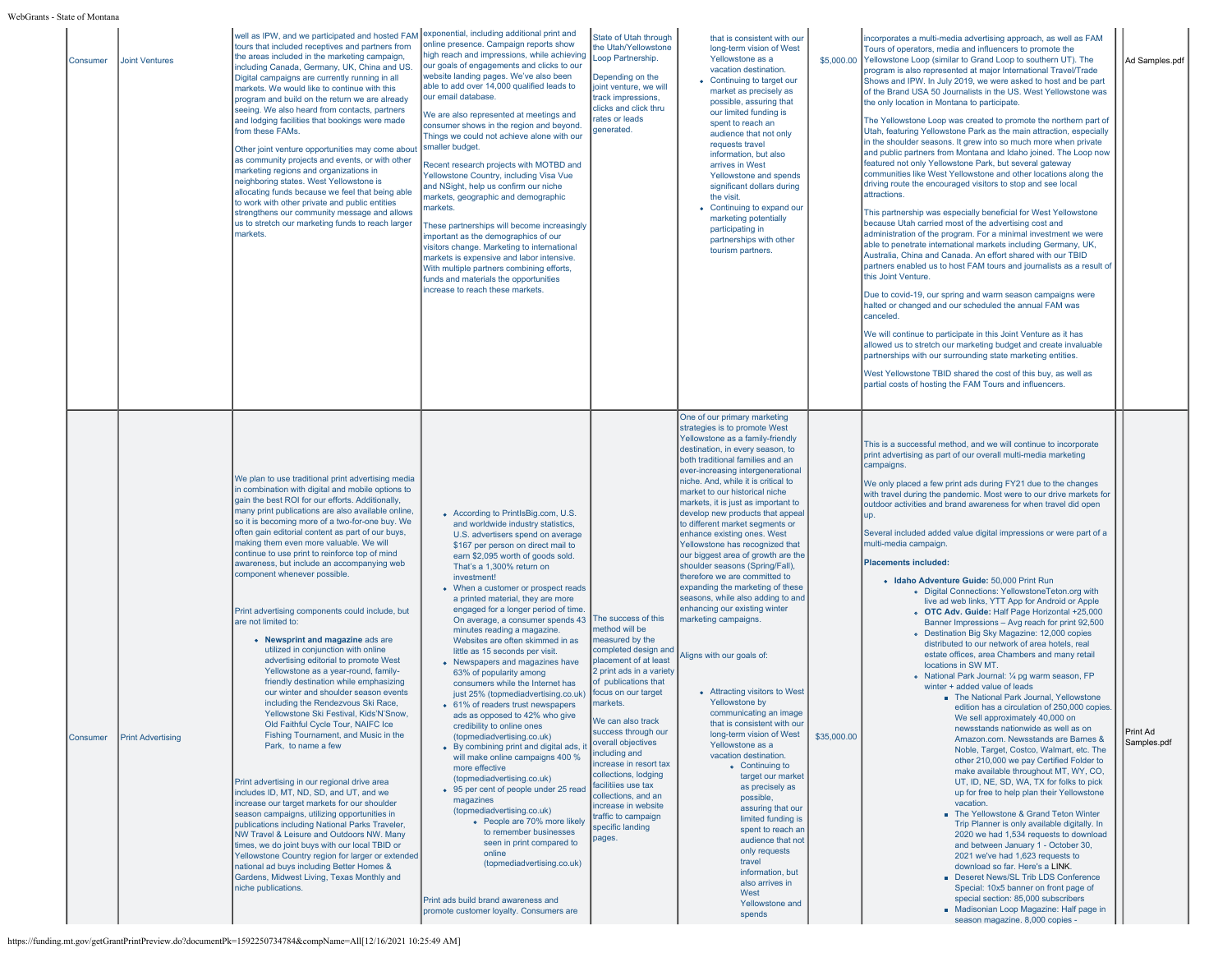|          |                                   | • Out-of-home window or airport<br>display. This could include continuation<br>of our Window Wrap Program cross-<br>promoting seasons and activities; joint<br>ventures with our entities for airport or<br>national displays.                                                                                                                                                                                                                                                                                                                                                                                                                                                                                                                                                                                                                                                                                                                                                                                                                                                                                                                                                                                                                                                                                                                                                                                                                                                                                                                                                                                                                                                                                                                                                                                                                                                                                                                                                                                                                                                                                          | very loyal to the magazines they read. Ads<br>that are printed in favorite magazines show<br>the consumers that the brand can                                                                                                                                                                                                                                                                                                                                                                                                                                                                                                                                                                                                                                                                                                                                                                                                                                                                                                                                                                                                                                                                                                                                                                                                                                                                                                                                                                                                                                                                                                                                                                                                                                                                                                                                                                                                                                                                                                                                                                                                                                                                                                                                                 |                                                                                                                                   | significant dollars<br>during the visit.<br>• Continuing to<br>expand our<br>marketing<br>potential by<br>participating in<br>partnerships with<br>other tourism<br>partners.                                                                                                                                                                                                                                                                                                                                                                                                                                                                                                                                                                                                                                                                                                                                                                                                                                                                                                                                                                                                                                                                                                                                                                                                                                                                                                      |             | distribution is The Bozeman airport (this is<br>the fastest moving publication for the<br>airport), Big Sky, 4 Corners, Ennis,<br>Virginia City, Sheridan, Twin Bridges,<br>Whitehall, Three Forks, all of our<br>newspaper subscribers so lots out of state<br>scattered all over the country.<br>Please see the results of our overall objectives attached.                                                                                                                                                                                                                                                                                                                                                                                                                                                                                                                                                                                                                                                                                                                                                                                                                                                                                                                                                                                                                                                                                                                                                                                                                                                                                                                                                                                                                                                                                                                                                                                                                                                                                                                                                                                                                                                                                                                                                                                                                                                                                                                                                                                                                                                                                                                                                                                                                                             |                                             |
|----------|-----------------------------------|-------------------------------------------------------------------------------------------------------------------------------------------------------------------------------------------------------------------------------------------------------------------------------------------------------------------------------------------------------------------------------------------------------------------------------------------------------------------------------------------------------------------------------------------------------------------------------------------------------------------------------------------------------------------------------------------------------------------------------------------------------------------------------------------------------------------------------------------------------------------------------------------------------------------------------------------------------------------------------------------------------------------------------------------------------------------------------------------------------------------------------------------------------------------------------------------------------------------------------------------------------------------------------------------------------------------------------------------------------------------------------------------------------------------------------------------------------------------------------------------------------------------------------------------------------------------------------------------------------------------------------------------------------------------------------------------------------------------------------------------------------------------------------------------------------------------------------------------------------------------------------------------------------------------------------------------------------------------------------------------------------------------------------------------------------------------------------------------------------------------------|-------------------------------------------------------------------------------------------------------------------------------------------------------------------------------------------------------------------------------------------------------------------------------------------------------------------------------------------------------------------------------------------------------------------------------------------------------------------------------------------------------------------------------------------------------------------------------------------------------------------------------------------------------------------------------------------------------------------------------------------------------------------------------------------------------------------------------------------------------------------------------------------------------------------------------------------------------------------------------------------------------------------------------------------------------------------------------------------------------------------------------------------------------------------------------------------------------------------------------------------------------------------------------------------------------------------------------------------------------------------------------------------------------------------------------------------------------------------------------------------------------------------------------------------------------------------------------------------------------------------------------------------------------------------------------------------------------------------------------------------------------------------------------------------------------------------------------------------------------------------------------------------------------------------------------------------------------------------------------------------------------------------------------------------------------------------------------------------------------------------------------------------------------------------------------------------------------------------------------------------------------------------------------|-----------------------------------------------------------------------------------------------------------------------------------|------------------------------------------------------------------------------------------------------------------------------------------------------------------------------------------------------------------------------------------------------------------------------------------------------------------------------------------------------------------------------------------------------------------------------------------------------------------------------------------------------------------------------------------------------------------------------------------------------------------------------------------------------------------------------------------------------------------------------------------------------------------------------------------------------------------------------------------------------------------------------------------------------------------------------------------------------------------------------------------------------------------------------------------------------------------------------------------------------------------------------------------------------------------------------------------------------------------------------------------------------------------------------------------------------------------------------------------------------------------------------------------------------------------------------------------------------------------------------------|-------------|-----------------------------------------------------------------------------------------------------------------------------------------------------------------------------------------------------------------------------------------------------------------------------------------------------------------------------------------------------------------------------------------------------------------------------------------------------------------------------------------------------------------------------------------------------------------------------------------------------------------------------------------------------------------------------------------------------------------------------------------------------------------------------------------------------------------------------------------------------------------------------------------------------------------------------------------------------------------------------------------------------------------------------------------------------------------------------------------------------------------------------------------------------------------------------------------------------------------------------------------------------------------------------------------------------------------------------------------------------------------------------------------------------------------------------------------------------------------------------------------------------------------------------------------------------------------------------------------------------------------------------------------------------------------------------------------------------------------------------------------------------------------------------------------------------------------------------------------------------------------------------------------------------------------------------------------------------------------------------------------------------------------------------------------------------------------------------------------------------------------------------------------------------------------------------------------------------------------------------------------------------------------------------------------------------------------------------------------------------------------------------------------------------------------------------------------------------------------------------------------------------------------------------------------------------------------------------------------------------------------------------------------------------------------------------------------------------------------------------------------------------------------------------------------------------------|---------------------------------------------|
| Consumer | <b>Online/Digital Advertising</b> | The majority of our marketing campaigns are<br>multi-media and include some online/digital<br>component. These components are not only the<br>traditional static banners, but now include<br>animated gif files, video, native content, blogs<br>and mobile messaging. Some campaigns rely<br>more heavily on digital assets and advertising,<br>due to the fact that their fans are more active<br>online (as in the case of snowmobile and ice<br>fishing).<br>Online/digital advertising is especially effective in<br>the shoulder seasons, when our campaigns can<br>be weather dependent and need to be changed<br>mid-campaign. Mobile campaigns are becoming<br>increasingly important as nearly 80% of visitors<br>are utilizing their smartphones and devices.<br>Our printed maps, calendars and vacation<br>planners are provided in pdf format for potential<br>visitors to download/print from<br>DestinationYellowstone.com. Our snowmobile.<br>OHV and ski maps are available on mobile apps<br>that can be used offline as well.<br>Potential Online Marketing includes, but is not<br>limited to:<br>• Pay per click, SEM & SEO campaigns on<br>Google, Yahoo, Bing, etc<br>• National and Regional publication<br>websites in conjunction with print<br>campaigns<br>• Banner and mobile ads in conjunction<br>with other methods on sites like<br>KSL.com, Salt Lake, Seattletimes.com,<br>NW Travel & Leisure, NW Outdoors<br>network, TripAdvisor, Out there Colorado,<br>visitusaparks.com, Rec in Utah, and<br>retargeting campaigns<br>• Nordic Ski: skinnyski.com.<br>fasterskier.com, nordicskiracer.com,<br>skipost.com,<br>crosscountryskiassociationofamerica.com<br>• NAIFC Ice Fishing Tournament: banner<br>ads and links on specific ice<br>fishing/winter fishing informational<br>websites, ice fishing equipment sponsors,<br>ice fishing/winter fishing forums/blogs<br>iceshanty.com, ice-fishing-central.com,<br>www.bigfishtackle.com,<br>icefishing247.com,icefishingchat.com<br>• Snowmobile: SnoWest.com, SnowGoer,<br>Snowtracks.com and regional association<br>websites. | The last several years we have increased<br>the amount of online advertising we<br>incorporate into our overall advertising<br>campaigns, including MOTBD and<br>Yellowstone Country joint venture programs,<br>with above average ROI. Our digital<br>campaigns that ran throughout FY20 are<br>showing above industry average results.<br>Mobile and online banners saw CTR up to<br>4.8%. Our independent event websites<br>including SkiRunBikeMT.com,<br>KidsNSnow.org and West Yellowstone Ice<br>Fishing recorded increased traffic during<br>campaigns as well. Registrations through<br>the KidsNSnow.org website were full weeks<br>before the actual event weekend.<br>sometimes within 24 hours of registration<br>opening. Our February event had nearly 250<br>registrations in the first 24 hours and March<br>beat that with 345 registrations in just a few<br>hours.<br>Advantages of using digital marketing:<br>• 49% of people said they click on text<br>ads. (Blue Corona, 2019)<br>• Businesses make an average of \$2<br>in income for every \$1 they spend in Success of these<br>AdWords. (Blue Corona, 2019)<br>• 63% of people said they'd click on a<br>Google ad. (Search Engine Land,<br>2019<br>. Paid ads have been proven to result an increase in website Aligns with our goals of:<br>in an 11.38% clickthrough rate on<br>Google. (Blue Corona, 2019)<br>(Source:<br>https://www.hubspot.com/marketing-<br>statistics)<br>• Content marketing costs 62% less<br>than traditional marketing and<br>generates about 3 times as many<br>leads. (Demand Metric)<br>• On average, 46% of users act after<br>viewing a video ad.<br>• Location-specific digital ad<br>campaigns are 20x more effective<br>than traditional banner ads that are<br>not location-based.<br>• 80% of consumers will remember a<br>video ad they viewed in the past 30<br>days.<br>• With the use of programmatic digital<br>campaigns we have been able to<br>target our geographic and<br>demographic markets, reaching<br>those potential visitors who are most<br>likely to convert.<br>• We can repurpose digital content<br>across multiple platforms<br>• Digital marketing can have greater<br>reach, higher engagement and<br>lower cost per impression. | efforts will be<br>measured by<br>mpressions served,<br>clicks recorded, and<br>traffic to campaign<br>specific landing<br>pages. | One of our primary marketing<br>strategies is to promote West<br>Yellowstone as a family-friendly<br>destination, in every season, to<br>both traditional families and an<br>ever increasing intergenerational<br>niche. And, while it is critical to<br>market to our historical niche<br>markets, it is just as important to<br>develop new products that appeal<br>to different market segments or<br>enhance existing ones. We plan<br>to continue to expand our<br>shoulder season marketing<br>campaigns, while also trying new<br>avenues to enhance our existing<br>winter marketing campaigns.<br>Online/Digital advertising is a<br>cost-effective way to reach out to<br>new markets and reach those<br>potential visitors more quickly.<br>We can monitor response to<br>messages and images and<br>change them accordingly during<br>the campaigns.<br>• Attracting visitors to West<br>Yellowstone by<br>communicating an image<br>that is consistent with our<br>long-term vision of West<br>Yellowstone as a<br>vacation destination.<br>• Continuing to target our<br>market as precisely as<br>possible, assuring that<br>our limited funding is<br>spent to reach an<br>audience that not only<br>requests travel<br>information, but also<br>arrives in West<br>Yellowstone and spends<br>significant dollars during<br>the visit.<br>• Continuing to expand our<br>marketing potential by<br>participating in<br>partnerships with other<br>tourism partners. | \$55,000.00 | Online advertising is our most successful method and one we will<br>continue to allocate funds to.<br>With the advancement of geo-targeting and remarketing, digital<br>advertising is allowing us to focus on our key markets and those we<br>know produce favorable results, as well as giving us the opportunity<br>to A/B test in new and potential markets. It also allows us to test<br>messaging and images to find out gets the highest engagements.<br>All online ads drive back to specific landing pages on our website<br>DestinationYellowstone.com so we can measure traffic.<br>Some of our campaigns are digital only and those media can make<br>results readily available, but some of the more traditional media<br>outlets like newspapers that incorporate digital with print campaigns<br>are still lagging in reporting measures. Other niches who are<br>predominately the main sources for those enthusiasts, are not<br>always tech savvy, and therefore cannot always provide reliable<br>tracking of online banners, so we can only go by what traffic we see<br>to our website. Referral traffic to the website, does show that when<br>our digital campaigns are running, the traffic from those sites rank<br>in our top ten to the corresponding landing pages.<br>In FY21, campaigns continued to be flexible, with some pausing<br>and restarting depending on travel restrictions.<br>The biggest campaign we launched was our local Recovery<br>Campaign in conjunction with our TBID and Town partners. It was<br>multi-media with a we are open message, current travel<br>recommendations, etc. Later, with the MOT Safety Grant, we<br>layered in the safety messaging and additional local markets.<br>Online components performed above industry average.<br>We also placed limited ads for the spring LDS Conference in Utah.<br>some event marketing for the National Ice Fishing Tournament and<br>niche marketing for snowmobiling.<br>Our Airport Campaign with Sky West was one that paused and<br>restarted with adapted messaging. While air traffic was down, the<br>campaign itself drove positive traffic to the landing page and those<br>looking to book as travel resumed. This campaign ran from 12/20-<br>2/21, then paused and resumed in 4/21, continuing into Sept. of<br>FY22. This campaign performed as one of the highest of our online<br>blacements with direct traffic to our campaign landing page and<br>clicks to the booking site.<br>Campaign reports are attached.<br>See Attachment Advertising Samples.<br>For our online specific, we still recorded a positive trend in traffic to<br>our website landing pages for campaigns and an increase in mobile<br>traffic. Please see results in measurable objectives attachment. | <b>Online Reports</b><br>and<br>Samples.pdf |
|          |                                   |                                                                                                                                                                                                                                                                                                                                                                                                                                                                                                                                                                                                                                                                                                                                                                                                                                                                                                                                                                                                                                                                                                                                                                                                                                                                                                                                                                                                                                                                                                                                                                                                                                                                                                                                                                                                                                                                                                                                                                                                                                                                                                                         | • 42% of the world's population (3.2)<br>billion people) uses social media.<br>(Emarsys)<br>• 90.4% of Millennials, 77.5% of<br>Generation X, and 48.2% of Baby<br>Boomers are active social media                                                                                                                                                                                                                                                                                                                                                                                                                                                                                                                                                                                                                                                                                                                                                                                                                                                                                                                                                                                                                                                                                                                                                                                                                                                                                                                                                                                                                                                                                                                                                                                                                                                                                                                                                                                                                                                                                                                                                                                                                                                                            |                                                                                                                                   |                                                                                                                                                                                                                                                                                                                                                                                                                                                                                                                                                                                                                                                                                                                                                                                                                                                                                                                                                                                                                                                                                                                                                                                                                                                                                                                                                                                                                                                                                    |             |                                                                                                                                                                                                                                                                                                                                                                                                                                                                                                                                                                                                                                                                                                                                                                                                                                                                                                                                                                                                                                                                                                                                                                                                                                                                                                                                                                                                                                                                                                                                                                                                                                                                                                                                                                                                                                                                                                                                                                                                                                                                                                                                                                                                                                                                                                                                                                                                                                                                                                                                                                                                                                                                                                                                                                                                           |                                             |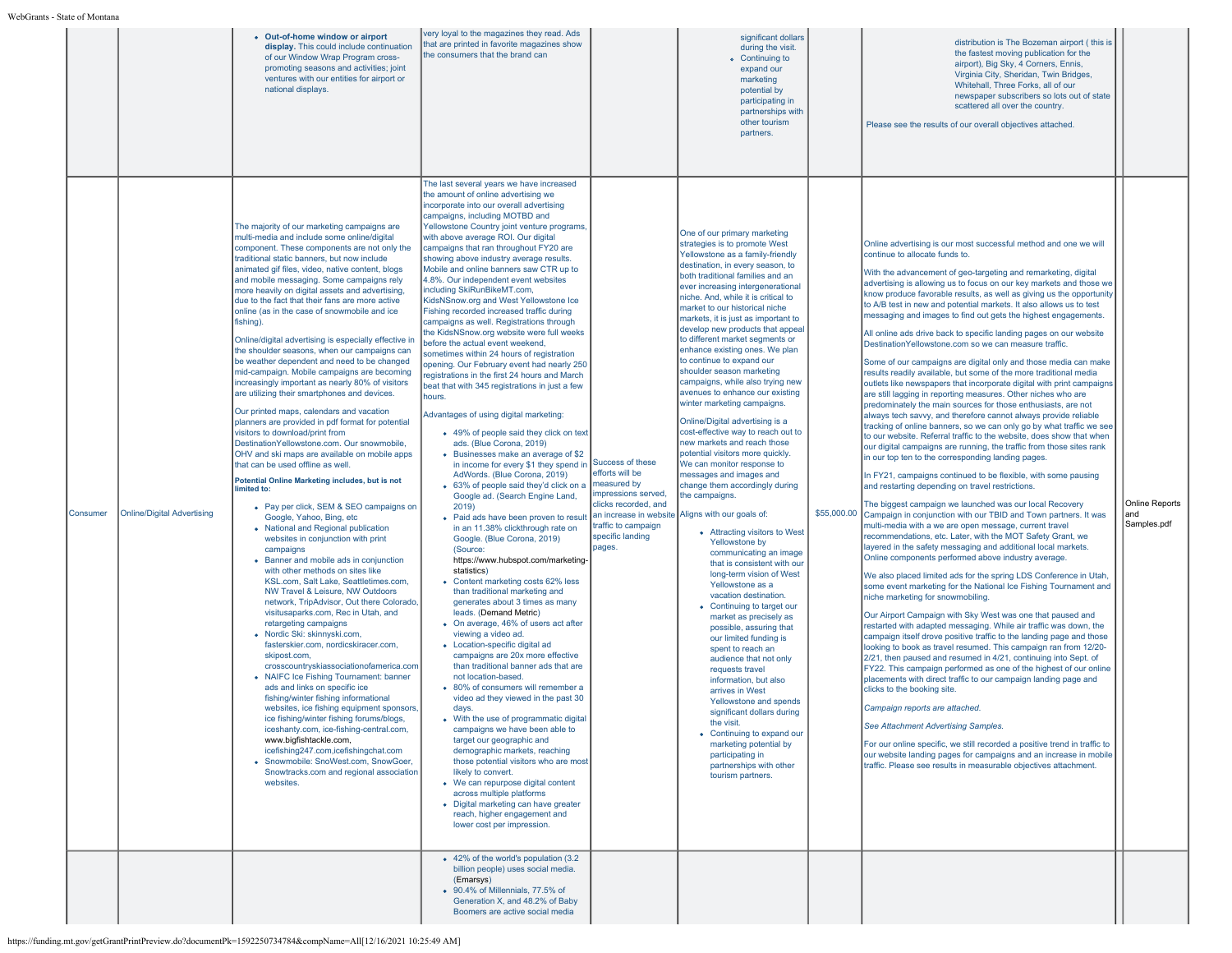| s - State of Montana |                     |                                                                                                                                                                                                                                                                                                                                                                                                                                                                                                                                                                                                                                                                                                                                                                                                                                                                                                                                                                                                                                                                                                                                                                                                                                                                                                                                                                                                                                                                                                                                                                                                                                                                                                                                                                                                                                                                                                                                                                                                                                                                                                                                                                                                                                                                                                                                                                                             |                                                                                                                                                                                                                                                                                                                                                                                                                                                                                                                                                                                                                                                                                                                                                                                                                                                                                                                                                                                                                                                                                                                                                                                                                                                                                                                                                                                                                                                                                                                                                                                                                                                                                                                                                                                                                                                                                                                                                                                                                                                                                                                                                    |                                                                                                                                                                                                                                                                                                            |                                                                                                                                                                                                                                                                                                                                                                                                                                                                                                                                                                                                                                                                                                                                                                                                                                                                                                                                                                                                                                                                                                                                                                                                                                                                                                                                                                                                                                                                                                                                                                |                                                                                                                                                                                                                                                                                                                                                                                                                                                                                                                                                                                                                                                                                                                                                                                                                                                                                                                                                                                                                                                                       |                                      |
|----------------------|---------------------|---------------------------------------------------------------------------------------------------------------------------------------------------------------------------------------------------------------------------------------------------------------------------------------------------------------------------------------------------------------------------------------------------------------------------------------------------------------------------------------------------------------------------------------------------------------------------------------------------------------------------------------------------------------------------------------------------------------------------------------------------------------------------------------------------------------------------------------------------------------------------------------------------------------------------------------------------------------------------------------------------------------------------------------------------------------------------------------------------------------------------------------------------------------------------------------------------------------------------------------------------------------------------------------------------------------------------------------------------------------------------------------------------------------------------------------------------------------------------------------------------------------------------------------------------------------------------------------------------------------------------------------------------------------------------------------------------------------------------------------------------------------------------------------------------------------------------------------------------------------------------------------------------------------------------------------------------------------------------------------------------------------------------------------------------------------------------------------------------------------------------------------------------------------------------------------------------------------------------------------------------------------------------------------------------------------------------------------------------------------------------------------------|----------------------------------------------------------------------------------------------------------------------------------------------------------------------------------------------------------------------------------------------------------------------------------------------------------------------------------------------------------------------------------------------------------------------------------------------------------------------------------------------------------------------------------------------------------------------------------------------------------------------------------------------------------------------------------------------------------------------------------------------------------------------------------------------------------------------------------------------------------------------------------------------------------------------------------------------------------------------------------------------------------------------------------------------------------------------------------------------------------------------------------------------------------------------------------------------------------------------------------------------------------------------------------------------------------------------------------------------------------------------------------------------------------------------------------------------------------------------------------------------------------------------------------------------------------------------------------------------------------------------------------------------------------------------------------------------------------------------------------------------------------------------------------------------------------------------------------------------------------------------------------------------------------------------------------------------------------------------------------------------------------------------------------------------------------------------------------------------------------------------------------------------------|------------------------------------------------------------------------------------------------------------------------------------------------------------------------------------------------------------------------------------------------------------------------------------------------------------|----------------------------------------------------------------------------------------------------------------------------------------------------------------------------------------------------------------------------------------------------------------------------------------------------------------------------------------------------------------------------------------------------------------------------------------------------------------------------------------------------------------------------------------------------------------------------------------------------------------------------------------------------------------------------------------------------------------------------------------------------------------------------------------------------------------------------------------------------------------------------------------------------------------------------------------------------------------------------------------------------------------------------------------------------------------------------------------------------------------------------------------------------------------------------------------------------------------------------------------------------------------------------------------------------------------------------------------------------------------------------------------------------------------------------------------------------------------------------------------------------------------------------------------------------------------|-----------------------------------------------------------------------------------------------------------------------------------------------------------------------------------------------------------------------------------------------------------------------------------------------------------------------------------------------------------------------------------------------------------------------------------------------------------------------------------------------------------------------------------------------------------------------------------------------------------------------------------------------------------------------------------------------------------------------------------------------------------------------------------------------------------------------------------------------------------------------------------------------------------------------------------------------------------------------------------------------------------------------------------------------------------------------|--------------------------------------|
| Consumer             | <b>Social Media</b> | We utilize Social Media marketing to expand our<br>virtual community of West Yellowstone<br>participants and businesses using a variety of<br>social networking sites and linkages. We plan to<br>continue to further develop the West Yellowstone<br>social media accounts to distribute information &<br>publicize events. We constantly work to enhance<br>content on our platforms & other travel-related<br>sites such as Trip Advisor & Google, as well as<br>web-based event calendars & publications.<br>Working as a community, we can dramatically<br>raise the visibility & content of West Yellowstone<br>online.<br>We are continuing to work on strategies where<br>visitors can take advantage of our activities and<br>scenery to create their own memories, while also<br>promoting West Yellowstone through photos &<br>videos. This allows us to accumulate user<br>generated content.<br>We also offer to train our members through<br>workshops to better understand and utilize their<br>social platforms, and encourage them to follow<br>and share our content.<br>Again, as mentioned in our Website strategy, as<br>content creation, distribution & management has<br>become more time consuming, we have<br>recognized the need to add personnel to assist<br>with website, social media & e-news content<br>management. We have added a part-time staffer<br>to assist in these components, giving our<br>Marketing Director the necessary time to focus on<br>placements & new media that will serve our<br>needs in the best possible way. This position<br>could also be funded from administration &<br>website line items as it incorporates all facets.<br><b>Social Media Strategies</b><br>• Continue to expand and encourage a<br>networked virtual community of West<br>Yellowstone participants & businesses<br>using a variety of social networking sites<br>and linkages.<br>• Further develop the -Destination<br>Yellowstone Facebook, Twitter,<br>Instagram and Pinterest accounts to<br>promote our West Yellowstone website,<br>distribute information & publicize events.<br>• Use of new social media avenues as they<br>become applicable to a business or<br>tourism situation.<br>• Enhance content and photo offerings on<br>travel-related and events-information<br>sites such as Trip Advisor, Google Maps,<br>Google Places & Yelp | users. (Emarketer)<br>• 54% of social browsers use social<br>media to research products.<br>(GlobalWebIndex)<br>• Each person spends an average of<br>2 hrs & 22 min daily on social<br>networks & messaging.<br>(Globalwebindex)<br>• Social networks are the biggest<br>source of inspiration for consumer<br>purchases with 37% of consumers<br>finding purchase inspiration through<br>a channel. (PWC)<br>• Social media is the most relevant<br>advertising channel for 50% of Gen<br>Z & 42% of millennials. (Adobe)<br>• 50% of consumers say that seeing<br>user-generated content would<br>increase their chances of buving<br>products through a brand's social<br>media. (Curalate)<br>• 93% of social media advertisers use<br>Facebook ads on a regular basis.<br>(Social Media Examiner)<br>• Twitter ads are 11% more effective<br>than TV ads during live events.<br>(Twitter)<br>• YouTube is the preferred form of<br>social media marketing worldwide<br>by 83% of consumers. (Hubspot)<br>Our FY20 objective was an 8% increase in<br>social media followers over the previous<br>year, & 2% increase in engagements.<br>currently at 9%, and our increase in<br>engagements is at 60%. While organic<br>reach on some platforms has decreased,<br>ours remains high, confirming that we are<br>posting relevant content, that our followers<br>want to receive & with which they choose to<br>interact. It also continues to remain one of<br>the top referral sources for our website<br>Our overall increase for social media<br>followers is currently at 9%, and our<br>increase in engagements is at 60%.<br>Below are our current social media statistics<br>• "West Yellowstone Chamber"<br>Facebook - 11.629 followers<br>• "West Yellowstone Montana"<br>Pinterest - 936 followers<br>• @destination.yellowstone<br>Instagram: 1,975 followers<br>· @DestYellowstone Twitter- 6,106<br>followers<br>• "West Yellowstone<br>Snowmobiling" Facebook - 10,264<br>followers<br>• "Kids'N'Snow"Facebook- 661<br>followers<br>• Rendezvous SkiTrails Facebook -<br>3.209 followers<br>We are able to track our ROI for e- | <b>Social Media</b><br>specific goals:<br>• 8% increase<br>in social<br>media<br>followers over<br>the previous<br>fiscal year.<br>• 12% increase<br>in social<br>engagements<br>over the<br>previous<br>fiscal year.<br>The additional metrics<br>for reach.<br>demographics, will be<br>eported monthly. | West Yellowstone has realized<br>that the power of social media is<br>so much more than traffic to our<br>website. It is brand awareness.<br>and information source during<br>crisis management. It plays a<br>huge factor in marketing our<br>destination events, and in<br>addition to our general followers,<br>it is also a way to target specific<br>niches with pay per click<br>advertising. West Yellowstone will<br>continue to enhance our content<br>for our social media channels.<br>utilizing a content calendar<br>focusing on important dates like<br>the opening and closing dates of<br>Yellowstone Park, and promoting<br>our destination events and<br>information related to these<br>events. Whenever possible, we<br>include links back to<br>DestinationYellowstone.com or<br>event websites, which increased<br>our ability to track our ROI.<br>Facebook. Twitter and Pinterest<br>accounts area already created<br>and maintained for the WY<br>Chamber, Kids'N'Snow.<br>Snowmobile Events and Ice<br>Fishing. Rendezvous Ski Trails<br>and events have created their<br>own social media channels and<br>we regularly share content from<br>these sources.<br>We have been researching and<br>working with community partners<br>to develop a WeChat strategy<br>and presence for our Pacific Rim<br>and eventually other countries<br>like India, Europe and Africa who<br>utilize this platform as their main<br>form of online communications<br>and information service. We will<br>continue to pursue this option in<br>FY21. | This is a successful method, and we will continue to allocate<br>funding to utilize social media platforms for an overall multi-media<br>mix in campaigns, event promotion and community awareness.<br>Paid campaigns included:<br>• NW Travel Recovery Package<br>• Lee/Amplified Multi-media<br>• Advance Media - Airport<br>As we anticipated, covid-19 affected several of our goals in respect<br>to air travel and lodging collections. We were near, at or above our<br>other goals.<br>\$15,000.00 Specific to social media, our paid campaigns performed at, or<br>above national average and platforms continued to grow followers.<br>For reasons we are still researching our organic post engagement<br>decreased, but traffic to our website still increased.<br>• Goal: 8% increase in social media followers over the<br>previous fiscal year.<br>• +15% increase (25,258 vs 21,582)<br>• Goal: 12% increase in social engagements over the<br>previous fiscal year.<br><sup>o</sup> -36% decrease<br>Paid campaign reports and samples are attached. | Social Reports<br>and<br>samples.pdf |
|                      |                     | West Yellowstone plans to continue to utilize our<br>growing email database by sending out regular e-<br>newletters promoting our lodging and amenities,<br>plus sending out timely e-blasts for specific<br>events and news. In the past we have utilized our<br>emails for our destination events including<br>Kids'N'Snow and Nordic Ski Races. These blasts<br>can be targeted at either participants or<br>spectators. We utilize Constant Contact to<br>manage and create our email database. The<br>emails always have an opt-out option, and adhere<br>to current legal requirements for security. They<br>also contain direct links back to landing pages on                                                                                                                                                                                                                                                                                                                                                                                                                                                                                                                                                                                                                                                                                                                                                                                                                                                                                                                                                                                                                                                                                                                                                                                                                                                                                                                                                                                                                                                                                                                                                                                                                                                                                                                       | newsletters and e-blasts with our<br>subscription to Constant Contact. Our<br>emails have a combined open rate over 30%<br>and 5% CTR (2x the industry average).<br>Every month, our subscriber base continues<br>to grow, with the majority of subscribers<br>being organic through our website and<br>visitor center registrations. Our current<br>active subscriber list is over 41,000.<br>• According to Radicati Group, more<br>than half of the world's population<br>uses email as of 2019. And this<br>number is expected to increase<br>upward to more than 4.3 billion by<br>2023. Data from Pew Research also<br>shows that 92% of adults in the<br>United States use email, and 61% of                                                                                                                                                                                                                                                                                                                                                                                                                                                                                                                                                                                                                                                                                                                                                                                                                                                                                                                                                                                                                                                                                                                                                                                                                                                                                                                                                                                                                                                |                                                                                                                                                                                                                                                                                                            | One of our primary marketing<br>strategies is to promote West<br>Yellowstone as a family-friendly<br>destination, in every season, to<br>both traditional families and an<br>ever increasing inter generational<br>niche. And, while it is critical to<br>market to our historical niche<br>markets, it is just as important to<br>develop new products that appeal<br>to different market segments or                                                                                                                                                                                                                                                                                                                                                                                                                                                                                                                                                                                                                                                                                                                                                                                                                                                                                                                                                                                                                                                                                                                                                         | This method is successful, and we will continue to allocate funds<br>for future campaigns. Email marketing is a very affordable and<br>effective way to reach niche markets and general interest in a<br>timely manner. It drives additional traffic to our website and<br>awareness of other media advertisements.<br>In addition to monthly emails that TBID covers the production costs                                                                                                                                                                                                                                                                                                                                                                                                                                                                                                                                                                                                                                                                            |                                      |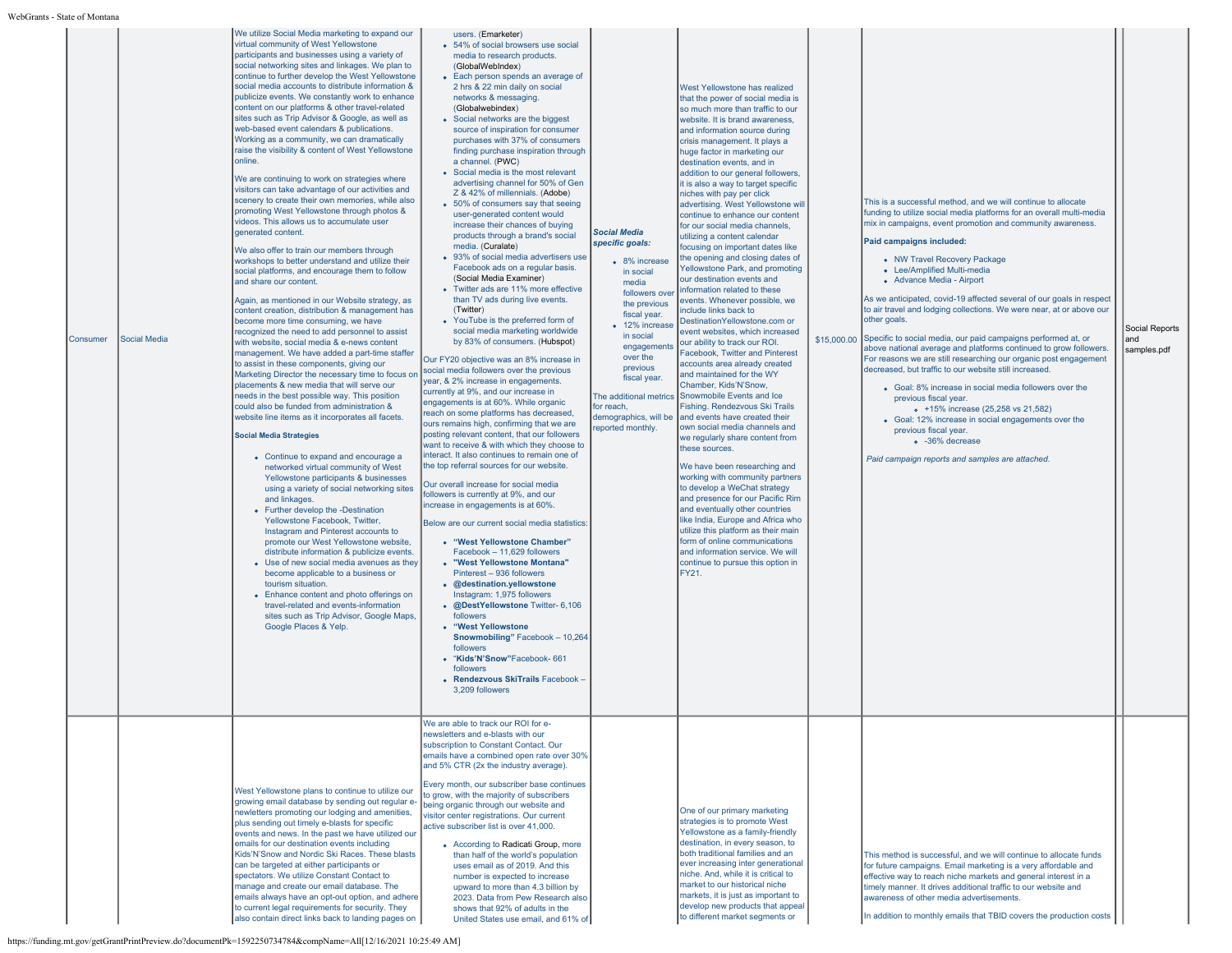WebGrants - S

| State of Montana |                                         |                                                                                                                                                                                                                                                                                                                                                                                                                                                                                                                                                                                                                                                                                                                                                                                                                                                                                                                                                                                                                                                                                                                                                                                                                                                                                                                                                                                                                                                                                                                                                                                                  |                                                                                                                                                                                                                                                                                                                                                                                                                                                                                                                                                                                                                                                                                                                                                                                                                                                                                                                                                                                                                                                                                                                                                                                                                                                                                                                                                                                                 |                                                                                                                                                                                                                                                                   |                                                                                                                                                                                                                                                                                                                                                                                                                                                                                                                                                                                                                                                                                                                                                                                                                                                                                                                                                                |             |                                                                                                                                                                                                                                                                                                                                                                                                                                                                                                                                                                                                                                                                                                                                                                                                                                                                                                                                                                                                                                                                                                                                                                                                                                                                                                                                   |                                          |
|------------------|-----------------------------------------|--------------------------------------------------------------------------------------------------------------------------------------------------------------------------------------------------------------------------------------------------------------------------------------------------------------------------------------------------------------------------------------------------------------------------------------------------------------------------------------------------------------------------------------------------------------------------------------------------------------------------------------------------------------------------------------------------------------------------------------------------------------------------------------------------------------------------------------------------------------------------------------------------------------------------------------------------------------------------------------------------------------------------------------------------------------------------------------------------------------------------------------------------------------------------------------------------------------------------------------------------------------------------------------------------------------------------------------------------------------------------------------------------------------------------------------------------------------------------------------------------------------------------------------------------------------------------------------------------|-------------------------------------------------------------------------------------------------------------------------------------------------------------------------------------------------------------------------------------------------------------------------------------------------------------------------------------------------------------------------------------------------------------------------------------------------------------------------------------------------------------------------------------------------------------------------------------------------------------------------------------------------------------------------------------------------------------------------------------------------------------------------------------------------------------------------------------------------------------------------------------------------------------------------------------------------------------------------------------------------------------------------------------------------------------------------------------------------------------------------------------------------------------------------------------------------------------------------------------------------------------------------------------------------------------------------------------------------------------------------------------------------|-------------------------------------------------------------------------------------------------------------------------------------------------------------------------------------------------------------------------------------------------------------------|----------------------------------------------------------------------------------------------------------------------------------------------------------------------------------------------------------------------------------------------------------------------------------------------------------------------------------------------------------------------------------------------------------------------------------------------------------------------------------------------------------------------------------------------------------------------------------------------------------------------------------------------------------------------------------------------------------------------------------------------------------------------------------------------------------------------------------------------------------------------------------------------------------------------------------------------------------------|-------------|-----------------------------------------------------------------------------------------------------------------------------------------------------------------------------------------------------------------------------------------------------------------------------------------------------------------------------------------------------------------------------------------------------------------------------------------------------------------------------------------------------------------------------------------------------------------------------------------------------------------------------------------------------------------------------------------------------------------------------------------------------------------------------------------------------------------------------------------------------------------------------------------------------------------------------------------------------------------------------------------------------------------------------------------------------------------------------------------------------------------------------------------------------------------------------------------------------------------------------------------------------------------------------------------------------------------------------------|------------------------------------------|
| Consumer         | Electronic Adv - Newsletter,<br>E-blast | DestinationYellowstone.com and event websites.<br>We have created and update templates for each<br>list we maintain, as well as our weekly and<br>monthly e-blasts to create a consistent look and<br>feel across our communications.<br>As content creation, distribution and management<br>has become more time consuming, we have<br>recognized the need to add personnel to assist<br>with website, social media and e-news content<br>management. We have added a part-time staffer<br>to assist in these components, giving our<br>Marketing Director the necessary time to focus on   importance of incorporating this method into<br>placements and new media that will serve our<br>needs in the best possible way. This position<br>could also be funded from administration, social<br>media and website line items as it incorporates all<br>facets.<br>Our strategy includes, but is not limited to:<br>• Continuing to collect emails and collate<br>them into an online database: This will be<br>done in conjunction with our electronic<br>newsletters.<br>• Sending out electronic newsletters<br>profiling upcoming events, specific<br>specials and "hot deals". We share this<br>list with TBID and coordinate regularly<br>scheduled e-blasts to our general leads<br>as well as event/campaign specific lists.<br>• Pushing out information to our local<br>businesses and organizations so they are<br>better prepared to exceed our visitor's<br>expectations.<br>• Providing current and pertinent<br>information to travelers while en-route<br>and once they arrive. | these email users are checking and<br>sending emails on an average day. Email specific<br>• 85% of Gen Z say that they prefer to metrics:<br>use email over other modes of<br>communication.<br>• According to Campaign Monitor,<br>every \$1 spent on email marketing<br>typically generates about \$38 in<br>ROI.<br>Hubspot.com recently released email<br>marketing stats for 2020, showing the<br>multi-media campaigns. Highlights of list<br>include:<br>• Email generates \$38 for every \$1<br>spent, which is an astounding<br>3,800% ROI<br>• 73 percent of millennials prefer<br>communications from businesses to<br>come via email<br>• More than 50 percent of U.S.<br>respondents check their personal<br>email account more than 10 times a<br>day, and it is by far their preferred<br>way to receive updates from brands<br>• 59% of respondents say marketing<br>emails influence their purchase<br>decisions.<br>• The most opened emails relate to<br>hobbies, with an open rate of 27.35<br>percent.<br>• Email subscribers are 3x more likely<br>to share content on social media<br>than leads who came through<br>another channel, according to<br>QuickSprout.<br>• When a prospect or customer who<br>opens an email on a mobile device<br>opens that same email again on<br>another device, they are 65% more<br>likely to click-through to your<br>site/offering. | • Increase<br>email<br>subscribers<br>by 15%.<br>• Local emails<br>(B2B)<br>Increase<br>open rates to<br>35%, CTR to<br>18%. (3%<br>and $1%$<br>increase<br>respectively)<br>• General/niche<br>emails (B2C):<br>Increase<br>open rates to<br>20%, CTR to<br>7.5% | enhance existing ones. West<br>Yellowstone has recognized that<br>our biggest area of growth are the<br>shoulder seasons (Spring/Fall),<br>therefore we are allocating funds<br>to increase the marketing of these<br>seasons, while also adding to and<br>enhancing our existing winter<br>marketing campaigns.<br>Aligns with our goals of:<br>• Attracting visitors to West<br>Yellowstone by<br>communicating an image<br>that is consistent with our<br>long-term vision of West<br>Yellowstone as a<br>vacation destination<br>• Continuing to target our<br>market as precisely as<br>possible, assuring that<br>our limited funding is<br>spent to reach an<br>audience that not only<br>requests travel<br>information, but also<br>arrives in West<br>Yellowstone and spends<br>significant dollars during<br>the visit.<br>• Continuing to expand our<br>marketing potential by<br>participating in<br>partnerships with other<br>tourism partners. | \$12,000.00 | for, we used e-newsletters sponsorship packages and direct<br>eblasts with our multi-media campaigns to promote our winter and<br>shoulder season segments. Email marketing is a cost-effective way<br>to integrate with our multi-media campaigns. This method<br>continues to see some of the highest engagement and return<br>during our campaigns.<br>We also send e-blasts to our subscriber base of over 40,000 for<br>events. Additionally, we send weekly e-news to our members<br>regarding marketing, local events, meetings, and sponsorship<br>opportunities.<br>Results specific to this method are highlighted below. Paid<br>campaigns performed well above industry average and met all of<br>over overall objectives. Campaign specific results are attached with<br>samples.<br>Copies of the emails are included in the Electronic Reports<br>document attached.<br>TBID covers the production costs for the monthly emails they send.<br>which we do not administer.<br><b>Results:</b><br>• Increase email subscribers by 15%. (40,000 to 46,000)<br>$+15\%$ (44,910 vs 38,152)<br>• Local emails (B2B): Increasing open rates to 35%, CTR<br>to 18%. (FY20 30% & 13%)<br>$-132\%$ & 12%<br>• General/niche emails (B2C): Increasing open rates to<br>20%, CTR to 7.5%. (FY20 16% & 5%)<br>$\circ$ +17% & 6% | Electronic<br>Reports and<br>Samples.pdf |
| Consumer         | Radio & Television<br>Advertising       | With a limited budget, we seldom use Lodging<br>Facilities Use Tax Funds for radio or TV,<br>however, if funds allow and if the opportunity<br>arises that we can partner with other funding<br>sources or organizations to promote West<br>Yellowstone and destination events, we would<br>like to be able to do so.<br>In the past we have funded radio and TV spots -<br>primarily for events. Other options may include<br>regional radio or TV stations who offer spots as<br>part of a larger package with digital and social<br>components.<br>Expenses could include, but are not limited to<br>content development, production, activity fees,<br>and other ancillary costs related directly to<br>completing the segment.<br>We plan to use traditional printed materials in                                                                                                                                                                                                                                                                                                                                                                                                                                                                                                                                                                                                                                                                                                                                                                                                           | • 94% of people, 12 and over listen to<br>the radio<br>• the average person watched 4.5<br>hours of television every day<br>• 38% of mobile users went online to<br>research/purchase products they<br>saw on ty<br>· added services like connected and<br>streaming tv can reach targeted<br>audiences<br>• repeated exposure lends to higher<br>retention rate<br>While TV and radio advertising are<br>expensive and ROI more difficult to track.<br>West Yellowstone still believes that it is an<br>important component in our multi-media<br>campaigns. With the knowledge that video<br>and viral content is increasing in popularity<br>in marketing, we will continue to incorporate<br>it into our marketing as funds allow.<br>Consideration for participation and<br>placements would include geographic<br>demographics, audience, and coverage<br>larea.                                                                                                                                                                                                                                                                                                                                                                                                                                                                                                                          | We will track the<br>success of this<br>method through<br>mpressions<br>delivered, traffic to our<br>website campaign<br>anding pages and<br>trends of our resort<br>tax and lodging<br>facilities use tax<br>collections.                                        | West Yellowstone recognizes that<br>when used for the right<br>circumstances and regional<br>context, radio and TV can be an<br>important component to our multi-<br>media campaigns. Many regional<br>radio or TV stations offer spots as<br>part of a larger package with<br>digital and social components.<br>Aligns with our goals of:<br>• Attracting visitors to West<br>Yellowstone by<br>communicating an image<br>that is consistent with our<br>long-term vision of West<br>Yellowstone as a<br>vacation destination.<br>• Continuing to target our<br>market as precisely as<br>possible, assuring that<br>our limited funding is<br>spent to reach an<br>audience that not only<br>requests travel<br>information, but also<br>arrives in West<br>Yellowstone and spends<br>significant dollars during<br>the visit.<br>• Continuing to expand our<br>marketing potential by<br>participating in<br>partnerships with other<br>tourism partners.   |             | No LFUT funds were spent on this method during FY21.<br>It can be a successful method, and we will continue to include this<br>\$100.00 line item in our budget, so we have funding if future opportunities<br>arise.                                                                                                                                                                                                                                                                                                                                                                                                                                                                                                                                                                                                                                                                                                                                                                                                                                                                                                                                                                                                                                                                                                             |                                          |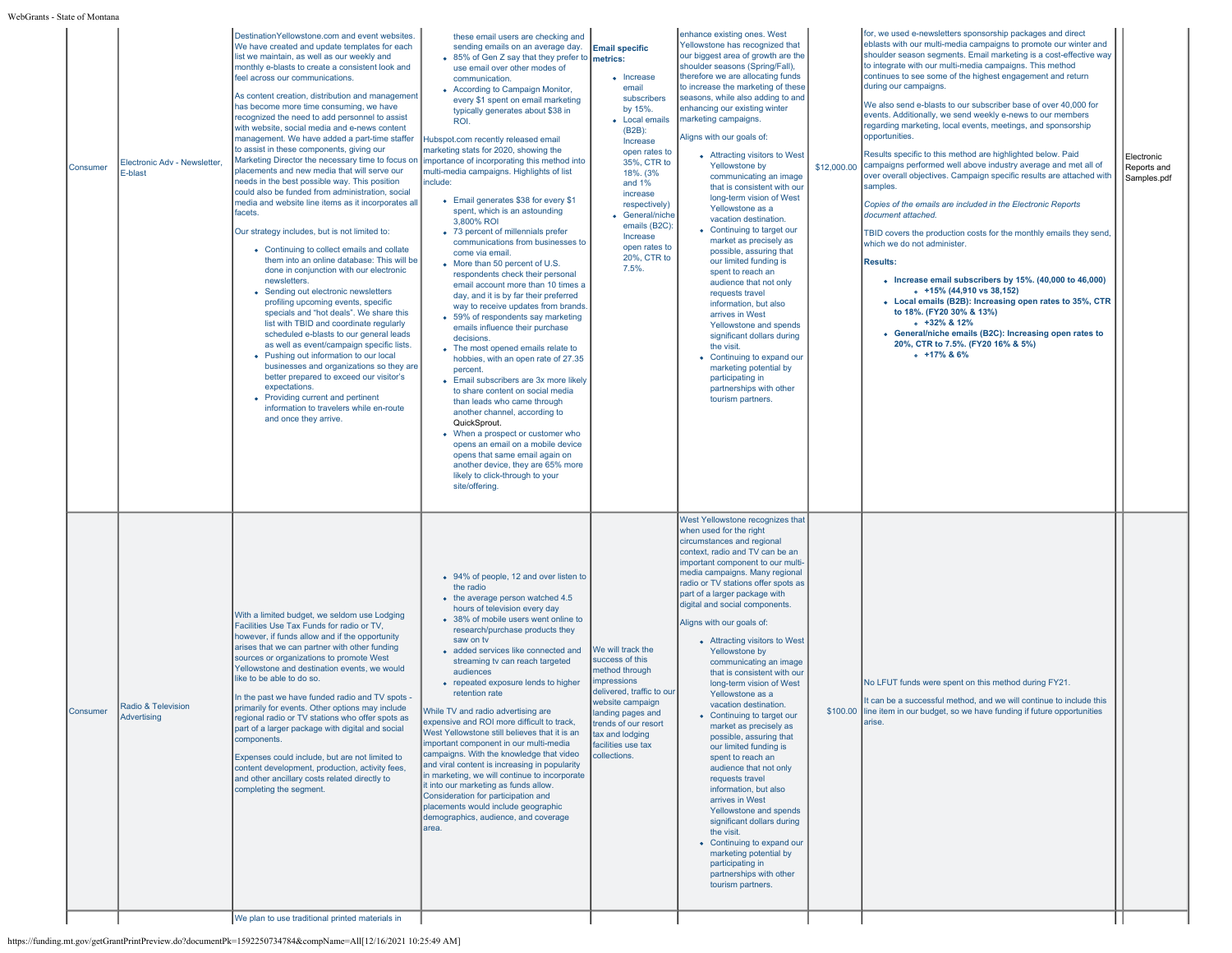| Consumer | <b>Printed Material</b> | combination with new digital and mobile options<br>to gain the best ROI for our efforts. We find that<br>printed materials are good for brand recognition<br>and support for our overall marketing campaigns,<br>especially those for events. These materials are<br>used daily by our Visitor Center staff as resources<br>for visitors. The Visitor Center is the main source<br>of distribution for these materials as well.<br>Additionally, all printed maps and materials are<br>made available electronically on our website<br>DestinationYellowstone.com and via email to our<br>network. Any pieces that may be sent to<br>businesses, etc. will include postage and<br>shipping.<br>Printed materials could include, but are not<br>limited to:<br>• Winter & Warm Season Calendars: Up<br>to 2,500 Calendar of events fold-over<br>flyer or rack card (4"x9") formats, glossy<br>stock as well as 11"x17" single sided<br>posters for winter. Up to 150 11"x17"<br>single sided posters for spring/summer<br>events. Online versions will be available<br>on our website and partner sites as well.<br>• Posters and flyers: $8\frac{1}{2}$ " X 11" and<br>11"X17" single sided color flyers<br>displayed in bathroom stall holders<br>featuring activities and events throughout<br>upcoming (or alternate) seasons (e.g.,<br>Rendezvous Race, Yellowstone Ski<br>Festival, Annual Snowmobile EXPO,<br>Kids'N'Snow, Yellowstone Rendezvous<br>Race, Old Faithful Cycle Tour, etc. ), 24"<br>X 36" posters with foam backing with fall<br>and winter activity images printed on<br>gloss as needed.<br>• Trail Maps: Including OHV/ATV, All<br>season ski/snowshoe/hike/bike, disc golf<br>and Snowmobile. Sizes vary slightly, but<br>fold down into approx, 5.5"x8.5".<br>Distributed primarily through our private<br>sector and our Visitors Center, per email,<br>and some will also be distributed to area<br>snowmobile/ski/bike shops and taken to<br>consumer shows. We will also convert<br>the maps to an electronic .pdf and upload<br>to websites and make available for<br>download.<br>• "West of Yellowstone Park" Map: This<br>map features scenic driving routes<br>outside of Yellowstone National Park<br>near West Yellowstone where visitors<br>can view various species of wildlife in the<br>spring and fall. We will update and print<br>an 11 X 17" full color two side's tear-off<br>map, along with an electronic (.pdf)<br>version. We try to print enough to last two<br>years.<br>• Postcards, Flyers, Mailers for contests<br>and lead follow up. These are standard<br>sizes 6"x4" and 8.5"x11".<br>• Out-of-home window or airport<br>display. This could include continuation<br>of our Window Wrap Program cross-<br>promoting seasons and activities; joint<br>ventures with our entities for airport or<br>national displays. In the past, this has<br>covered production costs, and partners<br>have paid for installation. | According to ITRR research, over 44% of<br>visitors use printed materials (ie: maps,<br>brochures) when planning their trip, and<br>more than 63% use them during their trip.<br>Printed materials are an important<br>component of a strong multi-media<br>campaign. We keep a monthly count of<br>materials handed out, giving us average use<br>over the fiscal year. Many of our visitors ask<br>for materials once they land, and we receive<br>equests from those planning their trips<br>daily. For shoulder seasons, we use<br>Yellowstone as a base, but emphasize the<br>opportunities "West of the Park" as well. For<br>our winter campaigns, we incorporate event<br>driven advertising with a destination<br>message. Many of our local businesses take<br>our printed materials to consumer shows<br>that they attend throughout the year,<br>emphasizing West Yellowstone as a year-<br>round destination with a multitude of<br>amenities, activities and events. Local<br>businesses also use these materials for their<br>frontline staff as resources for visitor<br>interactions, and have come to expect these<br>materials and information.<br>Because people respond visually to content, | We will track the<br>number of printed<br>materials, including<br>but not limited to<br>brochures, maps, and<br>posters, that visitors<br>and businesses<br>request from us.<br>These materials aid<br>visitors' overall<br>experience and brand<br>awareness for West<br>Yellowstone as a<br>year-round<br>destination. | One of our primary marketing<br>strategies is to promote West<br>Yellowstone as a family-friendly<br>destination, in every season, to<br>both traditional families and an<br>ever-increasing intergenerational<br>niche. And, while it is critical to<br>market to our historical niche<br>markets, it is just as important to<br>develop new products that appeal<br>to different market segments and<br>enhance existing ones.<br>West Yellowstone's biggest area<br>of growth still remains the<br>shoulder seasons (Spring/Fall)<br>and Winter, therefore we try to<br>continue to expand the marketing<br>of these seasons, while also<br>adding to and enhancing our<br>existing marketing campaigns.<br>Aligns with our goals of:<br>• Attracting visitors to West<br>Yellowstone by<br>communicating an image<br>that is consistent with our<br>Iong-term vision of West<br>Yellowstone as a<br>vacation destination.<br>• Continuing to target our<br>market as precisely as<br>possible, assuring that<br>our limited funding is<br>spent to reach an<br>audience that not only<br>requests travel<br>information, but also<br>arrives in West<br>Yellowstone and spends<br>significant dollars during<br>the visit.<br>• Continuing to expand our<br>marketing potentially<br>participating in<br>partnerships with other<br>tourism partners. | \$2,000.00 | This is a successful method when used in conjunction with other<br>media. We will continue to produce these materials for free<br>distribution as a resource for our members to cross promote our<br>vear-round destination.<br><b>FY21 Print Projects:</b><br>• West of Yellowstone Map - 5,000, 11x17, dbl sided, full<br>color, pads of 50. (Enough for 2-3 years)<br>• Be Kind/Be Safe Signs - 20 signs, 24x18 with H stakes<br>• Summer Event Posters - 100, 11x7, full color<br>These materials are also available online at<br>DestinationYellowstone.com in a downloadable .pdf format. When<br>used in conjunction with other media, it increases awareness of the<br>events and other seasons we are open.<br>Samples provided. | Printed Material<br>Samples.pdf |
|----------|-------------------------|--------------------------------------------------------------------------------------------------------------------------------------------------------------------------------------------------------------------------------------------------------------------------------------------------------------------------------------------------------------------------------------------------------------------------------------------------------------------------------------------------------------------------------------------------------------------------------------------------------------------------------------------------------------------------------------------------------------------------------------------------------------------------------------------------------------------------------------------------------------------------------------------------------------------------------------------------------------------------------------------------------------------------------------------------------------------------------------------------------------------------------------------------------------------------------------------------------------------------------------------------------------------------------------------------------------------------------------------------------------------------------------------------------------------------------------------------------------------------------------------------------------------------------------------------------------------------------------------------------------------------------------------------------------------------------------------------------------------------------------------------------------------------------------------------------------------------------------------------------------------------------------------------------------------------------------------------------------------------------------------------------------------------------------------------------------------------------------------------------------------------------------------------------------------------------------------------------------------------------------------------------------------------------------------------------------------------------------------------------------------------------------------------------------------------------------------------------------------------------------------------------------------------------------------------------------------------------------------------------------------------------------------------------------------------------------------------------------------------------------------------------------------------------------------------------------------------------------------------------------------------------------------------------------------------------------------------------------------------------|-------------------------------------------------------------------------------------------------------------------------------------------------------------------------------------------------------------------------------------------------------------------------------------------------------------------------------------------------------------------------------------------------------------------------------------------------------------------------------------------------------------------------------------------------------------------------------------------------------------------------------------------------------------------------------------------------------------------------------------------------------------------------------------------------------------------------------------------------------------------------------------------------------------------------------------------------------------------------------------------------------------------------------------------------------------------------------------------------------------------------------------------------------------------------------------------------------------------|--------------------------------------------------------------------------------------------------------------------------------------------------------------------------------------------------------------------------------------------------------------------------------------------------------------------------|-----------------------------------------------------------------------------------------------------------------------------------------------------------------------------------------------------------------------------------------------------------------------------------------------------------------------------------------------------------------------------------------------------------------------------------------------------------------------------------------------------------------------------------------------------------------------------------------------------------------------------------------------------------------------------------------------------------------------------------------------------------------------------------------------------------------------------------------------------------------------------------------------------------------------------------------------------------------------------------------------------------------------------------------------------------------------------------------------------------------------------------------------------------------------------------------------------------------------------------------------------------------------------------------------------------------------------------------------------------|------------|-------------------------------------------------------------------------------------------------------------------------------------------------------------------------------------------------------------------------------------------------------------------------------------------------------------------------------------------------------------------------------------------------------------------------------------------------------------------------------------------------------------------------------------------------------------------------------------------------------------------------------------------------------------------------------------------------------------------------------------------|---------------------------------|
|          |                         |                                                                                                                                                                                                                                                                                                                                                                                                                                                                                                                                                                                                                                                                                                                                                                                                                                                                                                                                                                                                                                                                                                                                                                                                                                                                                                                                                                                                                                                                                                                                                                                                                                                                                                                                                                                                                                                                                                                                                                                                                                                                                                                                                                                                                                                                                                                                                                                                                                                                                                                                                                                                                                                                                                                                                                                                                                                                                                                                                                                | simply adding a relevant photo to campaigns<br>can grab someone's attention. Brilliant<br>images can increase engagement & traffic to<br>the website. Videos have an even higher<br>rate of engagement. These images need to<br>be current & relevant to the destination,<br>therefore replacing & updating images on a<br>regular basis is important to the marketing of<br>a location like West Yellowstone.<br>Research has shown that including images                                                                                                                                                                                                                                                                                                                                                                                                                                                                                                                                                                                                                                                                                                                                                        |                                                                                                                                                                                                                                                                                                                          |                                                                                                                                                                                                                                                                                                                                                                                                                                                                                                                                                                                                                                                                                                                                                                                                                                                                                                                                                                                                                                                                                                                                                                                                                                                                                                                                                           |            |                                                                                                                                                                                                                                                                                                                                                                                                                                                                                                                                                                                                                                                                                                                                           |                                 |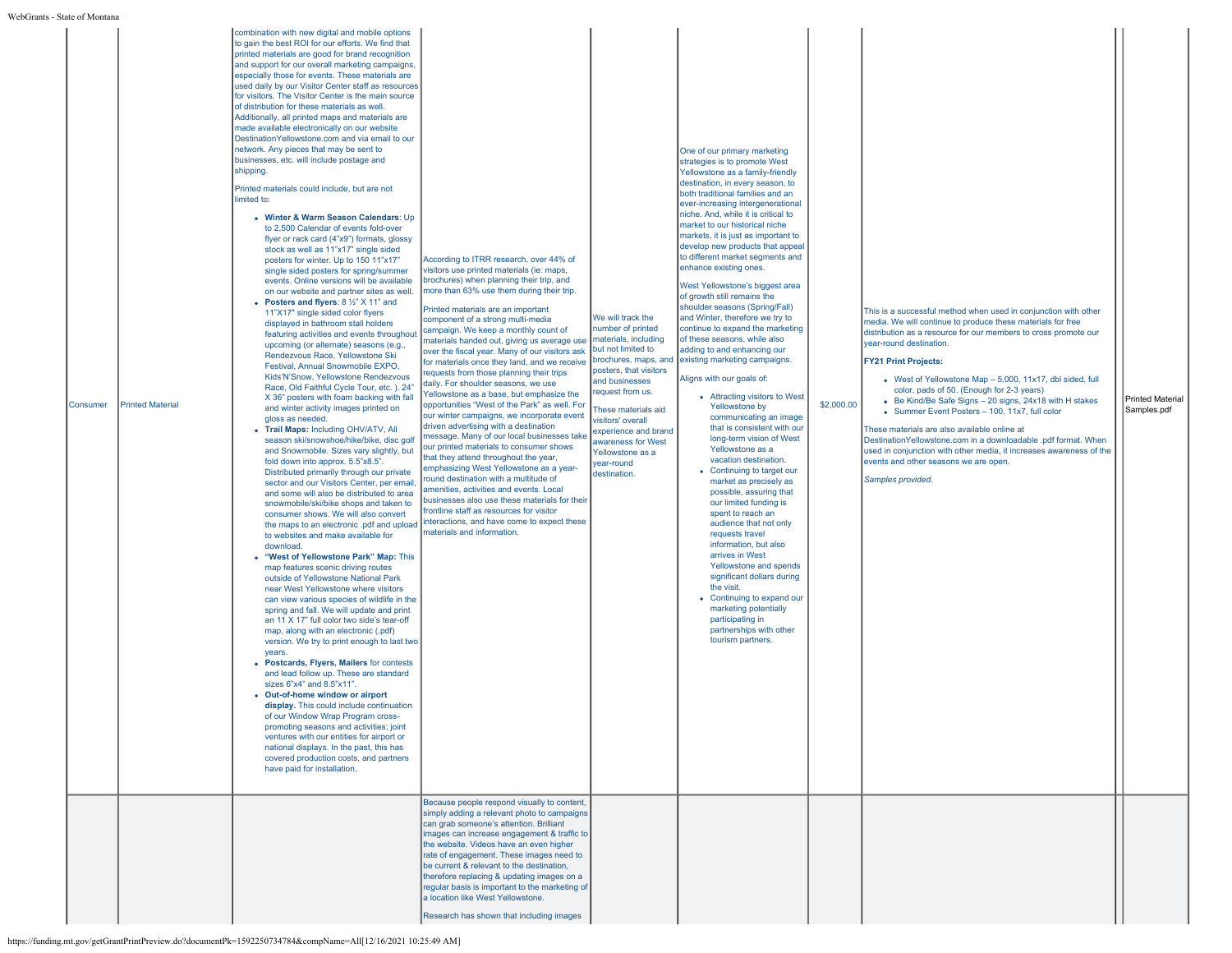| Consumer | Photo/Video Library       | It is important to represent our destination<br>through vivid, eye-catching images. It is also very<br>important to have current images for niche<br>activities like ski, snowmobile and fishing where<br>clothing and products continue to change and<br>become outdated after 2-3 years. This requires<br>continuously adding new images so we are<br>always rotating new images in for old ones. To do<br>this, the Wes t Yellowstone CVB plans to utilize<br>the network of local photographers and partners<br>who graciously allow us to use their photographs<br>and videos at no or low cost for marketing<br>purposes including print, online, website and<br>social media.<br>The West Yellowstone CVB would also like to<br>have funds to hire a photographer/videographer<br>for more specific photo opportunities including<br>360 video, seasonal and niche activity/event<br>footage.<br>Every so often, we have requests from niche<br>shows that film in the area; many times it is only<br>for assistance in locations and communications<br>with members. Other times they request<br>production funding. In return, and in all cases, we<br>request B roll footage and links to all airings to<br>use for social media and visitor center screens. | & video in marketing is important for some of<br>the following reasons:<br>• 60% of travellers who view video<br>content on social platforms use it as<br>a factor in their decision- making<br>process, whether that be choosing<br>which brand to book with or their<br>which destination they intend to<br>travel to.<br>• Expedia experienced a 27%<br>increase in referral traffic from<br>YouTube & Skyscanner has<br>reported a 59% increase year on<br>year- a statistic that fully reflects the<br>importance of video particularly<br>within the travel and tourism<br>industry.<br>• Almost half of travellers state that<br>they are likely to book a trip<br>immediately after watching a travel<br>activity video & 62% of travellers<br>stated that they would like to see a<br>video before making a final booking<br>decision.<br>• 55% of people online watch videos<br>every day, & 78% every week.<br>• 95% of those who watch videos<br>retain the message, as compared to<br>10% who read it in text<br>• Web content containing visuals like<br>images or videos perform better -<br>on average, receiving up to 94%<br>more views.<br>• Email marketing campaigns that<br>include images have a higher click-<br>through rate than campaigns<br>without.<br>• Infographics can increase website<br>traffic by 12%.<br>• Tweets with images or videos get,<br>on average, a 35% or 28% increase<br>in retweets, respectively.<br>• Images on Facebook receive 20%<br>more engagement than videos &<br>352% more engagement than links.<br>• Visuals create connections,<br>generate more organic visability &<br>help capture short attention spans.<br>(Source: searchenginejounral.com,<br>www.mdgadvertising.com, www.adido-<br>digital.co.uk, hospitality.net) | Success of this<br>method would be<br>determined by<br>acquiring rights to at<br>least 20 high<br>resolution photos<br>and/or video for use in<br>advertising<br>campaigns and on<br>social media. Our<br>contracts for are<br>usually for 1-2 years<br>to keep images as<br>current as possible.                                                                                                            | For West Yellowstone, it is<br>important to set our destination<br>apart from other parts of the state<br>and even the country. We plan to<br>have some photos and videos set<br>up so that our mountains and<br>other unique natural features are<br>prominent in the images. Other<br>images may pertain to activities<br>and events that only happen in<br><b>West Yellowstone.</b><br>Aligns with our goals of:<br>• Attracting visitors to West<br>Yellowstone by<br>communicating an image<br>that is consistent with our<br>long-term vision of West<br>Yellowstone as a<br>vacation destination.<br>• Continuing to target our<br>market as precisely as<br>possible, assuring that<br>our limited funding is<br>spent to reach an<br>audience that not only<br>requests travel<br>information, but also<br>arrives in West<br>Yellowstone and spends<br>significant dollars during<br>the visit. | \$4,000.00 | This is a successful method, and we plan to continue to include it in<br>our future plans and budgets.<br>In FY21 we hosted photo/video shoots with costs covered by the<br>MOTBD Safety grant, so the only LFUT funds expended were<br>those for additional photos purchased from local photographers to<br>fill in needed areas, creation of short season clips from existing<br>footage and a short segment to support our digital campaign for the<br>airport with a safety focus.<br>We obtained rights or produced to over 40 new images and 4 new<br>videos.<br>We share most these costs and staff time with our partners at the<br>ITBID.<br>Videos can be viewed on our YouTube channel:<br>https://www.youtube.com/channel/UC9vjLpH4MYgIUTyQT6SnSQQ<br>We also use the Filecamp platform to hold and organize our<br>photo/video library for easy access for partners and media. In the<br>spring of 2021, we also added the Crowdriff platform to our toolbox<br>which collects user-generated content from the many social<br>platforms and allows us to gain rights for use.As we anticipated,<br>covid-19 affected several of our goals in respect to air travel and<br>lodging collections. We were near, at or above our other goals,<br>except for social media engagement. |
|----------|---------------------------|------------------------------------------------------------------------------------------------------------------------------------------------------------------------------------------------------------------------------------------------------------------------------------------------------------------------------------------------------------------------------------------------------------------------------------------------------------------------------------------------------------------------------------------------------------------------------------------------------------------------------------------------------------------------------------------------------------------------------------------------------------------------------------------------------------------------------------------------------------------------------------------------------------------------------------------------------------------------------------------------------------------------------------------------------------------------------------------------------------------------------------------------------------------------------------------------------------------------------------------------------------------------|-------------------------------------------------------------------------------------------------------------------------------------------------------------------------------------------------------------------------------------------------------------------------------------------------------------------------------------------------------------------------------------------------------------------------------------------------------------------------------------------------------------------------------------------------------------------------------------------------------------------------------------------------------------------------------------------------------------------------------------------------------------------------------------------------------------------------------------------------------------------------------------------------------------------------------------------------------------------------------------------------------------------------------------------------------------------------------------------------------------------------------------------------------------------------------------------------------------------------------------------------------------------------------------------------------------------------------------------------------------------------------------------------------------------------------------------------------------------------------------------------------------------------------------------------------------------------------------------------------------------------------------------------------------------------------------------------------------------------------------------------------------------------------------------|--------------------------------------------------------------------------------------------------------------------------------------------------------------------------------------------------------------------------------------------------------------------------------------------------------------------------------------------------------------------------------------------------------------|-----------------------------------------------------------------------------------------------------------------------------------------------------------------------------------------------------------------------------------------------------------------------------------------------------------------------------------------------------------------------------------------------------------------------------------------------------------------------------------------------------------------------------------------------------------------------------------------------------------------------------------------------------------------------------------------------------------------------------------------------------------------------------------------------------------------------------------------------------------------------------------------------------------|------------|-----------------------------------------------------------------------------------------------------------------------------------------------------------------------------------------------------------------------------------------------------------------------------------------------------------------------------------------------------------------------------------------------------------------------------------------------------------------------------------------------------------------------------------------------------------------------------------------------------------------------------------------------------------------------------------------------------------------------------------------------------------------------------------------------------------------------------------------------------------------------------------------------------------------------------------------------------------------------------------------------------------------------------------------------------------------------------------------------------------------------------------------------------------------------------------------------------------------------------------------------------------------------------------------------|
| Consumer | <b>Travel/Trade Shows</b> | In the past, the West Yellowstone Chamber<br>worked with WY TBID, members, Yellowstone<br>National Park, USFS, and West Yellowstone<br>organizations to most effectively promote our<br>community, area assets and unique destination<br>qualities at Travel and Niche shows like the<br>Duluth MN Ice Fishing & Winter Recreation<br>Show, Morris Murdock Travel Show in UT, LA<br>Travel & Adventure Show, recreation,<br>snowmobile and ski shows. Partners:<br>• Distributed literature for lodging<br>properties<br>• Distributed the West Yellowstone<br>Guidebook<br>Distributed information provided by<br>Yellowstone National Park and the<br>Gallatin National Forest emphasizing the<br>wide array of activities available to<br>destination travelers based in West<br>Yellowstone<br>Distributed the "Comeback to West<br>Yellowstone" calendar print piece with<br>winter activities and events<br>• Played existing video's profiling West<br>Yellowstone as a family friendly, soft<br>adventure destination in all seasons.<br>If the opportunity presents itself again and if                                                                                                                                                                       | Travel shows draw media attention, public<br>attendees and national travel agencies and<br>their millions of customers. They also<br>connect people within the industry.<br>Feedback from marketing partners and<br>committees who attended shows in 2019<br>was that they continued to see consistent<br>and even increased attendance. We always<br>connect with partners regarding recreation<br>and travel shows they have attended to find<br>out what may be a good fit for West<br>Yellowstone. In FY20, one of these we<br>attended was the LA Travel & Adventure<br>show alongside Helena and Billings. Nearly<br>30,000 people attended, including media,<br>travel agents and travelers. We all felt the<br>audience was engaged and in the planning<br>process.<br>Shows also give us an opportunity to gather<br>qualified leads for our email<br>communications. Through materials handed<br>out including specials with codes specific to                                                                                                                                                                                                                                                                                                                                                                                                                                                                                                                                                                                                                                                                                                                                                                                                                                  | We track qualified<br>leads for our email<br>communications.<br><b>Through materials</b><br>handed out including<br>specials with codes<br>specific to the shows,<br>we are also able to<br>track the spikes in<br>website traffic in<br>addition to the overall<br>objectives including<br>resort tax and lodging<br>facilities use tax<br>collections, airline<br>bookings, and social<br>media followers. | West Yellowstone has recognized<br>that our biggest area of growth<br>are the winter and shoulder<br>seasons (Spring/Fall), therefore<br>we are committed to enhancing<br>and expanding the marketing of<br>these seasons, while also adding<br>to and enhancing our existing<br>marketing campaigns.<br>A presence at consumer travel<br>shows allows us exclusive access<br>to potential markets and one-on-<br>one interaction, increasing their<br>likeliness to travel to our area.<br>The exposure that we gain by<br>attending regional and national<br>shows and advanced direct<br>marketing is invaluable. One we<br>can afford within the limits of<br>budget and goals.<br>Attending the show aligns with<br>our goals of:<br>• Attracting visitors to West<br>Yellowstone by<br>communicating an image<br>that is consistent with our<br>long-term vision of West                            |            | Due to covid-19 travel restrictions, we did not attend any<br>travel/trade shows in FY21, therefore no funds were spent from this<br>line item.<br>\$100.00 In the past, this has been a successful method, and we will<br>continue to allocate funds to attend shows in FY22 and in the<br>future.                                                                                                                                                                                                                                                                                                                                                                                                                                                                                                                                                                                                                                                                                                                                                                                                                                                                                                                                                                                           |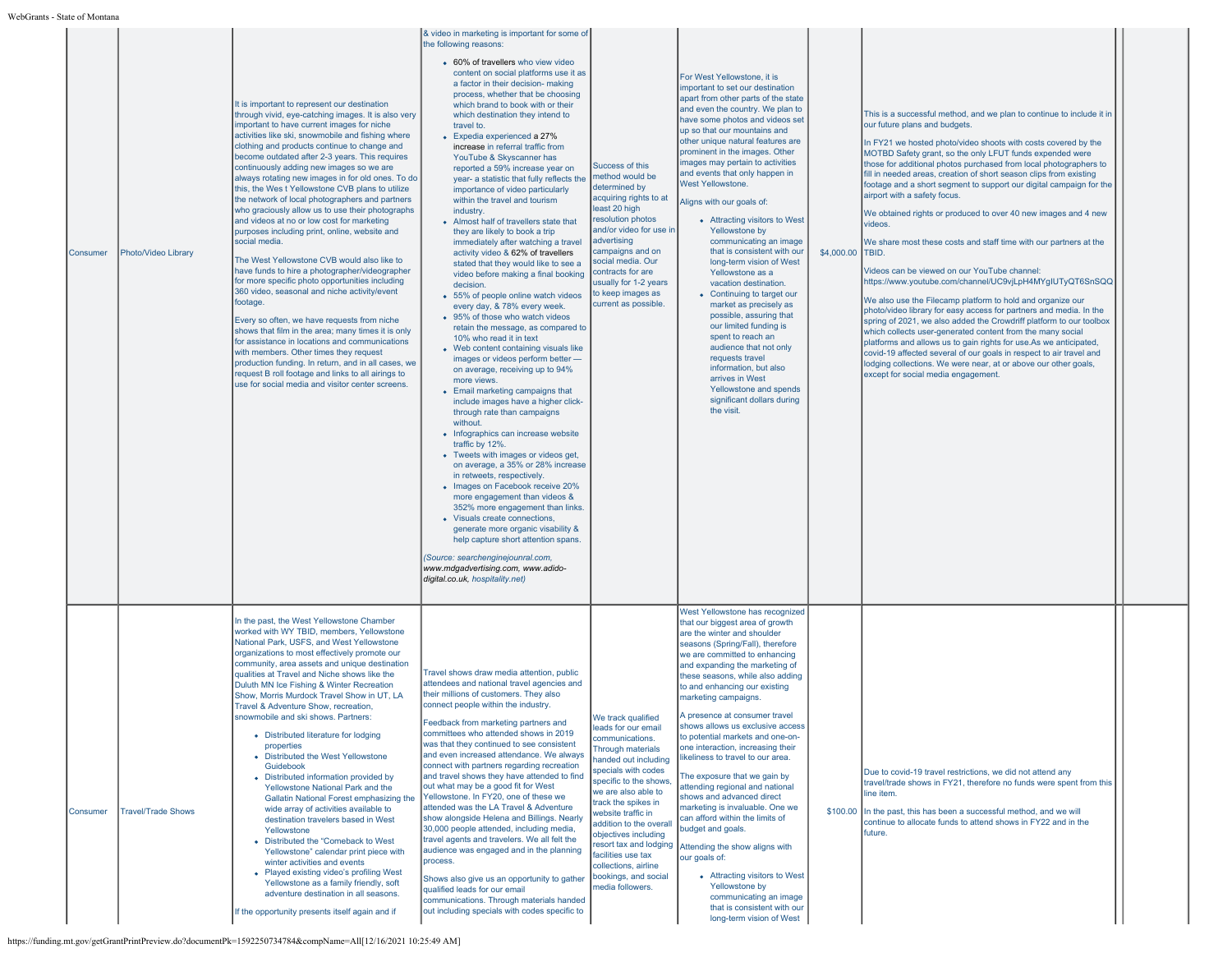|                      |                | funding allows, we would like to attend shows<br>again in FY21.<br>Costs in attending consumer/trade shows can<br>include, but are not limited to: printed materials,<br>banners, supplies, travel, booth rental, and<br>shipping/postage.                                                                                                                                                                                                                                                                                     | the shows, we are also able to track the<br>spikes in website traffic.                                                                                                                 |                                                                                                                                                                                                                                                                                                                                                                                                                                                                                                                                                                                                                                                                                                                                                                                                                                                                                                                                                                                                                                                                              | Yellowstone as a<br>vacation destination.<br>• Continuing to expand our<br>marketing potential by<br>participating in<br>partnerships with other<br>tourism organizations.                                                                                                                                                                                                                                                                                                                                                                                                                                                                                                                                                                                                                                                                                                                                                                                                                                                                                                                                                                                                                                                                                                                                                                                         |             |                                                                                                                                                                                                                                                                                                                                                                                                                                                                                                                                                                                                                                                                                                                                                                                                                                                                                                                                                                                                                                                                                                                                                                                                                                                                                                                                                                                                                                                                                                                                                                                                                                                                                                                                                                                                                                                               |  |
|----------------------|----------------|--------------------------------------------------------------------------------------------------------------------------------------------------------------------------------------------------------------------------------------------------------------------------------------------------------------------------------------------------------------------------------------------------------------------------------------------------------------------------------------------------------------------------------|----------------------------------------------------------------------------------------------------------------------------------------------------------------------------------------|------------------------------------------------------------------------------------------------------------------------------------------------------------------------------------------------------------------------------------------------------------------------------------------------------------------------------------------------------------------------------------------------------------------------------------------------------------------------------------------------------------------------------------------------------------------------------------------------------------------------------------------------------------------------------------------------------------------------------------------------------------------------------------------------------------------------------------------------------------------------------------------------------------------------------------------------------------------------------------------------------------------------------------------------------------------------------|--------------------------------------------------------------------------------------------------------------------------------------------------------------------------------------------------------------------------------------------------------------------------------------------------------------------------------------------------------------------------------------------------------------------------------------------------------------------------------------------------------------------------------------------------------------------------------------------------------------------------------------------------------------------------------------------------------------------------------------------------------------------------------------------------------------------------------------------------------------------------------------------------------------------------------------------------------------------------------------------------------------------------------------------------------------------------------------------------------------------------------------------------------------------------------------------------------------------------------------------------------------------------------------------------------------------------------------------------------------------|-------------|---------------------------------------------------------------------------------------------------------------------------------------------------------------------------------------------------------------------------------------------------------------------------------------------------------------------------------------------------------------------------------------------------------------------------------------------------------------------------------------------------------------------------------------------------------------------------------------------------------------------------------------------------------------------------------------------------------------------------------------------------------------------------------------------------------------------------------------------------------------------------------------------------------------------------------------------------------------------------------------------------------------------------------------------------------------------------------------------------------------------------------------------------------------------------------------------------------------------------------------------------------------------------------------------------------------------------------------------------------------------------------------------------------------------------------------------------------------------------------------------------------------------------------------------------------------------------------------------------------------------------------------------------------------------------------------------------------------------------------------------------------------------------------------------------------------------------------------------------------------|--|
| Marketing<br>Support | Administration | Administrative funds are utilized to cover costs<br>incurred in the implementation of the individual<br>marketing methods/segments within our plan, as<br>outlined by the Rules and Regulations. These can<br>include, but are not limited to:<br>• Equipment<br>• Registration fees for<br>development/trainings<br>• Office supplies and rent<br>• Travel expenses<br>• Utilities<br>• Bank and accounting fees<br>• Reference materials<br>• Postage and shipping<br>• Other costs that aid in the completion of<br>methods | Supporting research and statistics are<br>provided in the individual<br>methods/segments. Administrative costs<br>support/enhance all of the methods per the<br>Rules and Regulations. | Success would be<br>staying within the<br>20% of allowed<br>budget and the<br>following overall<br>objectives which we<br>use to measure<br>success of most if not<br>all of our segments.<br>We will also report the<br>eligible expenses<br>used.<br><b>General</b><br>• 3% increase<br>in West<br>Yellowstone<br><b>Resort Tax</b><br>Collections<br>over the<br>previous<br>fiscal year.<br>• 1% increase<br>Lodging<br><b>Facilities Use</b><br>Tax<br>Collections<br>(bed tax).<br>• 2% increase<br>in airline<br>arrivals to the<br>West<br>Yellowstone<br>Airport.<br>Website<br>• 10% increase<br>over the<br>previous<br>fiscal year for<br>online<br>campaign<br>landing page<br>as entry<br>point.<br>• 5% increase<br>in mobile<br>traffic over<br>the previous<br>fiscal year.<br><b>Social Media</b><br>8% increase<br>in social<br>media<br>followers over<br>the previous<br>fiscal year.<br>• 12% increase<br>in social<br>engagements<br>over the<br>previous<br>fiscal year.<br>Email<br>• Increase<br>email<br>subscribers<br>by 15%.<br>• Local emails | One of our primary marketing<br>strategies is to promote West<br>Yellowstone as a family-friendly<br>destination, in every season, to<br>both traditional families and an<br>ever-increasing intergenerational<br>niche. And, while it is critical to<br>market to our historical niche<br>markets, it is just as important to<br>develop new products that appeal<br>to different market segments or<br>enhance existing ones. West<br>Yellowstone has recognized that<br>our biggest area of growth are the<br>shoulder seasons (Spring/Fall),<br>therefore we are committed to<br>expanding the marketing of these<br>seasons, while also adding to and<br>enhancing our existing winter<br>marketing campaigns.<br>Aligns with our goals of:<br>• Attracting visitors to West<br>Yellowstone by<br>communicating an image<br>that is consistent with our<br>long-term vision of West<br>Yellowstone as a<br>vacation destination.<br>• Continuing to target our<br>market as precisely as<br>possible, assuring that<br>our limited funding is<br>spent to reach an<br>audience that not only<br>requests travel<br>information, but also<br>arrives in West<br>Yellowstone and spends<br>significant dollars during<br>the visit.<br>• Continuing to expand our<br>marketing potential by<br>participating in<br>partnerships with other<br>tourism partners. | \$43,200.00 | This method is successful in supporting our other methods. We will<br>continue to use this method and include it in our budget for the<br>foreseeable future. We spent 4% of our 20% allowable (\$12,946.99<br>of \$43,200.00)<br>Eligible Expenses paid for through this segment include:<br>• Accounting Fees<br>• Utilities<br>• Office supplies<br>• Office Rent<br>• Salaries & Benefits<br>• Equipment maintenance<br>• Equipment<br>• Postage<br>• Storage<br>As we anticipated, covid-19 affected several of our goals in respect<br>to air travel and lodging collections. We were near, at or above our<br>other goals, except for social media engagement.<br><b>FY21 Measurable objectives:</b><br>• 33% increase in West Yellowstone Resort Tax Collections<br>over the previous fiscal year.<br>• Final collections were up +7.25%<br>• 1% increase Lodging Facilities Use Tax Collections (bed<br>tax).<br>• Final collections were down -31%<br>• 2% increase in airline arrivals to the West Yellowstone<br>Airport.<br>o Air traffic was down -75%<br>• 10% increase over the previous fiscal year for online<br>campaign landing page as entry point.<br>• +6% increase in Landing Page entry points<br>• 5% increase in mobile traffic over the previous fiscal year.<br>• +3% increase in Mobile Traffic<br>• 8% increase in social media followers over the previous<br>fiscal year.<br>• +15% increase (25,258 vs 21,582)<br>• 12% increase in social engagements over the previous<br>fiscal year.<br>· -36% decrease<br>• Increase email subscribers by 15%. (40,000 to 46,000)<br>$+15\%$ (44,910 vs 38,152)<br>• Local emails (B2B): Increasing open rates to 35%, CTR to<br>18%. (FY20 30% & 13%)<br>$+32\%$ & 12%<br>• General/niche emails (B2C): Increasing open rates to 20%,<br>CTR to 7.5%. (FY20 16% & 5%)<br>$-17\%$ & 6% |  |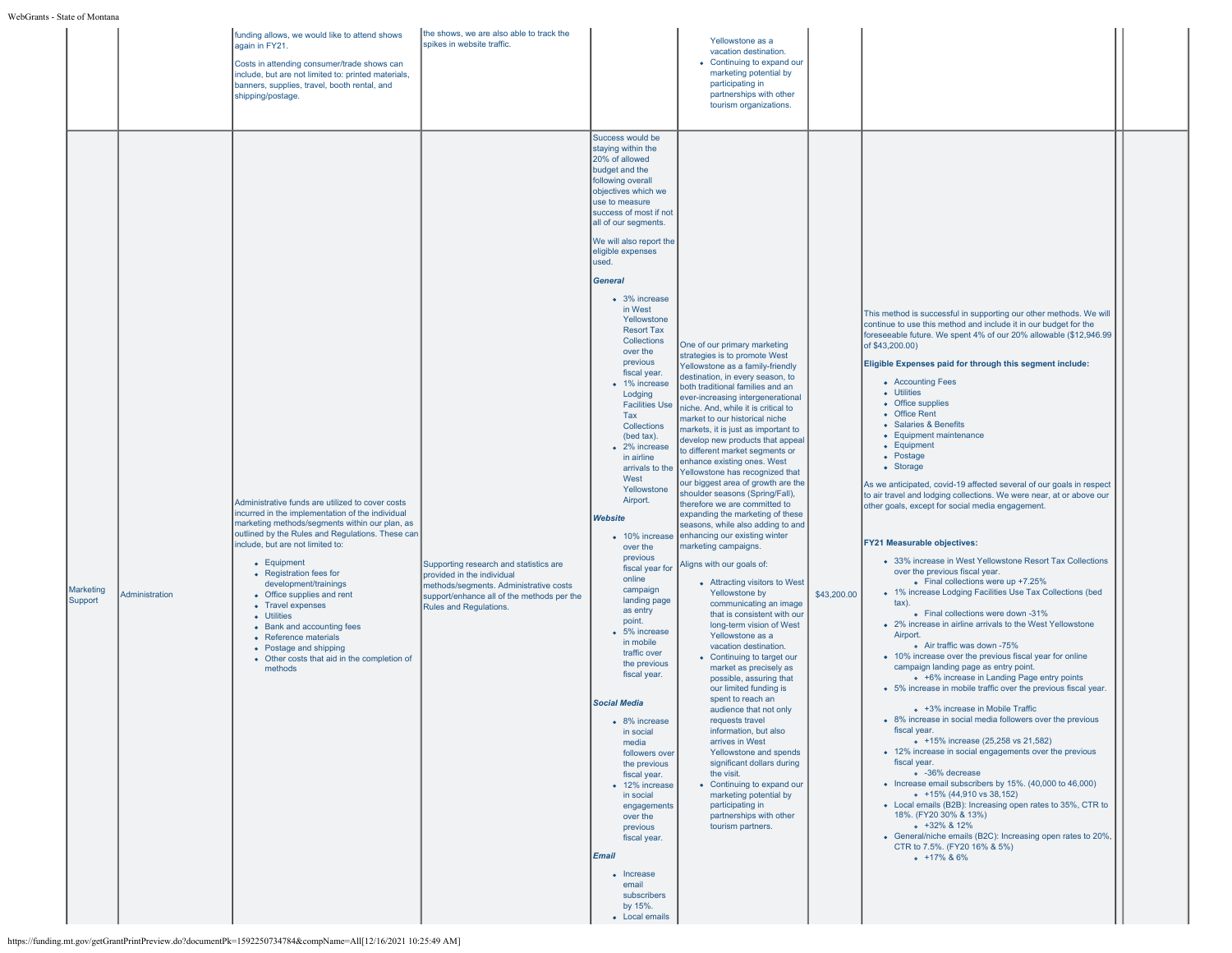|                      |                                              |                                                                                                                                                                                                                                                                                                                                                                                                                                                                                                                                                                                              |                                                                                                                                                                                                                                                                                                                                                                                                                                                                                                                                          | (B2B):<br>Increasing<br>open rates to<br>35%, CTR to<br>18%.<br>General/niche<br>emails (B2C)<br>Increasing<br>open rates to<br>20%, CTR to<br>7.5%.                                                                                                                                                                      |                                                                                                                                                                                                                                                                                                                                                                                                                                                                                                                                                                                                                                                                                                                                                                                                                                                                                                                                                                                                                                                                                                                                                                                                                                                                                                                                                                    |            |                                                                                                                                                                                                                                                                                                                                                                                                                                                                                                                                                                                                                                                                                                                                                                                                                                                                                                                                                                                               |  |
|----------------------|----------------------------------------------|----------------------------------------------------------------------------------------------------------------------------------------------------------------------------------------------------------------------------------------------------------------------------------------------------------------------------------------------------------------------------------------------------------------------------------------------------------------------------------------------------------------------------------------------------------------------------------------------|------------------------------------------------------------------------------------------------------------------------------------------------------------------------------------------------------------------------------------------------------------------------------------------------------------------------------------------------------------------------------------------------------------------------------------------------------------------------------------------------------------------------------------------|---------------------------------------------------------------------------------------------------------------------------------------------------------------------------------------------------------------------------------------------------------------------------------------------------------------------------|--------------------------------------------------------------------------------------------------------------------------------------------------------------------------------------------------------------------------------------------------------------------------------------------------------------------------------------------------------------------------------------------------------------------------------------------------------------------------------------------------------------------------------------------------------------------------------------------------------------------------------------------------------------------------------------------------------------------------------------------------------------------------------------------------------------------------------------------------------------------------------------------------------------------------------------------------------------------------------------------------------------------------------------------------------------------------------------------------------------------------------------------------------------------------------------------------------------------------------------------------------------------------------------------------------------------------------------------------------------------|------------|-----------------------------------------------------------------------------------------------------------------------------------------------------------------------------------------------------------------------------------------------------------------------------------------------------------------------------------------------------------------------------------------------------------------------------------------------------------------------------------------------------------------------------------------------------------------------------------------------------------------------------------------------------------------------------------------------------------------------------------------------------------------------------------------------------------------------------------------------------------------------------------------------------------------------------------------------------------------------------------------------|--|
| Marketing<br>Support | <b>TAC/Governor's Conference</b><br>meetings | Approved organizations are required to have one<br>paid staff or board member at each Tourism<br>Advisory Council meeting, preferably the<br>representative who works most closely with the<br>Department.<br>Within Yellowstone Country, our region and CVB<br>representatives also try to have seasonal<br>meetings where we address regional issues and<br>opportunities to work more cohesively.                                                                                                                                                                                         | Attendance ensures that participating<br>organizations are aware of current events,<br>changes to rules and regulations, new<br>funding opportunities and yearly approval of<br>required Marketing Plans and budget.<br>During meetings, we also have the<br>opportunity to network with other<br>organizations. We can compare success<br>stories and challenges, and brainstorm new<br>ideas.<br>It is also an opportunity to educate each<br>other and our Tourism Advisory Council<br>members about our regions and<br>destinations. | We will track success<br>of this segment with<br>the following<br>objectives:<br>• Attend all of<br>the Council<br>meetings and<br>Governor's<br>Conference.<br>unless<br>excused pre-<br>meeting, for<br>acceptable<br>work or<br>weather<br>reasons.<br>• Attend<br>partner<br>meetings or<br>trainings<br>when offered | One of our primary marketing<br>strategies is to promote West<br>Yellowstone as a family-friendly<br>destination, in every season, to<br>both traditional families and an<br>ever-increasing intergenerational<br>niche. And, while it is critical to<br>market to our historical niche<br>markets, it is just as important to<br>develop new products that appeal<br>to different market segments or<br>enhance existing ones. West<br>Yellowstone has recognized that<br>our biggest area of growth are the<br>shoulder seasons (Spring/Fall),<br>therefore we are committed to<br>expanding the marketing of these<br>seasons, while also adding to and<br>enhancing our existing winter<br>marketing campaigns.<br>Aligns with our goals of:<br>• Attracting visitors to West<br>Yellowstone by<br>communicating an image<br>that is consistent with our<br>long-term vision of West<br>Yellowstone as a<br>vacation destination.<br>• Continuing to target our<br>market as precisely as<br>possible, assuring that<br>our limited funding is<br>spent to reach an<br>audience that not only<br>requests travel<br>information, but also<br>arrives in West<br>Yellowstone and spends<br>significant dollars during<br>the visit.<br>• Continuing to expand our<br>marketing potential by<br>participating in<br>partnerships with other<br>tourism partners. | \$1,000.00 | Yes, this method is successful, and because it is a required part of<br>our annual Marketing Plan and budget, we will continue to use it.<br>Due to covid-19 restrictions, TAC meetings were held virtually, and<br>the Governor's conference was postponed to 2022, therefore no<br>funds were spent from this line item.<br>Objectives:<br>o Attend all the Council meetings, unless excused<br>pre-meeting, for acceptable work or weather<br>reasons.<br>Result: All meetings were attended virtually by<br>Katrina Wiese and Wendy Swenson.<br>• Attend partner meetings or trainings when offered.<br>Result: Meetings were virtual, therefore<br>attended online and not funds were spent.<br>• Governor's Conference on Tourism.<br>Result: The event was cancelled due to covid-<br>19                                                                                                                                                                                               |  |
|                      |                                              | The West Yellowstone Chamber has had a<br>marketing and public relations position for 15<br>years. We have found this position to be very<br>efficient and cost effective. The value of the local<br>knowledge of the community and of situations<br>cannot be overstated. This position has critical<br>marketing and public relations responsibilities<br>including, but not limited to:<br>• Creation, administration, and execution<br>of the annual marketing plan, projects<br>and budgets for Lodging Facilities Use<br>Tax (Bed Tax) funding.<br>• Work closely with other marketing |                                                                                                                                                                                                                                                                                                                                                                                                                                                                                                                                          |                                                                                                                                                                                                                                                                                                                           | With our budget, West<br>Yellowstone can best maximize<br>dollars with local staff to manage<br>our marketing and public relations<br>projects. Often this position is<br>required to communicate directly<br>with our committees and boards<br>to take advantage of marketing<br>opportunities which arise with<br>quick turnaround and deadlines.<br>This person is also able to react<br>quickly when crisis management<br>is needed.<br>The Marketing Director position<br>was designed to spearhead<br>projects so as to ensure<br>consistent progress and<br>message, create strong private<br>and public sector partnerships to<br>expand our marketing resources,                                                                                                                                                                                                                                                                                                                                                                                                                                                                                                                                                                                                                                                                                          |            | This method is extremely successful, and enthusiastically support<br>its continued allocation in our Marketing Plans.<br>Currently we see the activities of our marketing position fall into<br>three basic categories and within each of those a variety of<br>activities are expected and delivered. We would also note that it is<br>very difficult to isolate actions to just one category since each<br>affects the other. Many, indeed, blend across several. It is, after<br>all, the whole that counts.<br>Time was offset part of the year by the MOT Safety Grant. Grant<br>funds paid for those hours.<br><b>Strategy and Planning:</b><br>A majority of Wendy's time is spent in this area. This is quite fluid<br>since the same activity may affect several areas. This bucket also<br>contained Marketing Committee meetings where overall strategies<br>were established and methods to obtain the goals of those<br>strategies were discussed, which Wendy then implemented. |  |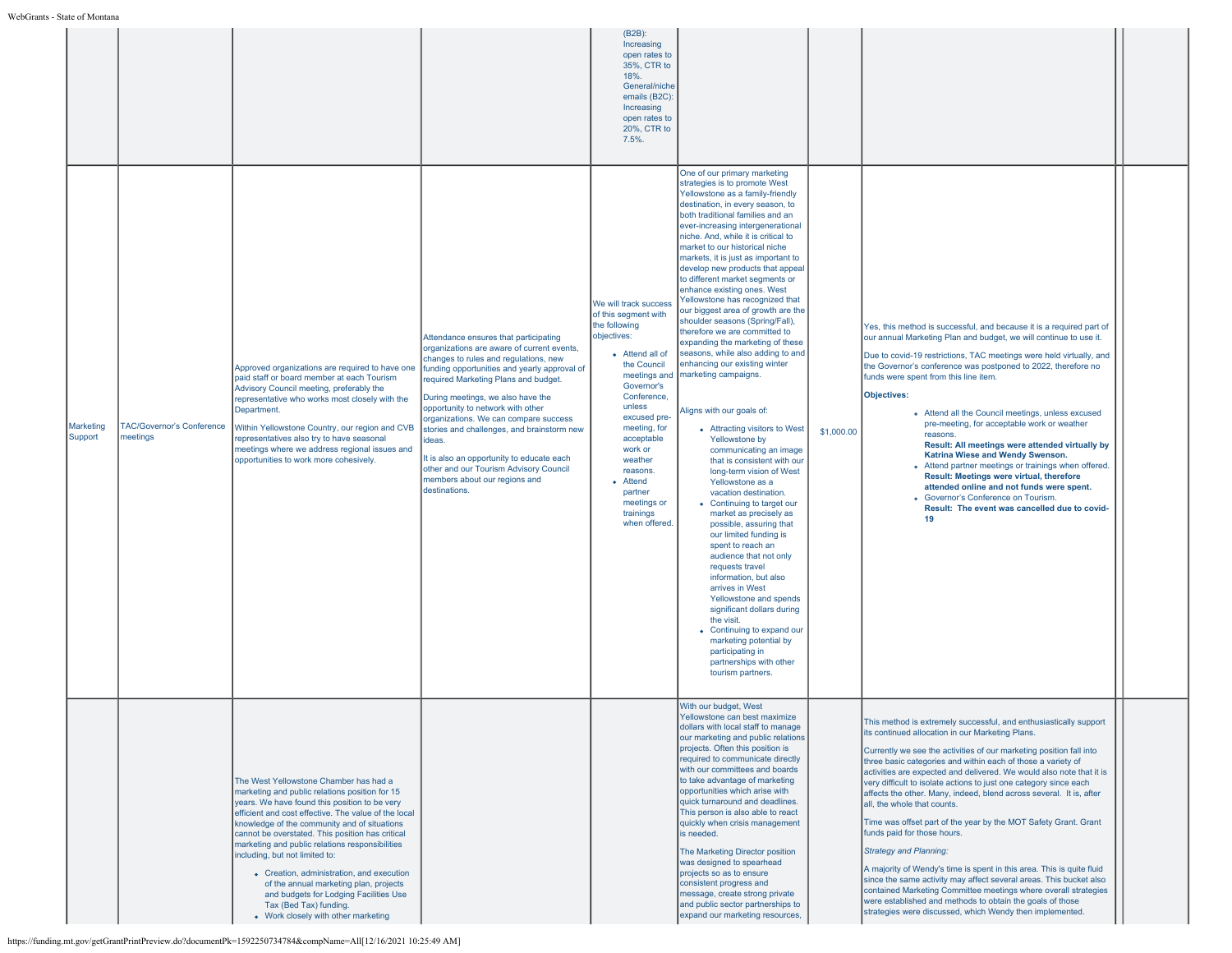| Marketing<br>Support | Marketing/Publicity<br>Personnel | organizations (local, regional, MOTBD)<br>for grants and additional funding options,<br>as well as co-operative advertising<br>opportunities.<br>• Determine and sustain new markets that<br>diversify shoulder seasons West of<br><b>Yellowstone Park.</b><br>• Determine social media marketing<br>strategies, management (including<br>content creation and placement) for<br>social media platforms. Create, execute<br>and oversee social media marketing<br>advertising campaigns.<br>• Drive internet marketing programs<br>including SEO and SEM, website<br>optimization, and online advertising<br>campaigns. Content creation, content<br>and imaging library management, for the<br>website, social media, and other on-line<br>programs.<br>• Raise the level of marketing awareness<br>and participation within our community<br>through workshops and seminars, weekly<br>marketing 'blasts,' bi-monthly marketing<br>reports at Chamber (CVB) meetings, and<br>quarterly meetings of the Chamber<br>Marketing Committee. Work to promote<br>MOTBD, Yellowstone Country and West<br>Yellowstone brand messaging.<br>• Coordination of publicity efforts including<br>content creation and response as needed<br>for news releases. PSA's, radio and<br>television interviews, as well as on-line<br>event calendars, blogs, and promotions.<br>Organize resources and participation in<br>media and familiarization tours.<br>• Create and implement crisis<br>management plans with unified public<br>relations and community wide updates to<br>ensure accurate, timely, and continually<br>updated information is sent to area<br>businesses, residents, and visitors.<br>• Works with and directs any required<br>professional agencies for high quality<br>production and development of projects<br>that require unique skills, such as<br>developing our internet and social media<br>framework.<br>• Work towards integration and all aspects<br>of funding sources available for West<br>Yellowstone marketing.<br>• Continued education on the newest and<br>upcoming trends, tools, resources and<br>information to keep Montana and West<br>Yellowstone at the forefront of potential<br>travelers' minds. | Because the Marketing/PR position is held<br>by someone who lives and works in West<br>Yellowstone, they have a deeper knowledge<br>of the community and its needs. They can<br>react quickly on short deadlines and when<br>communications are needed immediately for<br>crisis situations. They know the members of<br>other community partners and funding<br>organizations and feel comfortable working<br>on projects with multiple groups.<br>Other advantages to having in-house<br>narketing/PR personnel:<br>• Increase and monitor value vs. cost<br>• Implementation of a consistent<br>marketing strategy<br>• Maximization of the community's<br>image<br>• Enhanced quality control of the<br>brand<br>The Annual ITRR reports show Visitor Guide use<br>still ranks high in the pre-trip planning process | We measure success<br>in this area by<br>monitoring the work<br>being done by the<br>employee and<br>ensuring they are<br>completing the work<br>as outlined in the job<br>description. This<br>person acts as an<br>internal project<br>manager and<br>oversees our<br>marketing related<br>$programs -$<br>consumer, PR and<br>earned media. There<br>are several marketing<br>methods in those<br>segments that fall<br>within this person's<br>scope of work. The<br>successful completion<br>of those methods and<br>reporting will be<br>outlined in those<br>evaluations. | explore potential niche markets.<br>This position is ideally filled by<br>someone who lives in our<br>community, understands its<br>dynamics and that of surrounding<br>areas, and can act as a 'quick<br>response unit' when needed for<br>unanticipated marketing and<br>publicity challenges requiring<br>immediate and proactive action.<br>Synergistic coordination with<br>other local and regional marketing<br>funds, events, and projects is also<br>key. The position is encouraged<br>to know the community and seek<br>out new opportunities, strategies<br>and projects that have strong<br>potential to increase visitation.<br>This position is also responsible<br>for publicity and media<br>communications, development<br>and distribution of on-line press<br>and information releases;<br>development of a media database<br>and distribution of information to<br>these sources on a regular basis;<br>development, placement and<br>maintenance of a social<br>networking marketing strategy<br>that focus on web-based travel<br>sites, social networking sites,<br>personal information/blogs sites,<br>web-based event and calendar<br>sites, and community workshops.<br>We also expect this person to<br>continue education and training to<br>develop on-going knowledge,<br>skills and networks to do the job<br>efficiently and relay new<br>resources, tools and opportunities<br>to our constituents.<br>This helps us reach our goals of:<br>• Attracting visitors to West<br>Yellowstone by<br>communicating an image<br>that is consistent with our<br>long-term vision of West<br>Yellowstone as a<br>vacation destination.<br>• Continuing to target our<br>market as accurately as<br>possible, to assure<br>funding is used to reach<br>an audience that asks for<br>information, travels to<br>West and spends<br>significant dollars.<br>• Continuing to expand our<br>marketing potential by<br>participating in<br>partnerships with other<br>tourism organizations. | \$55,000.00 | Wendy continued to build on her excellent relations with other<br>organizations and private businesses for marketing synergies and<br>partnerships-an expectation of this position. The time for these<br>efforts, meetings and conversations was included in this bucket as<br>well<br>As well, all the public meeting input, hearings and preparation of<br>the FY22 Marketing Plan fell into this category. The monthly reports<br>to the Board of Directors (and thus to all members) is reflected in<br>this category.<br>Wendy continued the Monday Marketing Blast intended to<br>encourage and lead our private sector into active participation on<br>their own websites and social media strategies to enhance the<br>overall volume generated from and about West Yellowstone. The<br>Blast also often included information for businesses to share with<br>their customers. This time, too, was included in this category.<br>Social Media:<br>Wendy's roll in social media is now to direct overall content and<br>direction aligning with our overall goals and objectives. The<br>Marketing Assistant is responsible for posting and reporting<br>engagement to Wendy. Wendy's has approximately 10 hours per<br>week for social media.<br>West Yellowstone continues to be very active on Facebook (with<br>several of its own pages), Twitter, Instagram, Pinterest and<br>YouTube, regularly researching and exploring other social media<br>means.<br>Internet and Web:<br>This area consumed approximately 10 hours per week of Wendy's<br>time. We were able to implement our interactive map into the<br>website, which required acquiring information from our businesses<br>and attractions for enhanced web listings. Time was spent planning<br>and communicating during the project with our website agency.<br>Wendt.<br>In this year, too, Wendy continued to devote time and energy to<br>developing stronger blog content and relationships with bloggers.<br>We always are looking toward page enhancements, working with<br>specials, directing the updating of our subsites, like Kids'N'Snow<br>and responding to emails to the DestinationYellowstone.com site.<br>As well, time is devoted to research to ascertain best use of<br>marketing dollars on the web for various campaigns.<br>Method Implementation:<br>This section covers hours that can be directly attributed to the<br>actual delivering of the marketing methods and segments<br>established within our marketing plan and the subsequent<br>reporting. Within each method there is an overlap into web/internet<br>and social media that cannot necessarily be assigned to a<br>particular method. Time spent on these efforts would specifically be<br>to the accomplishment of methods that would have ranged from<br>design to placement and implementation.<br><b>Reporting and Evaluations:</b><br>Approximately 15-25 of Wendy's hours were spent on completion<br>reports.<br>Supporting documents and results of our overarching goals are<br>attached. | Marketing<br>Personnel<br>Supporting<br>Docs.pdf |
|----------------------|----------------------------------|---------------------------------------------------------------------------------------------------------------------------------------------------------------------------------------------------------------------------------------------------------------------------------------------------------------------------------------------------------------------------------------------------------------------------------------------------------------------------------------------------------------------------------------------------------------------------------------------------------------------------------------------------------------------------------------------------------------------------------------------------------------------------------------------------------------------------------------------------------------------------------------------------------------------------------------------------------------------------------------------------------------------------------------------------------------------------------------------------------------------------------------------------------------------------------------------------------------------------------------------------------------------------------------------------------------------------------------------------------------------------------------------------------------------------------------------------------------------------------------------------------------------------------------------------------------------------------------------------------------------------------------------------------------------------------------------------------------------------------------------------------------------------------------------------------------------------------------------------------------------------------------------------------------------------------------------------------------------------------------------------------------------------------------------------------------------------------------------------------------------------------------------------------------------------------------------------------------------------------------|--------------------------------------------------------------------------------------------------------------------------------------------------------------------------------------------------------------------------------------------------------------------------------------------------------------------------------------------------------------------------------------------------------------------------------------------------------------------------------------------------------------------------------------------------------------------------------------------------------------------------------------------------------------------------------------------------------------------------------------------------------------------------------------------------------------------------|----------------------------------------------------------------------------------------------------------------------------------------------------------------------------------------------------------------------------------------------------------------------------------------------------------------------------------------------------------------------------------------------------------------------------------------------------------------------------------------------------------------------------------------------------------------------------------|------------------------------------------------------------------------------------------------------------------------------------------------------------------------------------------------------------------------------------------------------------------------------------------------------------------------------------------------------------------------------------------------------------------------------------------------------------------------------------------------------------------------------------------------------------------------------------------------------------------------------------------------------------------------------------------------------------------------------------------------------------------------------------------------------------------------------------------------------------------------------------------------------------------------------------------------------------------------------------------------------------------------------------------------------------------------------------------------------------------------------------------------------------------------------------------------------------------------------------------------------------------------------------------------------------------------------------------------------------------------------------------------------------------------------------------------------------------------------------------------------------------------------------------------------------------------------------------------------------------------------------------------------------------------------------------------------------------------------------------------------------------------------------------------------------------------------------------------------------------------------------------------------------------------------------------------------------------------------------------------------------------|-------------|-------------------------------------------------------------------------------------------------------------------------------------------------------------------------------------------------------------------------------------------------------------------------------------------------------------------------------------------------------------------------------------------------------------------------------------------------------------------------------------------------------------------------------------------------------------------------------------------------------------------------------------------------------------------------------------------------------------------------------------------------------------------------------------------------------------------------------------------------------------------------------------------------------------------------------------------------------------------------------------------------------------------------------------------------------------------------------------------------------------------------------------------------------------------------------------------------------------------------------------------------------------------------------------------------------------------------------------------------------------------------------------------------------------------------------------------------------------------------------------------------------------------------------------------------------------------------------------------------------------------------------------------------------------------------------------------------------------------------------------------------------------------------------------------------------------------------------------------------------------------------------------------------------------------------------------------------------------------------------------------------------------------------------------------------------------------------------------------------------------------------------------------------------------------------------------------------------------------------------------------------------------------------------------------------------------------------------------------------------------------------------------------------------------------------------------------------------------------------------------------------------------------------------------------------------------------------------------------------------------------------------------------------------------------------------------------------------------------------------------------------------------------------------------------------------------------------------------------------------------------------------------------------------------------------------------------------------------------------------------------------------------------------------------------------------------------------|--------------------------------------------------|
|                      |                                  |                                                                                                                                                                                                                                                                                                                                                                                                                                                                                                                                                                                                                                                                                                                                                                                                                                                                                                                                                                                                                                                                                                                                                                                                                                                                                                                                                                                                                                                                                                                                                                                                                                                                                                                                                                                                                                                                                                                                                                                                                                                                                                                                                                                                                                       | and even higher once visitors arrive. DMA West<br>released a report from a study done in<br>conjunction with Destination Analysts regarding<br>DMO Visitor Guides that support this information<br>as well. Some of the highlights follow:<br><b>Reasons for Ordering Guides:</b><br>$\bullet$ to help plan their vacation (53.4%)<br>• to review information about the<br>destination (47.8%)<br>• to have a guide to take on their trip<br>$(44.6\%)$<br>• Just under 30 percent ordered the guide<br>specifically for trip inspiration.<br><b>Usage &amp; Trip Behavior:</b>                                                                                                                                                                                                                                          |                                                                                                                                                                                                                                                                                                                                                                                                                                                                                                                                                                                  |                                                                                                                                                                                                                                                                                                                                                                                                                                                                                                                                                                                                                                                                                                                                                                                                                                                                                                                                                                                                                                                                                                                                                                                                                                                                                                                                                                                                                                                                                                                                                                                                                                                                                                                                                                                                                                                                                                                                                                                                                  |             |                                                                                                                                                                                                                                                                                                                                                                                                                                                                                                                                                                                                                                                                                                                                                                                                                                                                                                                                                                                                                                                                                                                                                                                                                                                                                                                                                                                                                                                                                                                                                                                                                                                                                                                                                                                                                                                                                                                                                                                                                                                                                                                                                                                                                                                                                                                                                                                                                                                                                                                                                                                                                                                                                                                                                                                                                                                                                                                                                                                                                                                                         |                                                  |
|                      |                                  |                                                                                                                                                                                                                                                                                                                                                                                                                                                                                                                                                                                                                                                                                                                                                                                                                                                                                                                                                                                                                                                                                                                                                                                                                                                                                                                                                                                                                                                                                                                                                                                                                                                                                                                                                                                                                                                                                                                                                                                                                                                                                                                                                                                                                                       |                                                                                                                                                                                                                                                                                                                                                                                                                                                                                                                                                                                                                                                                                                                                                                                                                          |                                                                                                                                                                                                                                                                                                                                                                                                                                                                                                                                                                                  |                                                                                                                                                                                                                                                                                                                                                                                                                                                                                                                                                                                                                                                                                                                                                                                                                                                                                                                                                                                                                                                                                                                                                                                                                                                                                                                                                                                                                                                                                                                                                                                                                                                                                                                                                                                                                                                                                                                                                                                                                  |             |                                                                                                                                                                                                                                                                                                                                                                                                                                                                                                                                                                                                                                                                                                                                                                                                                                                                                                                                                                                                                                                                                                                                                                                                                                                                                                                                                                                                                                                                                                                                                                                                                                                                                                                                                                                                                                                                                                                                                                                                                                                                                                                                                                                                                                                                                                                                                                                                                                                                                                                                                                                                                                                                                                                                                                                                                                                                                                                                                                                                                                                                         |                                                  |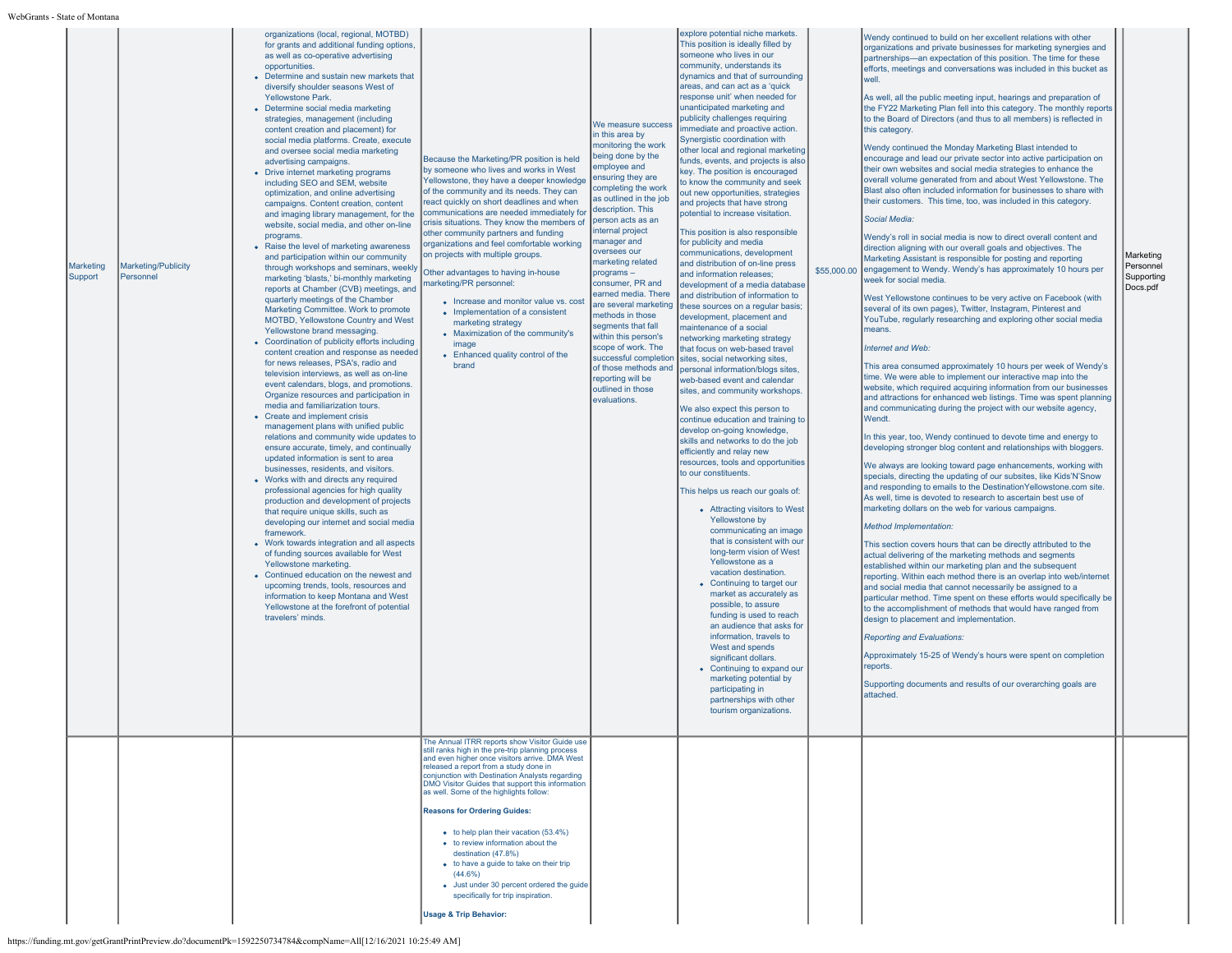| эше от ілопша        |                                          |                                                                                                                                                                                                                                                                                                                                                                                                                                                                                                                                                                                                                                                                                                                                                                                                                                                                                                                                                                                                                                                                                                                                                                                                                                                                                                                      |                                                                                                                                                                                                                                                                                                                                                                                                                                                                                                                                                                                                                                                                                                                                                                                                                                                                                                                                                                                                                                                                                                                                                                                                                                                                                                                                                                                                                                                                                                                                                                                                                                                                                                                                                                  |                                                                                                                                                                                                                                                                      |                                                                                                                                                                                                                                                                                                                                                                                                                                                                                                                                                                                                                                                                                                                                                                                                                                                                                                                                                                                           |            |                                                                                                                                                                                                                                                                                                                                                                                                                                                                                                                                                                                                                                                                                                                                                                                                                                                                                                                                                                                                                                                                                                                                                                                                                                                                                                                                                                                                                                                                                                                                                                                                                                                                                                                                                                                                                         |                          |  |
|----------------------|------------------------------------------|----------------------------------------------------------------------------------------------------------------------------------------------------------------------------------------------------------------------------------------------------------------------------------------------------------------------------------------------------------------------------------------------------------------------------------------------------------------------------------------------------------------------------------------------------------------------------------------------------------------------------------------------------------------------------------------------------------------------------------------------------------------------------------------------------------------------------------------------------------------------------------------------------------------------------------------------------------------------------------------------------------------------------------------------------------------------------------------------------------------------------------------------------------------------------------------------------------------------------------------------------------------------------------------------------------------------|------------------------------------------------------------------------------------------------------------------------------------------------------------------------------------------------------------------------------------------------------------------------------------------------------------------------------------------------------------------------------------------------------------------------------------------------------------------------------------------------------------------------------------------------------------------------------------------------------------------------------------------------------------------------------------------------------------------------------------------------------------------------------------------------------------------------------------------------------------------------------------------------------------------------------------------------------------------------------------------------------------------------------------------------------------------------------------------------------------------------------------------------------------------------------------------------------------------------------------------------------------------------------------------------------------------------------------------------------------------------------------------------------------------------------------------------------------------------------------------------------------------------------------------------------------------------------------------------------------------------------------------------------------------------------------------------------------------------------------------------------------------|----------------------------------------------------------------------------------------------------------------------------------------------------------------------------------------------------------------------------------------------------------------------|-------------------------------------------------------------------------------------------------------------------------------------------------------------------------------------------------------------------------------------------------------------------------------------------------------------------------------------------------------------------------------------------------------------------------------------------------------------------------------------------------------------------------------------------------------------------------------------------------------------------------------------------------------------------------------------------------------------------------------------------------------------------------------------------------------------------------------------------------------------------------------------------------------------------------------------------------------------------------------------------|------------|-------------------------------------------------------------------------------------------------------------------------------------------------------------------------------------------------------------------------------------------------------------------------------------------------------------------------------------------------------------------------------------------------------------------------------------------------------------------------------------------------------------------------------------------------------------------------------------------------------------------------------------------------------------------------------------------------------------------------------------------------------------------------------------------------------------------------------------------------------------------------------------------------------------------------------------------------------------------------------------------------------------------------------------------------------------------------------------------------------------------------------------------------------------------------------------------------------------------------------------------------------------------------------------------------------------------------------------------------------------------------------------------------------------------------------------------------------------------------------------------------------------------------------------------------------------------------------------------------------------------------------------------------------------------------------------------------------------------------------------------------------------------------------------------------------------------------|--------------------------|--|
| Marketing<br>Support | Fulfillment/Telemarketing/Call<br>Center | This method encompasses the cost of distribution<br>of the West Yellowstone Vacation Planner<br>through shipping directly from our printer, Fed Ex,<br>drive distribution & mail from direct referrals.<br>It is our plan to have the following Centers<br>included in this distribution of our Vacation<br>Planner. Others may be included as calls are<br>received & supplies warrant.<br>• Montana: Anaconda, Dillon, Big Fork,<br>Hardin, Miles City, Big Sky, Billings,<br>Hamilton, Boulder, Bozeman, Butte,<br>Chinook, Cooke City, Culbertson, Ennis,<br>Fort Benton, Gardiner, Great Falls,<br>Havre, Hardin, Helena, Kalispell,<br>Lewistown, Libby, Livingston, Lolo, Miles<br>City, Missoula, Philipsburg, Red Lodge,<br>Shelby, Columbus, Three Forks,<br>Whitefish, Virginia & Nevada Cities,<br><b>Belgrade &amp; Wibaux</b><br>· Idaho: Coeur d' Alene, Twin Falls, Malad<br>City, Idaho Falls, Teton Valley, Ashton,<br>Rexburg, St. Anthony, Pocatello,<br>Bonners Fairy, Lava Hot Springs,<br>Stanley, Driggs, Twin Falls & MHAFB<br>• Wyoming: Buffalo, Cody, Jackson,<br>Dubois, Kaycee, Sheridan, Pinedale,<br>Thermopolis<br>• Utah: Salt Lake, Bear Lake VIC, Bear<br>Lake State Park, Cache Valley VIC,<br>Forest Service - Logan<br>• Colorado: Grand Junction<br>• South Dakota: Keystone | • Nearly 70% of potential visitors actually<br>travel to the destination after receiving<br>the DMO visitor guide<br>• The majority of visitor guide requestors<br>initially learn about the DMO's visitor<br>guide on the DMO's website or through<br>search engine results & ads, versus it<br>being a habit to order visitor guides.<br>• These trips are largely vacations in<br>which the visitor stays in a hotel<br>• 70.4%t of these visitors characterize<br>their trip as a vacation and 68.8 stay in<br>a hotel<br>• One in five visitor guide users had not<br>yet made their destination decision<br>when they requested the guide.<br>o Of those that are subject to<br>influence by the guide,<br>nearly 90% ultimately<br>decide to visit the<br>destination because of the<br>DMO's visitor guide.<br>o 27.8% of those that had<br>already made the<br>destination decision when<br>they requested the DMO<br>visitor guide said the guide<br>ultimately influenced the<br>number of days they spent<br>in the destination. Of this<br>group, 70.8% reported<br>having increased their<br>intended length of stay in<br>the city by 1.9 days on<br>average.<br>$80.1\%$ said they<br>used the visitor<br>quide as a trip<br>planning resource<br>before arriving in<br>the destination and<br>said 74.9% they<br>used it in-market<br>• The guides are<br>largely used to<br>select attractions<br>and restaurants in<br>the destination, as<br>well as review<br>maps.<br>$\blacksquare$ 21.1% use these<br>quides to select a<br>hotel.<br><b>Content Consumed:</b><br>· attractions (72.7%)<br>• maps $(66.4%)$<br>$\bullet$ travel tips $(55.3\%)$<br>$\bullet$ events (53.5%)<br>$\bullet$ dining (52.2%)<br>· articles & features (50.2%) | We will track the<br>number of copies of<br>our planner printed<br>and distributed, as<br>well as the trend in<br>resort tax and room<br>collections.<br>We record how many<br>and where planners<br>are sent monthly and<br>will provide the lists<br>and receipts. | Demand for West Yellowstone's<br><b>Vacation Planner by Visitors</b><br>Centers around the area remains<br>high. In 2019, we printed 45,000<br>copies & had very few left.<br>Several out of state distribution<br>points ran out & requested more<br>as well. We consider providing<br>information for these quests<br>bound for West Yellowstone as<br>an important part of our marketing<br>efforts. We also increase our level<br>of respect and cooperation<br>because we build relationships<br>with other Chambers and CVB's<br>and we enhance their ability to<br>help guests by providing the<br>requested information<br>This helps us meet our goals of:<br>• Attracting visitors to West<br>Yellowstone by<br>communicating an image<br>that is consistent with our<br>long-term vision of West<br>Yellowstone as a<br>vacation destination.<br>• Continuing to expand our<br>marketing potential by<br>participating in<br>partnerships with other<br>tourism organizations. | \$2,500.00 | Fulfillment is a successful marketing method, and we will continue it<br>in FY23.<br>West Yellowstone had determined to use the following as the<br>measurable objectives for Distribution of our Vacation Planners as<br>a Marketing Method:<br>• 3% increase (from July 2020- June 2021) in West<br>Yellowstone Resort Tax Collections over the previous fiscal<br>vear.<br>Final collections were up 7.25% from FY20.<br>• 1% increase in occupied room nights (from July 2020-<br>June 2021) over the previous fiscal year, as reported by<br>West Yellowstone TBID collections.<br>Final collections were down 31% from FY20.<br>It was also our goal to distribute all 45,000 copies printed and we<br>actually distributed all but 720 by the end of October of 2021, which<br>we will use until we receive next our Travel Planner in March 2022.<br>As the narrative within our marketing plan indicated, West<br>Yellowstone believes that this segment continues to be an<br>important and effective part of our overall strategy. Our goal is to<br>have the Vacation Planners get into the hands of as many visitors<br>and potential visitors as possible to be able to affect their travel<br>decisions. We believe we have been and continue to be very<br>successful with the design and distribution of our travel planner.<br>Our distribution was assisted with help from our publisher who used<br>both UPS and personal, direct deliveries to dispense 42% of the<br>total copies. We also distributed 21 cases (1,260 travel planners) of<br>travel planners through USPS direct from the Visitor Center to<br>many visitor centers throughout the country.<br><b>Attached: Planner Distribution List and case receipts</b><br>This method is very successful, and we will continue to allocated | Fullfillment<br>Docs.pdf |  |
|                      |                                          | The Lodging Facilities Use Tax Fund has always<br>allocated a percentage of the budget to VIC<br>support and will continue to do so. The WY<br>Chamber/CVB also receives funding from<br>Yellowstone Country Regional Tourism, The<br>Town of West Yellowstone and the West<br>Yellowstone Tourism Improvement District<br>(TBID). The West Yellowstone Chamber provides<br>the required high-speed internet access, workers<br>comp, the building and building maintenance. The                                                                                                                                                                                                                                                                                                                                                                                                                                                                                                                                                                                                                                                                                                                                                                                                                                     | The number of travelers stopping at the<br>West Yellowstone Visitor Center is<br>significant: the door count for FY19 was over<br>190,000 visitors (2% increase over previous<br>vear); and current FY to date the Visitor<br>Center has serviced nearly over 121,000                                                                                                                                                                                                                                                                                                                                                                                                                                                                                                                                                                                                                                                                                                                                                                                                                                                                                                                                                                                                                                                                                                                                                                                                                                                                                                                                                                                                                                                                                            | Our goals are to<br>continue to have<br>multiple funding<br>partners to remain<br>open 7 days a week                                                                                                                                                                 | The VIC staff is our most critical<br>marketing product "on the<br>ground" here in West<br>Yellowstone. The annual ITRR<br>report shows that the Visitor<br>Center is utilized by the majority<br>of visitors once they reach West<br>Yellowstone. Our destination<br>marketing efforts bring visitors to<br>or through West Yellowstone via<br>Yellowstone Park. However, our<br>VIC staff has the ability to impact<br>length of stay and quality of<br>experience many times, each and                                                                                                                                                                                                                                                                                                                                                                                                                                                                                                 |            | funding for this method.<br>Support for the West Yellowstone Visitor Information Center from<br>several sources is essential to providing quality experiences to our<br>visitors both in real time and those potential visitors who inquire.<br>The Visitor Information Center is supervised and coordinated by<br>Destination Yellowstone (the West Yellowstone Chamber of<br>Commerce).<br>Hours of service each day vary from a low of nine to a high of<br>twelve depending on the month of the year. In the winter our hours<br>of operation are 8:00am-5:00pm and starting the weekend of<br>Memorial Day through Labor Day, our hours of operation expand to<br>8:00am-8:00pm. Hours of operation fluctuate during the shoulder<br>seasons to accommodate visitor visitation. In total we serviced<br>3,675 hours during July 2020 - June 2021. During the winter and<br>shoulder seasons we now operate with two visitor information<br>specialist staff persons per day, while during the summer season<br>we operate with up to four visitor information specialist staff per                                                                                                                                                                                                                                                                                                                                                                                                                                                                                                                                                                                                                                                                                                                                 |                          |  |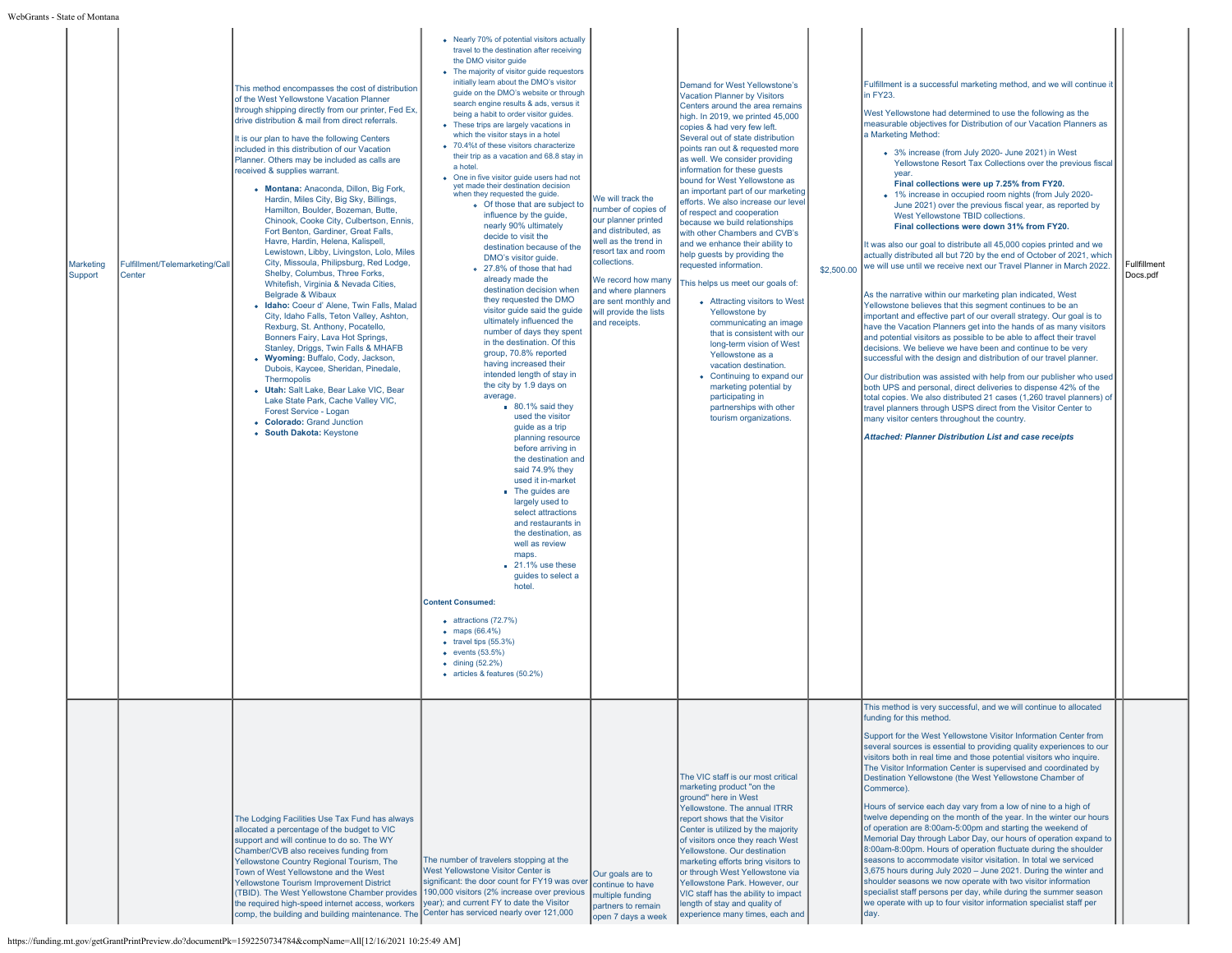| Marketing<br>Support | VIC<br>Funding/Staffing/Signage | Town of West Yellowstone supplies restroom<br>maintenance and supplies, lawn and parking lot<br>maintenance, as well as support of staffing.<br>We will work with our partners (state, region, and<br>local) to continue to educate our VIC staff on the<br>social and economic importance of the tourism<br>industry in the local area, region, and state. We<br>will also educate the staff about the multitude and<br>vast variety of experiences available.<br>The staff will receive training on how to use our<br>marketing tools (website, electronic resources,<br>Vacation Planner, and new texting program) to<br>best leverage all avenues of communications and<br>promotions.                                                                                                                                                                                                                                                                                                                                                                                                                                                                                                                                                                                                                                                                                                                                                                                                                                                                                                                                                                                                                                                                                                                                                                                                                                                                                                                                                                                                                                                                                                                                   | visitors. Visitors were recorded from over 45<br>countries and all 50 states. The VIC staff<br>also answers phone calls and email<br>requests for information.<br>By having the interaction with visitors we,<br>many times a day, increase the quality of<br>guests' experience (i.e., an activity they<br>hadn't known of or planned), length of stay<br>and the potential for a return visit to the<br>West Yellowstone area and, as well, visits<br>by their friends and family.                                                                                                                                                                                                                                                                                                                 | year-round. We track<br>and report the number<br>visitors during our<br>fiscal year, as well as<br>the top ten states of<br>origin. When<br>international travel<br>reopens we will also<br>report the top ten<br>countries of origin.                                                                             | every day.<br>This aligns with our goals of:<br>• Attracting visitors to West<br>Yellowstone by<br>communicating an image<br>that is consistent with our<br>long-term vision of West<br>Yellowstone as a family-<br>friendly vacation<br>destination in all seasons<br>• Expanding our marketing<br>potential by participating<br>in partnerships with<br>private businesses and<br>with other tourism<br>organizations.<br>• Targeting our market as<br>accurately as possible                                                                                                                                                                                                                                                                                                                                                                                                                                 | \$16,000.00 | During FY21 we had 158,809 visitors into the Visitor Center, a<br>13.2% increase over prior year. Our visitation numbers were still<br>slightly impacted by COVID, as the YNP Rangers continue to sell<br>permits and help visitors outside the building - so normal walk-in<br>visitors saw a decrease. While this number is a decrease from our<br>prior years, we continue to be the leading Visitor Center in the state<br>with yearly visitor numbers.<br>The West Yellowstone Visitors Center is a joint agency center. On<br>a normal year, we have the West Yellowstone Staff, Interpretive<br>Rangers from Yellowstone National Park and, on some days, staff<br>from the United States Forest Service join us. As a joint agency<br>center, we make a complete one-stop package for our<br>visitors. However, due to COVID we still do not have all these<br>partners back inside the VIC at their desks, we hope to see them<br>back in the upcoming year.<br>While we have no way of exactly identifying states of visitor<br>origination, we do a voluntary sign in, and typically have a 38%<br>sign-in rate – this past year, we saw a hesitation to sign-in and<br>touch communal pens, even though we provide clean and used<br>bins and sanitize hourly. So, our sign-in for this past year dropped<br>to 11.5% sign-in rate. We still feel that we have a strong indication<br>of our top ten states. These remain fairly constant year over year<br>and include California, Texas, Utah, Washington, Florida, Idaho,<br>Georgia, Illinois, Ohio, and Oregon. |  |
|----------------------|---------------------------------|------------------------------------------------------------------------------------------------------------------------------------------------------------------------------------------------------------------------------------------------------------------------------------------------------------------------------------------------------------------------------------------------------------------------------------------------------------------------------------------------------------------------------------------------------------------------------------------------------------------------------------------------------------------------------------------------------------------------------------------------------------------------------------------------------------------------------------------------------------------------------------------------------------------------------------------------------------------------------------------------------------------------------------------------------------------------------------------------------------------------------------------------------------------------------------------------------------------------------------------------------------------------------------------------------------------------------------------------------------------------------------------------------------------------------------------------------------------------------------------------------------------------------------------------------------------------------------------------------------------------------------------------------------------------------------------------------------------------------------------------------------------------------------------------------------------------------------------------------------------------------------------------------------------------------------------------------------------------------------------------------------------------------------------------------------------------------------------------------------------------------------------------------------------------------------------------------------------------------|------------------------------------------------------------------------------------------------------------------------------------------------------------------------------------------------------------------------------------------------------------------------------------------------------------------------------------------------------------------------------------------------------------------------------------------------------------------------------------------------------------------------------------------------------------------------------------------------------------------------------------------------------------------------------------------------------------------------------------------------------------------------------------------------------|--------------------------------------------------------------------------------------------------------------------------------------------------------------------------------------------------------------------------------------------------------------------------------------------------------------------|-----------------------------------------------------------------------------------------------------------------------------------------------------------------------------------------------------------------------------------------------------------------------------------------------------------------------------------------------------------------------------------------------------------------------------------------------------------------------------------------------------------------------------------------------------------------------------------------------------------------------------------------------------------------------------------------------------------------------------------------------------------------------------------------------------------------------------------------------------------------------------------------------------------------|-------------|----------------------------------------------------------------------------------------------------------------------------------------------------------------------------------------------------------------------------------------------------------------------------------------------------------------------------------------------------------------------------------------------------------------------------------------------------------------------------------------------------------------------------------------------------------------------------------------------------------------------------------------------------------------------------------------------------------------------------------------------------------------------------------------------------------------------------------------------------------------------------------------------------------------------------------------------------------------------------------------------------------------------------------------------------------------------------------------------------------------------------------------------------------------------------------------------------------------------------------------------------------------------------------------------------------------------------------------------------------------------------------------------------------------------------------------------------------------------------------------------------------------------------------------------------------------------------------|--|
| Marketing<br>Support | Outreach                        | As a small, rural community who relies on tourism<br>as our number one industry, it is important to<br>provide our businesses with current and relevant<br>information regarding the travel industry to help<br>them maximize their efforts and success, as well<br>as the community as a whole.<br>Previously, MOTBD provided communities with<br>front-line customer service training workshops.<br>which the Chamber previously enhanced. Since a<br>change in the program, the VIC, Chamber and<br>TBID staff have offered a half day Frontline<br>Training seminar in conjunction with the Host<br>Week program West Yellowstone shares with Big<br>Sky. This has been one of the most highly<br>attended workshops in West Yellowstone.<br>Businesses find it necessary for their changing<br>seasonal staff and those new to our community.<br>The Chamber also offers Learning Workshops<br>throughout the winter season including customer<br>service, marketing and other tourism related<br>topics. In 2018, we partnered with a private<br>business and the Yellowstone Historic Center to<br>bring in a nationally recognized business<br>consultant and speaker for our businesses, who<br>also did one-on-one meetings. This was well<br>attended, with full appointments. Many attendees<br>implemented learnings right away, others asked<br>about future workshops.<br>For the 2019 Frontline training, we partnered with<br>Flathead Community College to bring in the<br>Customer Service Training similar to the previous<br>Superhost program.<br>With feedback after our last program, and<br>discussions with local businesses, we are<br>changing up our program this year, offering a<br>shorter presentation, and adding one-on-one<br>presentations at individual businesses. We found<br>that many employers couldn't spare the number<br>of employees that they would like to send for a<br>half day and asked us to attend orientation<br>sessions. Others preferred the local content as<br>well.<br>These just a few examples of what this method<br>may help fund, but other opportunities may arise<br>in which we would like to participate.<br>We are often confronted by unanticipated | In past years, over 100 participants have<br>come to the Local Front-line training offered<br>each spring. The Chamber's learning<br>workshops have also had 20-30 participants<br>Customer service and front-line training are<br>important to our local businesses. Our small<br>business owners cannot afford to travel, and<br>often the time of formal training workshops,<br>therefore rely on the information we can<br>provide them.<br>Currently our Marketing Director sends out a<br>weekly email with community information<br>and current marketing trends and tips which<br>has an open rate of over 30%. Along with<br>TBID, we have provided a time for local<br>information in conjunction with the Frontline<br>training, which employers find valuable for<br>their summer staff. | Success would be<br>bringing back our<br>Frontline Training<br>program in<br>conjunction with the<br>Chamber and VIC, or<br>hosting special<br>speakers for learning<br>opportunities for our<br>local businesses and<br>employees.<br>We would record the<br>number of participants<br>and materials<br>produced. | As with our Visitor Information<br>Center staff, our front-line<br>employees are essentially quides<br>for our visitors when they arrive.<br>The more information these<br>employees can provide to their<br>quests about local services and<br>activities, the more comfortable<br>our quests will feel and the<br>potential for a longer stay<br>emerges. In turn, good customer<br>service leads to good reviews and<br>word-of-mouth marketing, which<br>leads to more potential visitors<br>and return visitors.<br>This aligns with our goals of:<br>• Attracting visitors to West<br>Yellowstone by<br>communicating an image<br>that is consistent with our<br>long-term vision of West<br>Yellowstone as a family-<br>friendly vacation<br>destination in all seasons<br>• Continuing to expand our<br>marketing potential by<br>participating in<br>partnerships with other<br>tourism organizations. |             | We allocated funds to this item to help facilitate our annual warm<br>season frontline training. The costs were covered by Chamber of<br>Commerce private funds, therefore no additional funding was<br>needed from this budget.<br>We had 35 participants. We distributed a survival kit to each person<br>including a planner, maps, brochures, stickers and other useful<br>materials for them to use at their place of employment. We also<br>\$100.00 had fun quizes to help participants gain more knowledge of the<br>area, utilizing some of the most frequently asked questions.<br>We consider this to be a successful method of enhancing our<br>community education and partnerships. We will continue to use this<br>method as the occasion or opportunities arrive, including Frontline<br>training and other possible mentors or speakers.                                                                                                                                                                                                                                                                                                                                                                                                                                                                                                                                                                                                                                                                                                                        |  |
|                      |                                 | challenges including natural disasters that require<br>crisis management. Events beyond our control<br>including government policy changes, road<br>construction, wildfires, and other forces of nature                                                                                                                                                                                                                                                                                                                                                                                                                                                                                                                                                                                                                                                                                                                                                                                                                                                                                                                                                                                                                                                                                                                                                                                                                                                                                                                                                                                                                                                                                                                                                                                                                                                                                                                                                                                                                                                                                                                                                                                                                      |                                                                                                                                                                                                                                                                                                                                                                                                                                                                                                                                                                                                                                                                                                                                                                                                      |                                                                                                                                                                                                                                                                                                                    |                                                                                                                                                                                                                                                                                                                                                                                                                                                                                                                                                                                                                                                                                                                                                                                                                                                                                                                 |             |                                                                                                                                                                                                                                                                                                                                                                                                                                                                                                                                                                                                                                                                                                                                                                                                                                                                                                                                                                                                                                                                                                                                                                                                                                                                                                                                                                                                                                                                                                                                                                                  |  |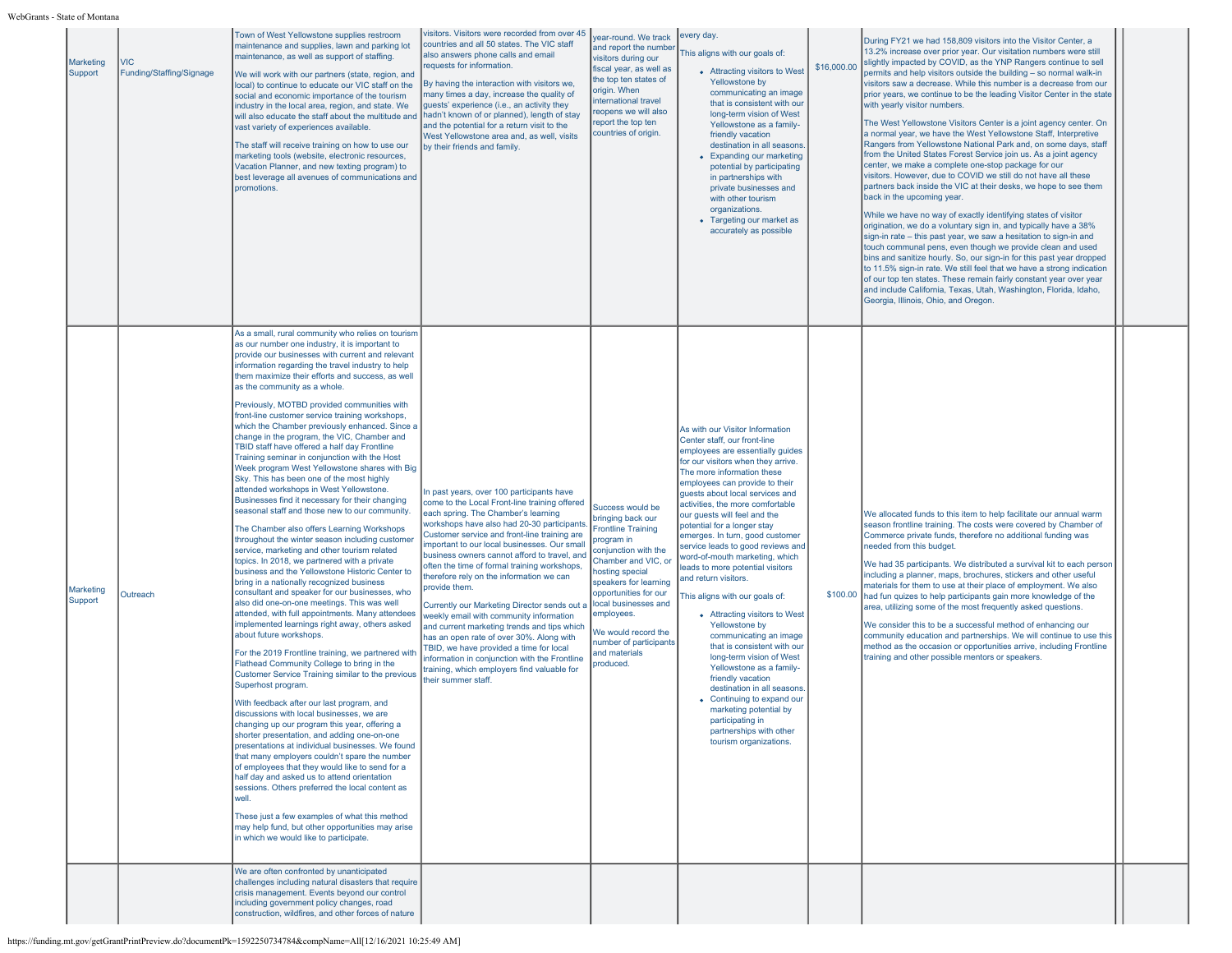| <b>Marketing</b><br>Support | <b>Crisis Management</b> | releases and documents with such things as<br>alternative routes and activities for our front-line<br>staffs.<br>In the event of any of these unexpected<br>situations, we need to proactively implement a<br>crisis management process that we have created<br>and successfully used in the past. This could<br>include additional unanticipated expenditures<br>including increasing hours of marketing<br>publication relations and other support staff<br>during the crisis. We may also need to hire<br>additional staff for the Visitor Information Center<br>to distribute bulletins to local businesses.<br>Our crisis management plan includes, but is not<br>limited to these components:<br>• Coordination with all agencies to have<br>effective input in all press releases.<br>• Update relevant website content,<br>including highlighted stories in the "new<br>sections" of the home page on our own<br>website, Chamber Facebook and Twitter<br>accounts, as well as updates in relevant<br>trip blogs such as Trip Advisor. Note: it is<br>critical to have updates in place early in<br>the morning and throughout the day as<br>situations are updated or changed.<br>• Issue news releases if needed.<br>• Website content and news releases<br>could contain the following:<br>o Overview related to visitors<br>• Specific information on the<br>incident (location, size,<br>containment, closures,<br>evacuations, air quality)<br>• Information on major road<br>closures, alternative routes,<br>major roads that are still open<br>• Areas, attractions, and activities<br>that are still available<br>• Phone numbers and websites for<br>additional information<br>• Coordination with Yellowstone Park, the<br>USFS, Yellowstone concessionaires, and<br>other partners to have an effective<br>communication channel for all<br>Yellowstone quests.<br>• Aid with organizing and conducting public<br>meetings.<br>• Create and distribute notices to local and<br>area businesses to better assist with their<br>quests.<br>• Distribute appropriate information to key<br>tourism contacts including MOTBD.<br>Wyoming Travel, Idaho Tourism,<br>Yellowstone Country, other appropriate<br>countries, appropriate Chambers and<br>CVB's including organizations in<br>neighboring states of Idaho and<br>Wyoming, and the Salt Lake Utah area.<br>• Coordination with media including radio<br>and television, news services.<br>Coordination of radio Public Service<br>Announcements if needed (PSA's).<br>• Door-to-door distribution of informational<br>materials to frontline staff at local<br>businesses. | As evidenced with the Yellowstone River<br>Closure in 2016 and wildfires in Glacier<br>Country in 2017, road closures due to<br>storms, and now outbreaks of illness, we<br>need to be able to react quickly when faced<br>with the unexpected natural disasters or<br>earlier closing of Yellowstone Park to<br>visitors.<br>There is only a limited window of<br>opportunity, so the need is high to be nimble<br>and effective in order to increase our<br>possibility of retaining visitors and potential<br>visitors when things happen that are out of<br>our control including natural disasters like<br>wildfires, or government inflicted budget cuts for employees and<br>or shut downs.<br>Data helps us understand a visitor's<br>purchasing and travel patterns and gives us<br>aggregated behavior insights about<br>particular demographics. It can shine light<br>on customers' choice of travel destinations | Success for this<br>method will be by the<br>number of pieces<br>produced or emails<br>distributed. In the past<br>we have printed flyers<br>with updated wildfire<br>updates or closures<br>for businesses and<br>visitors, and sent<br>specific emails to our<br>businesses with the<br>pertinent information<br>quests. | Time is something that is in very<br>short supply when a crisis breaks.<br>As a result of events including<br>Park closures, access<br>restrictions, delayed openings,<br>sequestrations and budget cuts,<br>West Yellowstone recognizes that<br>we face challenges convincing<br>the traveling public that our<br>destination is value-based and<br>that we remain a top destination<br>for travelers to Yellowstone Park<br>and southwestern Montana.<br>This aligns with our goals of:<br>• Attracting visitors to West<br>Yellowstone by<br>communicating an image<br>that is consistent with our<br>long-term vision of West<br>Yellowstone as a family-<br>friendly vacation<br>destination in all seasons<br>• Expanding our marketing<br>potential by participating<br>in partnerships with<br>private businesses and<br>with other tourism<br>organizations.<br>• Targeting our market as<br>accurately as possible | The costs for our email and social media management are already<br>covered by other methods/line items, therefore, did not incur any<br>additional costs for this method.<br>We utilized our email subscriber list to send out communications to<br>our local businesses and potential visitors regarding covid-19<br>\$100.00 updates, wildfires and safe travel tips. We also shared information<br>through our social media pages.<br>We will continue to include this line item in our budget, so we are<br>prepared in case of need in the future. |  |
|-----------------------------|--------------------------|------------------------------------------------------------------------------------------------------------------------------------------------------------------------------------------------------------------------------------------------------------------------------------------------------------------------------------------------------------------------------------------------------------------------------------------------------------------------------------------------------------------------------------------------------------------------------------------------------------------------------------------------------------------------------------------------------------------------------------------------------------------------------------------------------------------------------------------------------------------------------------------------------------------------------------------------------------------------------------------------------------------------------------------------------------------------------------------------------------------------------------------------------------------------------------------------------------------------------------------------------------------------------------------------------------------------------------------------------------------------------------------------------------------------------------------------------------------------------------------------------------------------------------------------------------------------------------------------------------------------------------------------------------------------------------------------------------------------------------------------------------------------------------------------------------------------------------------------------------------------------------------------------------------------------------------------------------------------------------------------------------------------------------------------------------------------------------------------------------------------------------------------------------------------------------------------------------------------------------------------------------------------------------------------------------------------------------------------------------------------------------------------------------------------------------------------------------------------------------------------------------------------------------------------------------------------------------------------------------------------------------------------------|-------------------------------------------------------------------------------------------------------------------------------------------------------------------------------------------------------------------------------------------------------------------------------------------------------------------------------------------------------------------------------------------------------------------------------------------------------------------------------------------------------------------------------------------------------------------------------------------------------------------------------------------------------------------------------------------------------------------------------------------------------------------------------------------------------------------------------------------------------------------------------------------------------------------------------|----------------------------------------------------------------------------------------------------------------------------------------------------------------------------------------------------------------------------------------------------------------------------------------------------------------------------|------------------------------------------------------------------------------------------------------------------------------------------------------------------------------------------------------------------------------------------------------------------------------------------------------------------------------------------------------------------------------------------------------------------------------------------------------------------------------------------------------------------------------------------------------------------------------------------------------------------------------------------------------------------------------------------------------------------------------------------------------------------------------------------------------------------------------------------------------------------------------------------------------------------------------|---------------------------------------------------------------------------------------------------------------------------------------------------------------------------------------------------------------------------------------------------------------------------------------------------------------------------------------------------------------------------------------------------------------------------------------------------------------------------------------------------------------------------------------------------------|--|
|                             |                          |                                                                                                                                                                                                                                                                                                                                                                                                                                                                                                                                                                                                                                                                                                                                                                                                                                                                                                                                                                                                                                                                                                                                                                                                                                                                                                                                                                                                                                                                                                                                                                                                                                                                                                                                                                                                                                                                                                                                                                                                                                                                                                                                                                                                                                                                                                                                                                                                                                                                                                                                                                                                                                                      | and times. Techniques like web scraping<br>and social media listening can help us<br>analyze the electronic Word- of-Mouth<br>(eWOM) of various services and products.<br>Data can help DMOs get a thorough picture<br>of the market, competitive strategies and the<br>brand performance.                                                                                                                                                                                                                                                                                                                                                                                                                                                                                                                                                                                                                                    |                                                                                                                                                                                                                                                                                                                            |                                                                                                                                                                                                                                                                                                                                                                                                                                                                                                                                                                                                                                                                                                                                                                                                                                                                                                                              | We consider this to be a successful method and will continue to<br>allocate funds.<br>We finished our final and third year of the TSI Sentiment Report. It<br>gave us more in-depth analysis in our niche markets and visitor<br>expectations. We will continue to use this method as part of our on-                                                                                                                                                                                                                                                   |  |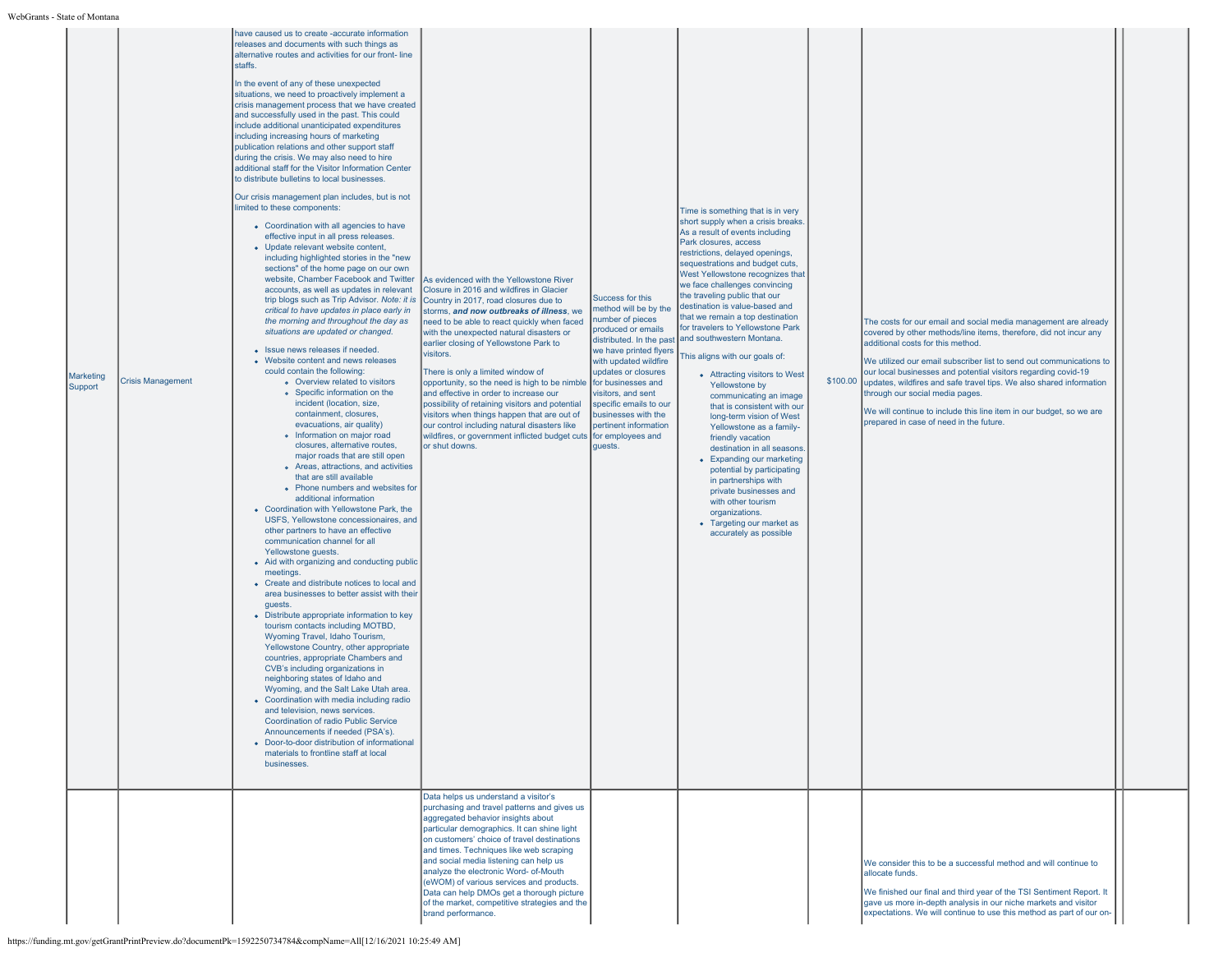| State of Montana |                             |                  |                                                                                                                                                                                                                                                                                                                                                                                                                                                                                                                                                                                                                                                                                                                                                                                                                                                                                                                                                                                                                                                                                                                                                                                                                                                                                                                                                                                                                                                                                                                                                                                                                                                                                                                                                                                                                                                                                                                                                                                                                                                                                                                                                                                                                                                                                                                                        |                                                                                                                                                                                                                                                                                                                                                                                                                                                                                                                                                                                                                                                                                                                                                                                                                                                                                                                                                                                                                                                                                                                                                                                                                                                                                                                                                                                                                                                                                                                                                                                              |                                                                                                                                                                                                                                                                                                                                                                                              |                                                                                                                                                                                                                                                                                                                                                                                                                                                                                                                                                                                                                                                                                                                                                                                                                                                                                                                                                                                                                                                                               |  |                                                                                                                                                                                                                                                                                                                                                                                                                                                                                                                                                                                                                                                                                                                                                                                                                                                                                                                                                                                                                                                                                                                                                                                                                                                                                                       |                                                         |
|------------------|-----------------------------|------------------|----------------------------------------------------------------------------------------------------------------------------------------------------------------------------------------------------------------------------------------------------------------------------------------------------------------------------------------------------------------------------------------------------------------------------------------------------------------------------------------------------------------------------------------------------------------------------------------------------------------------------------------------------------------------------------------------------------------------------------------------------------------------------------------------------------------------------------------------------------------------------------------------------------------------------------------------------------------------------------------------------------------------------------------------------------------------------------------------------------------------------------------------------------------------------------------------------------------------------------------------------------------------------------------------------------------------------------------------------------------------------------------------------------------------------------------------------------------------------------------------------------------------------------------------------------------------------------------------------------------------------------------------------------------------------------------------------------------------------------------------------------------------------------------------------------------------------------------------------------------------------------------------------------------------------------------------------------------------------------------------------------------------------------------------------------------------------------------------------------------------------------------------------------------------------------------------------------------------------------------------------------------------------------------------------------------------------------------|----------------------------------------------------------------------------------------------------------------------------------------------------------------------------------------------------------------------------------------------------------------------------------------------------------------------------------------------------------------------------------------------------------------------------------------------------------------------------------------------------------------------------------------------------------------------------------------------------------------------------------------------------------------------------------------------------------------------------------------------------------------------------------------------------------------------------------------------------------------------------------------------------------------------------------------------------------------------------------------------------------------------------------------------------------------------------------------------------------------------------------------------------------------------------------------------------------------------------------------------------------------------------------------------------------------------------------------------------------------------------------------------------------------------------------------------------------------------------------------------------------------------------------------------------------------------------------------------|----------------------------------------------------------------------------------------------------------------------------------------------------------------------------------------------------------------------------------------------------------------------------------------------------------------------------------------------------------------------------------------------|-------------------------------------------------------------------------------------------------------------------------------------------------------------------------------------------------------------------------------------------------------------------------------------------------------------------------------------------------------------------------------------------------------------------------------------------------------------------------------------------------------------------------------------------------------------------------------------------------------------------------------------------------------------------------------------------------------------------------------------------------------------------------------------------------------------------------------------------------------------------------------------------------------------------------------------------------------------------------------------------------------------------------------------------------------------------------------|--|-------------------------------------------------------------------------------------------------------------------------------------------------------------------------------------------------------------------------------------------------------------------------------------------------------------------------------------------------------------------------------------------------------------------------------------------------------------------------------------------------------------------------------------------------------------------------------------------------------------------------------------------------------------------------------------------------------------------------------------------------------------------------------------------------------------------------------------------------------------------------------------------------------------------------------------------------------------------------------------------------------------------------------------------------------------------------------------------------------------------------------------------------------------------------------------------------------------------------------------------------------------------------------------------------------|---------------------------------------------------------|
|                  | <b>Marketing</b><br>Support | Research         | We plan to use several sources of research to aid<br>us to plan and strategize our promotion efforts.<br>We measure and analyze data from our past and<br>current efforts as well as look to professional<br>individuals and organizations such as Montana<br>Institute for Tourism and Recreation Research,<br>Destination Marketing Association West,<br>Destination Think, NSight, Visa Vue, Google and<br>others.                                                                                                                                                                                                                                                                                                                                                                                                                                                                                                                                                                                                                                                                                                                                                                                                                                                                                                                                                                                                                                                                                                                                                                                                                                                                                                                                                                                                                                                                                                                                                                                                                                                                                                                                                                                                                                                                                                                  | According to careertrend.com, marketing<br>research allows tourism organizations and<br>businesses to gather and consolidate<br>information reflecting customer satisfaction,<br>wants and needs. In addition, it can also<br>provide statistics on customer's number of<br>visits, profiles and characteristics. The<br>research can also measure which facilities<br>and activities are very popular among<br>tourists and which areas of offered services<br>need improvement. DMOs are also able to<br>know how effective advertising strategies<br>are in attracting visitors.<br>Aligns with our goals of:<br>• Attracting visitors to West<br>Yellowstone by communicating an<br>image that is consistent with our<br>long-term vision of West<br>Yellowstone as a vacation<br>destination.<br>• Continuing to target our market as<br>precisely as possible, assuring that<br>our limited funding is spent to reach<br>an audience that not only requests<br>travel information, but also arrives in<br>West Yellowstone and spends<br>significant dollars during the visit.<br>• Continuing to expand our marketing<br>potential by participating in<br>partnerships with other tourism<br>partners.                                                                                                                                                                                                                                                                                                                                                                                | Success would be<br>participating in at<br>least one research<br>project or platform.<br>This would help us<br>better define our<br>target markets.<br>demographics and<br>identify niches we car<br>develop content for.                                                                                                                                                                    | Research plays a major role in<br>affirming our planning efforts are<br>on target and analyzing how our<br>campaigns are performing.<br>Making sure we have the right<br>data, statistics, and tools is<br>important to West Yellowstone's<br>continued success.<br>Our accomplishment depends on<br>the success of the tourism<br>industry in Montana as a whole<br>and solid research, statistics and<br>reports help us stay on track.                                                                                                                                                                                                                                                                                                                                                                                                                                                                                                                                                                                                                                     |  | going research and data gathering efforts, in which we use to<br>further define our yearly marketing plans and campaigns.<br>The report scanned, monitored and analyzed 11,384 conversations<br>from around the world from July 1, 2020-June 30, 2021<br>This analysis applies a custom, text- and image-based algorithm<br>focused on conversations about West Yellowstone and its<br>connected tourism region.<br>More than 500,000 different sources were included in the<br>analysis, including online media sites, forums, reviews and social<br>\$2,500.00 media networks (Twitter, Facebook, Instagram, Tumblr, YouTube<br>and TripAdvisor).<br>The report identified key assets that were performing well, and<br>those that we could develop even more through niche marketing<br>efforts. It also helped us to identify what visitors were looking to<br>experience and how they experience things in our area.<br>Over the time period, West Yellowstone saw an increase in their<br>overall Tourism Sentiment score. This illustrates the continued<br>growth in positive perceptions of West Yellowstone's tourism<br>experience and offering.<br>We did see an ebb and flow as the pandemic went on but were<br>encouraged by the results.<br>Screenshot of digital dashboard attached. | Screenshot<br>2021-11-02 at<br>16-27-08 TSI<br>Live.png |
|                  | Publicity                   | <b>Fam Trips</b> | Public relations are a key role in maintaining<br>West Yellowstone's position as a top destination<br>for travelers to Yellowstone Park and<br>southwestern Montana. Public relations<br>challenges for FY21 will derive from known<br>factors like the Coronavirus, and possibly<br>unanticipated ones as well. We are allocating<br>funds to help aid in our communications with<br>potential visitors and those who are already<br>planning their trip to West Yellowstone should the<br>need arise.<br>We will incorporate press promotions/releases<br>into our overall marketing plan to enhance and<br>support traditional methods. This may include<br>paid press release distribution to increase our<br>market reach on a national and international<br>scale.<br>We consistently receive requests from tour<br>companies/operators, media, independent film<br>companies, Yellowstone Country, and MOTBD<br>for support of Press/FAM Trips. Many of these<br>are related to Yellowstone National Park and<br>others are looking for unique and off the beaten<br>path ideas for itineraries. We evaluate each<br>request to see if there is a direct benefit for West<br>Yellowstone and if they meet our criteria. We like<br>to allocate some funds -to appropriate<br>opportunities when they present themselves. Part winter for a first-timer and food/beverage<br>of the partnership with Visit Utah includes a<br>FAM/press trip component, so we would like to<br>have a budget to accommodate that, as it directly our best engagement rates on Instagram.<br>benefits West Yellowstone.<br>We continue to utilize an application format for<br>potential media and influencers which they must<br>fill out to see if they meet pre- determined criteria.<br>This also gives us insights into the writer's reach<br>and strong platforms. It helps to weed out those<br>with committed assignments from those who just<br>want a free trip to Yellowstone. We ask that all<br>media and FAM participants utilize our social<br>platforms with hashtags and tagging our pages.<br>As articles and blogs are published, they are<br>required to provide samples, links and stats to<br>help us determine ROI.<br>Funds devoted to this strategy will also allow us<br>to create accurate and complete press kits for | In the past we have supported MOTBD,<br>Yellowstone Country Region and other trips.<br>These operators and press have provided<br>West Yellowstone with chances to put our<br>best foot forward and make important<br>networking connections. We know that these<br>trips and tours can be very beneficial for<br>West Yellowstone and Montana. Digital and<br>social media has made it easier to track<br>ROI. With the growth in international travel<br>and even some regions in our area like<br>Northern Utah, having professional and<br>reliable representation by operators and<br>media will be beneficial to our town and<br>area. Digital FAM and influencer trips have<br>become popular and beneficial to DMO's, so<br>we may pursue this avenue in the near<br>future.<br>In FY20, we hosted a post-FAM for TBEX,<br>which resulted in several printed and online<br>articles, as well as blog and social media<br>posts during and after the FAM. One food<br>blog reached over 300,000 viewers on social<br>media alone. Another writer came during the<br>look at West Yellowstone for the NW region.<br>Her winter street image alone, had one of<br>Benefits of influencers and bloggers include:<br>• These established writers already<br>have opt-in audiences<br>• Their audiences find them as<br>credible references and value their<br>reviews, tips and insights<br>• Allows for niche marketing<br>• Boosts SEO through credible back<br>links and increased traffic<br>• Generates relevant leads<br>• Aids in content strategy with a flow<br>of fresh content | Success will be<br>measured by<br>participating in at<br>least 1 Fam Trip or<br>Influencer hosting.<br>We will then measure<br>the success by<br>evaluating whether or<br>not deliverables were<br>net, contract<br>exceptations were<br>fulfilled and whether<br>or not each<br>heliyerahle was<br>successful in terms of<br>each, engagement,<br>increase in photo<br>library assets, etc. | One of our primary marketing<br>strategies is to promote West<br>Yellowstone as a family-friendly<br>destination, in every season, to<br>both traditional families and an<br>ever-increasing intergenerational<br>niche. And, while it is critical to<br>market to our historical niche<br>markets, it is just as important to<br>develop new products that appeal<br>to different market segments or<br>enhance existing ones.<br>Aligns with our goals of:<br>• Attracting visitors to West<br>Yellowstone by<br>communicating an image<br>that is consistent with our<br>long-term vision of West<br>Yellowstone as a<br>vacation destination.<br>• Continuing to target our<br>market as precisely as<br>possible, assuring that<br>our limited funding is<br>spent to reach an<br>audience that not only<br>requests travel<br>information, but also<br>arrives in West<br>Yellowstone and spends<br>significant dollars during<br>the visit.<br>• Continuing to expand our<br>marketing potentially<br>participating in<br>partnerships with other<br>tourism partners. |  | Due to covid-19 travel restrictions, we did not host any influencers<br>or FAM trips in FY21, therefore no funds were spent from this line<br>item.<br>In the past, this has been a successful method, and we will<br>continue to allocate funds.<br>\$5,000.00 We will continue to host vetted FAMS, journalists and influencers in<br>conjunction with our partnerships with other tourism partners<br>including UT, regional, and MOT. We will continue to use and<br>update the application and list of criteria we created to help us vet<br>the many requests we receive to make sure West Yellowstone and<br>Montana is correctly represented and we see ROI.                                                                                                                                                                                                                                                                                                                                                                                                                                                                                                                                                                                                                                  |                                                         |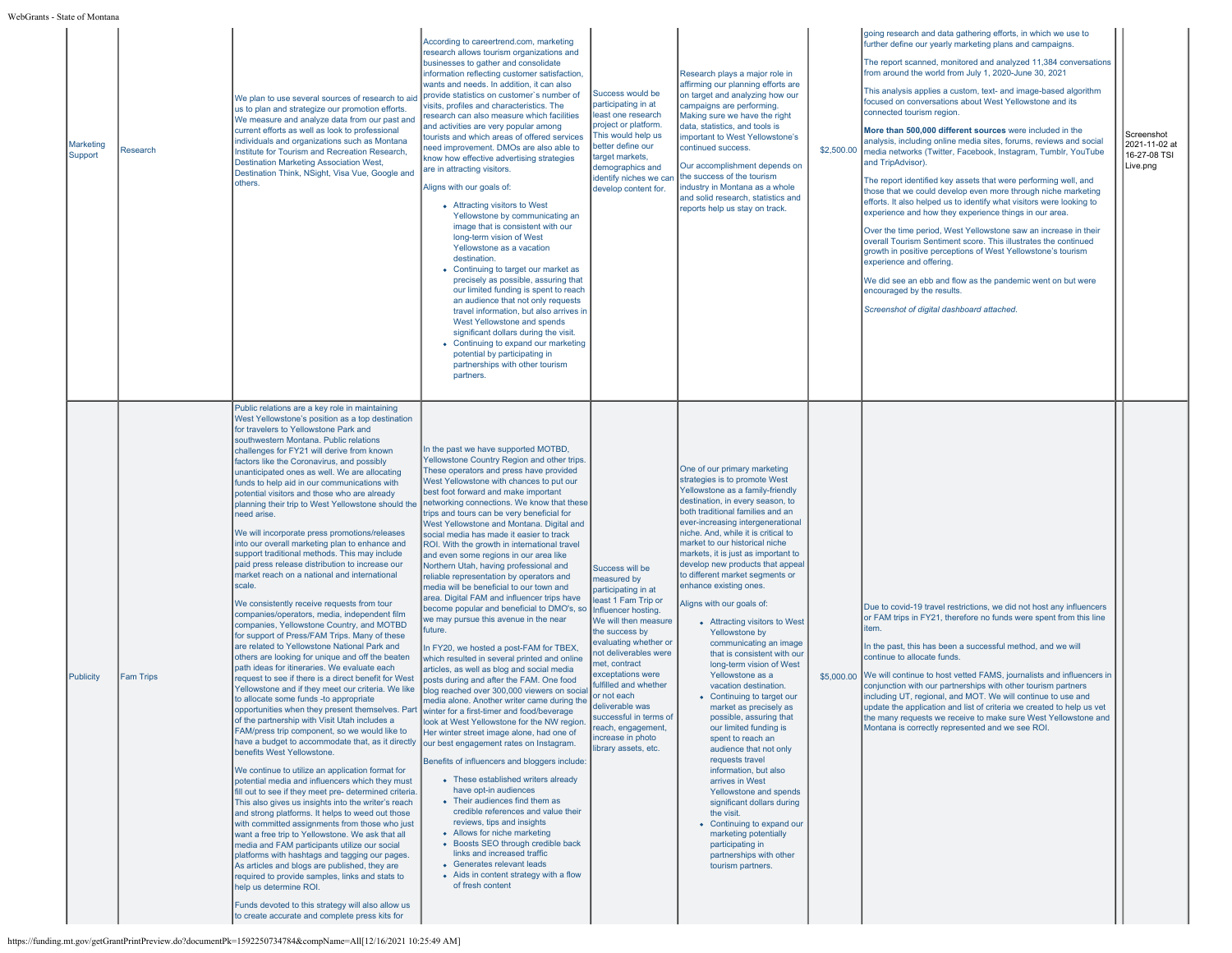|  |  |  | ------ |  |
|--|--|--|--------|--|

# *Markething Method Evaluation Attachments*

| <b>Attachment 1</b>  | Budget vs Actual and Pie Chart.xlsx |
|----------------------|-------------------------------------|
| <b>Attachment 2</b>  | FY21 Measurable ObjectivesFinal.pdf |
| <b>Attachment 3</b>  |                                     |
| <b>Attachment 4</b>  |                                     |
| Attachment 5         |                                     |
| <b>Attachment 6</b>  |                                     |
| <b>Attachment 7</b>  |                                     |
| <b>Attachment 8</b>  |                                     |
| <b>Attachment 9</b>  |                                     |
| <b>Attachment 10</b> |                                     |
|                      |                                     |

# *Marketing Method Budget*

| <b>Marketing Segment</b> | <b>Marketing Method</b>               | Bed tax funded budget | Non bed tax funded budget (optional) |
|--------------------------|---------------------------------------|-----------------------|--------------------------------------|
| Consumer                 | <b>Travel/Trade Shows</b>             | \$100.00              | \$0.00                               |
| Consumer                 | Website/Internet Development/Updates  | \$45,000.00           | \$0.00                               |
| Consumer                 | <b>Joint Ventures</b>                 | \$5,000.00            | \$5,000.00                           |
| Consumer                 | <b>Print Advertising</b>              | \$35,000.00           | \$0.00                               |
| Consumer                 | Online/Digital Advertising            | \$55,000.00           | \$0.00                               |
| Consumer                 | Social Media                          | \$15,000.00           | \$0.00                               |
| Consumer                 | Electronic Adv - Newsletter, E-blast  | \$12,000.00           | \$0.00                               |
| Consumer                 | Radio & Television Advertising        | \$100.00              | \$0.00                               |
| Consumer                 | <b>Printed Material</b>               | \$2,000.00            | \$0.00                               |
| Consumer                 | Photo/Video Library                   | \$4,000.00            | \$0.00                               |
| Consumer                 | <b>Opportunity Marketing</b>          | \$1,105.86            | \$0.00                               |
|                          |                                       | \$174,305.86          | \$5,000.00                           |
| Marketing Support        | Research                              | \$2,500.00            | \$0.00                               |
| Marketing Support        | Administration                        | \$43,200.00           | \$0.00                               |
| Marketing Support        | TAC/Governor's Conference meetings    | \$1,000.00            | \$0.00                               |
| <b>Marketing Support</b> | Marketing/Publicity Personnel         | \$55,000.00           | \$0.00                               |
| Marketing Support        | Fulfillment/Telemarketing/Call Center | \$2,500.00            | \$0.00                               |
| Marketing Support        | VIC Funding/Staffing/Signage          | \$16,000.00           | \$50,000.00                          |
| Marketing Support        | Outreach                              | \$100.00              | \$0.00                               |
| Marketing Support        | <b>Crisis Management</b>              | \$100.00              | \$0.00                               |
|                          |                                       | \$120,400.00          | \$50,000.00                          |
| Publicity                | Fam Trips                             | \$5,000.00            | \$2,500.00                           |
|                          |                                       | \$5,000.00            | \$2,500.00                           |
|                          |                                       | \$299,705.86          | \$57,500.00                          |

## *Miscellaneous Attachments*

**Description File Name File Size**

Alternate Budget Scenarios **Budget Scenarios** 101 KB